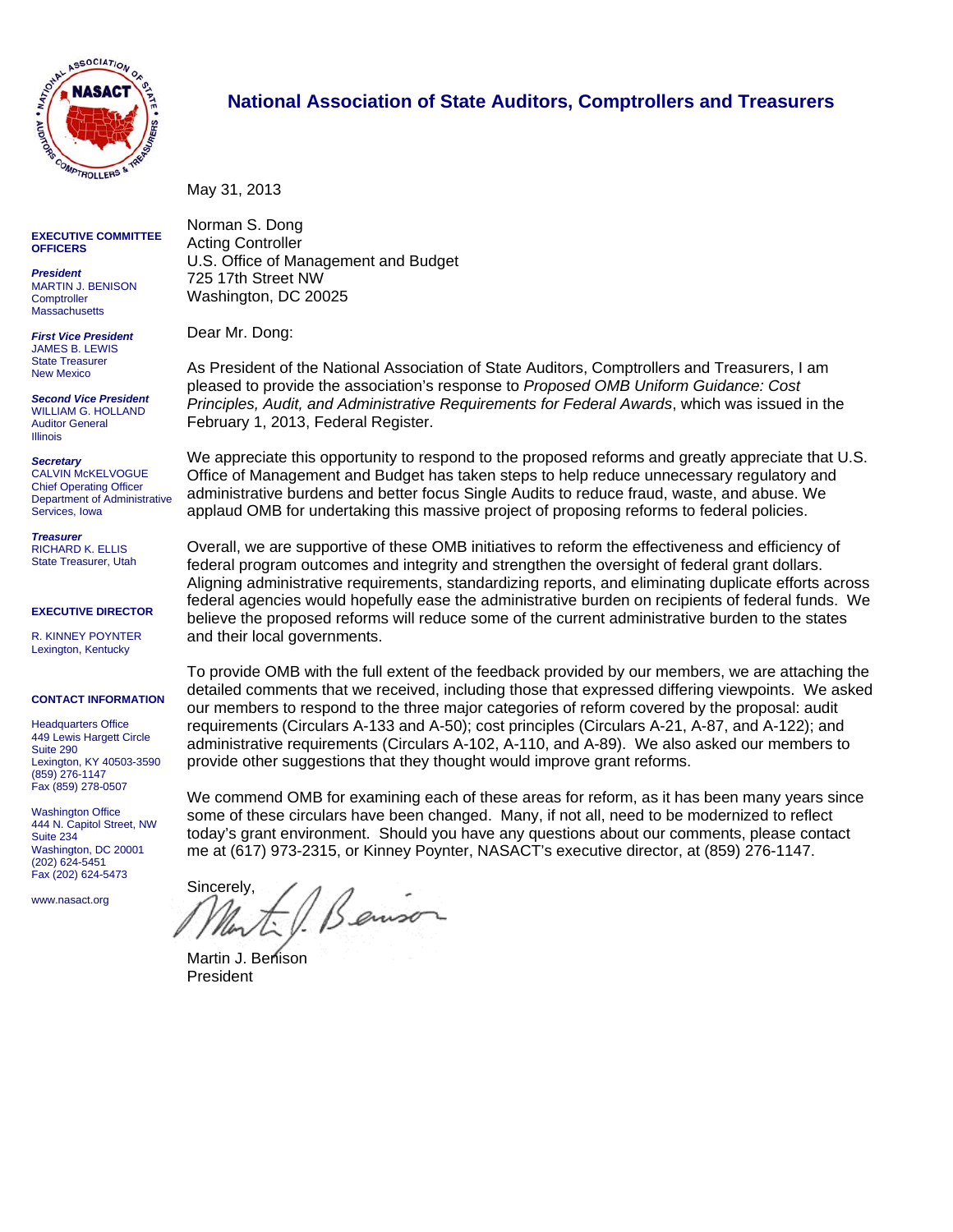#### **Proposed OMB Uniform Guidance: Cost Principles, Audit, and Administrative Requirements for Federal Awards**  February 1, 2013

#### Detailed Comments from NASACT Members

#### **General Comments:**

| Office  | Comments:                                                                                                                                                                                                                                                                                                                                                                                                                                                                                                                                                                                                                                                                                                                                           |  |  |  |  |
|---------|-----------------------------------------------------------------------------------------------------------------------------------------------------------------------------------------------------------------------------------------------------------------------------------------------------------------------------------------------------------------------------------------------------------------------------------------------------------------------------------------------------------------------------------------------------------------------------------------------------------------------------------------------------------------------------------------------------------------------------------------------------|--|--|--|--|
|         |                                                                                                                                                                                                                                                                                                                                                                                                                                                                                                                                                                                                                                                                                                                                                     |  |  |  |  |
| Auditor | We appreciate that the U.S. Office of Management and Budget has given us the opportunity to respond to its proposed reforms and greatly<br>appreciate that OMB has taken steps to help reduce unnecessary regulatory and administrative burdens and better focus Single Audits to<br>reduce fraud, waste, and abuse. However, in some cases we believe that reforms have not gone far enough to truly respond to the<br>President's Executive Order 13563 of January 18, 2011, where he reinforced that it is important for Federal agencies to identify those "rules<br>that may be outmoded, ineffective, insufficient, or excessively burdensome," and "modify, streamline, expand, or repeal them in accordance<br>with what has been learned." |  |  |  |  |
|         |                                                                                                                                                                                                                                                                                                                                                                                                                                                                                                                                                                                                                                                                                                                                                     |  |  |  |  |
| Auditor | We appreciate the opportunity to respond to the Proposed OMB Uniform Guidance: Cost Principles, Audit, and Administrative Requirements<br>for Federal Awards. Members of our staff have read the proposed guidance and have the following comments:<br>The state meets the requirements to conduct biennial Single Audits. We appreciate the clarification provided through Subchapter A on the<br>applicability of the Subchapter G provisions relative to other federal requirements.<br>In establishing an implementation date for the proposed changes, please consider biennial Single Audits so the changes can be made for<br>$\bullet$<br>an entire period under audit.                                                                     |  |  |  |  |
|         | We anticipated new data collection form guidance would be available for comment; will it be available for comment at a future date? We<br>are specifically concerned about rumored changes related to the electronic submission of the Single Audit report not currently addressed in<br>.712 Report Submission.<br>Has CFDA been replaced with CFFA?                                                                                                                                                                                                                                                                                                                                                                                               |  |  |  |  |
|         |                                                                                                                                                                                                                                                                                                                                                                                                                                                                                                                                                                                                                                                                                                                                                     |  |  |  |  |
| Auditor | <b>Avoid Generalized Terms:</b><br>When developing final guidance, OMB should avoid using the general terms "agency" or "program" when describing which entity must comply<br>with a requirement or perform an action. General terms can cause confusion because "agency" could refer to a federal agency that awards<br>the funds or to a state agency that is also awarding the funds. In some cases a state entity is awarding the same funds to a subrecipient. In<br>addition, the term "program" could refer to a federal award at any level: federal, pass-through, recipient, and subrecipient.                                                                                                                                             |  |  |  |  |
|         | Because state agencies that pass-through funds have some, but not all, of the same responsibilities of federal agencies when they award<br>funds, it is important to differentiate between which responsibilities the federal agency has passed to state agencies as compared to those<br>that stay solely with federal agencies. Please see the following examples of this type of language in your current proposal:                                                                                                                                                                                                                                                                                                                              |  |  |  |  |
|         | "(3) An agency may not award Federal financial assistance without assigning it to a program that has been included in the CFFA as required<br>in this section unless there are exigent circumstances requiring otherwise, such as timing requirements imposed by statute.<br>(b) For each program that awards Federal discretionary awards, non-discretionary awards, loans, insurance, or any other type of assistance,<br>agencies shall submit the following information to GSA:"                                                                                                                                                                                                                                                                |  |  |  |  |
|         | Limit Additional Compliance Requirements:<br>We believe that allowing federal agencies to "add back specific requirements under program specific tests and provisions" may limit cost<br>savings from the reform efforts. Allowing federal agencies to add back their own requirements will undermine the President's objective to                                                                                                                                                                                                                                                                                                                                                                                                                  |  |  |  |  |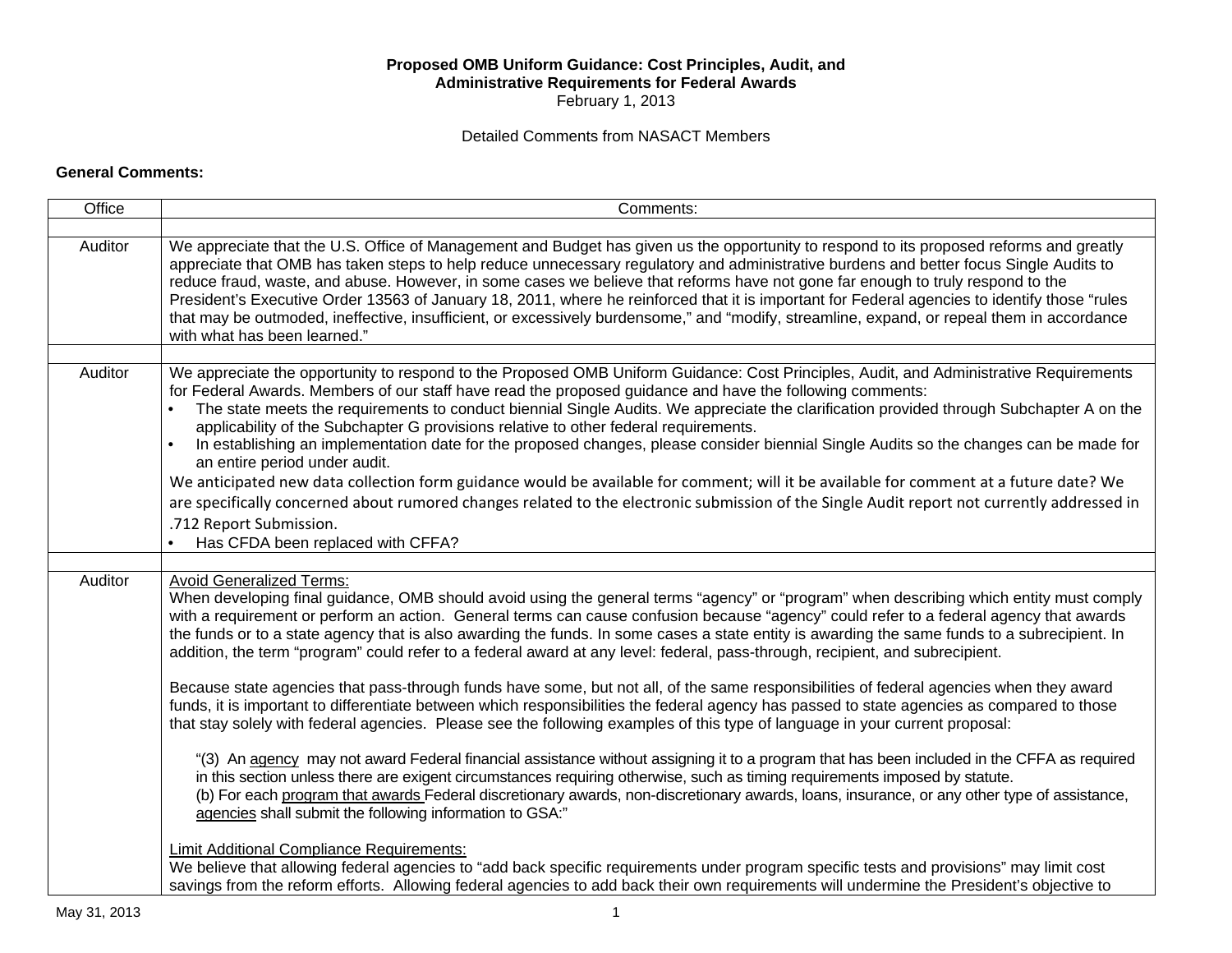achieve lower costs. However, if OMB retains this flexibility for federal agencies, we strongly recommend that OMB develop some "fences" surrounding adding compliance requirements to specific tests and provisions to ensure that any additions are the most important and impactful requirements.

If OMB allows a federal agency to "add back specific requirements under program specific tests and provisions" the federal agency should be required to annually analyze the number and severity of the audit findings related to these additional requirements. Federal agencies should provide their analysis to OMB to justify retaining the additional requirement for another year. Requiring the annual analysis of findings will ensure that federal agencies are meeting their requirement to develop a baseline, metrics, and targets to track, over time, the effectiveness of Single Audits.

#### Make the Federal Audit Clearinghouse Available:

OMB should retain the requirement contained within its proposal to make the full content of the Federal Audit Clearinghouse (FAC) available to the public to relieve some administrative burden. Currently, subrecipients must spend administrative money to submit information electronically to the FAC and then spend more resources to provide the same information to each pass-through entity which provides them federal funds. By making the full content of the FAC available on the web, OMB could reduce the administrative burden for thousands of grantees.

Although there are warnings on the FAC website instructing auditors and auditees not to upload protected information, OMB should study if they have in fact uploaded such information. If OMB finds that auditors are placing protected information within the FAC, they should evaluate the need to report these auditors to their state's board of accountancy for ethical misconduct. However, if OMB finds that selected federal agencies are instructing auditors to include protected information; those federal agencies should shoulder the cost of reviewing and redacting this information from the full FAC. Making the information available from the FAC is a way to reduce costs and increase accountability and coordination across the entire grants management universe.

#### Issue Compliance Supplement Earlier:

If Congress should ever want Single Audits completed faster than the current requirement of nine months, it will be difficult, if not impossible, for auditors to complete Single Audits faster if the compliance supplement is issued late in the year in which it covers. In order to complete the audit timely, auditors for large entities start testing programs in April in advance of their June 30th year-end. Five to six months later, OMB issues the final compliance supplement. Auditors then have to review and possibly modify their testwork to comply with the new guidance and evaluate changes in program clusters, which could affect major program determinations. This is very inefficient and finalizing the supplement much earlier could help in improving the timeliness of Single Audits.

To increase the efficiency of the tens of thousands of Single Audits that are performed each year, OMB should consider requiring the release of the compliance supplement at least 180 days prior to the end of the fiscal year to be audited. The 180 day benchmark would mirror the requirement that federal agencies must follow when requesting that a program be audited as a major program to allow for planning. Changes to the compliance supplement (e.g., clustering of programs) may add another program to be audited as a major program. Auditors and grantees need the 180 days to increase the efficiency of their planning and reduce their administrative costs.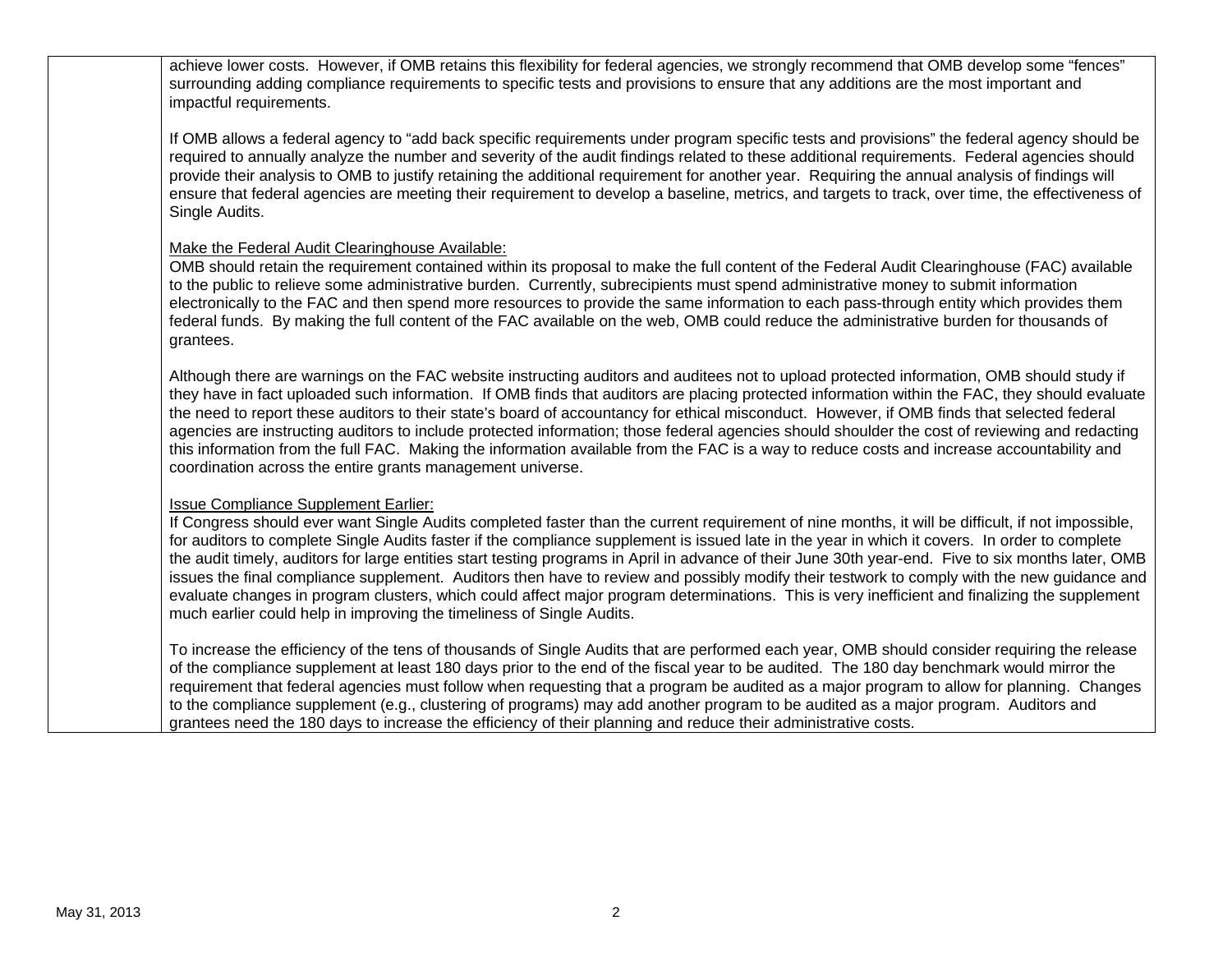# **Administrative Requirements (Circulars A-102, A-110, and A-89)**

*Question #1 – Do you agree with the changes that OMB is proposing in the area of "administrative requirements?" If no, please explain your objection(s) and offer suggested improvements.* 

| Office:     | Comments:                                                                                                                                                                                                                                                                                                                                                                                                                                                                                                                |  |  |  |  |  |
|-------------|--------------------------------------------------------------------------------------------------------------------------------------------------------------------------------------------------------------------------------------------------------------------------------------------------------------------------------------------------------------------------------------------------------------------------------------------------------------------------------------------------------------------------|--|--|--|--|--|
|             |                                                                                                                                                                                                                                                                                                                                                                                                                                                                                                                          |  |  |  |  |  |
| Auditor     | We agree with the proposed changes in the area of "administrative requirements," particularly in the area of consolidating the circulars to<br>relieve administrative burden. We support OMB endeavors to eliminate confusion for entities with this consolidation of circulars, within its goal<br>to ".eliminate duplicative language and also provide clarity when there are important substantive policy variances across entities."                                                                                 |  |  |  |  |  |
|             |                                                                                                                                                                                                                                                                                                                                                                                                                                                                                                                          |  |  |  |  |  |
| Auditor     | The Office of the State Auditor does not have any comments on this question.                                                                                                                                                                                                                                                                                                                                                                                                                                             |  |  |  |  |  |
|             |                                                                                                                                                                                                                                                                                                                                                                                                                                                                                                                          |  |  |  |  |  |
| Auditor     | We have no suggestions or comments.                                                                                                                                                                                                                                                                                                                                                                                                                                                                                      |  |  |  |  |  |
|             |                                                                                                                                                                                                                                                                                                                                                                                                                                                                                                                          |  |  |  |  |  |
| Auditor     | The simplified Section .506 Records and Retention (c) (1) language stating that the 3-year retention period starts on the day the award<br>recipient submits its final expenditure report may be an issue in some grant award programs. We have pulled documents up to seven years<br>after the final expenditure report has been submitted.                                                                                                                                                                             |  |  |  |  |  |
|             | Revised Section .808 on Closeout is an improvement because as a general rule, we have only had 90 days to complete all closeout actions<br>after final report was submitted. This doubles the closeout period.                                                                                                                                                                                                                                                                                                           |  |  |  |  |  |
|             | We support the changes proposed by OMB and offer no suggested improvements.                                                                                                                                                                                                                                                                                                                                                                                                                                              |  |  |  |  |  |
| Auditor     |                                                                                                                                                                                                                                                                                                                                                                                                                                                                                                                          |  |  |  |  |  |
| Auditor     | We have no significant concerns or suggestions for this section. We agree with the movement of provisions regarding some subrecipient<br>monitoring tools and pass-through responsibilities from Circular A-133 and the Compliance Supplement to the Administrative Requirements<br>section. Many auditees mistakenly believe that Circular A-133 and the Compliance Supplement include requirements and guidance only for<br>auditors. This repositioning will help clarify the pass-through entity's responsibilities. |  |  |  |  |  |
|             |                                                                                                                                                                                                                                                                                                                                                                                                                                                                                                                          |  |  |  |  |  |
| Comptroller | 1. Subchapters A-E – We are very supportive of consolidating the administrative requirements in the various OMB Circulars.                                                                                                                                                                                                                                                                                                                                                                                               |  |  |  |  |  |
|             | 2. Section 205 – We are supportive of requiring the pre-award consideration of each proposal's merit and each applicant's financial risk. This<br>appears to be primarily a requirement of the federal agencies. The State agencies are already using these factors to subgrant or<br>subcontract federal funds.                                                                                                                                                                                                         |  |  |  |  |  |
|             | 3. Sections 203 and 204 - We are supportive of at least a 30 day notice of funding opportunity on the Grants.gov website. If the state does<br>not get adequate notice of grant availability, then we will not be able to timely submit a complete proposal. In addition, we are supportive of<br>the change in title from CFDA to CFFA. We would ask that the CFFA site be updated more timely; perhaps quarterly?                                                                                                      |  |  |  |  |  |
|             | 4. Section 204 – We are supportive of a standard announcement format for funding opportunities if it would be consistently applied among the<br>various federal departments.                                                                                                                                                                                                                                                                                                                                             |  |  |  |  |  |
|             | 5. Paperwork Reduction Act - Section 206<br>a. We are supportive of a consistent use of information collection systems. There is concern that within each federal Department there<br>are many data, fiscal, programmatic systems to collect information. The systems to collect fiscal information alone are many. There<br>are several different systems to draw funds. It would be wonderful if there would be one system to draw funds, one system to report                                                         |  |  |  |  |  |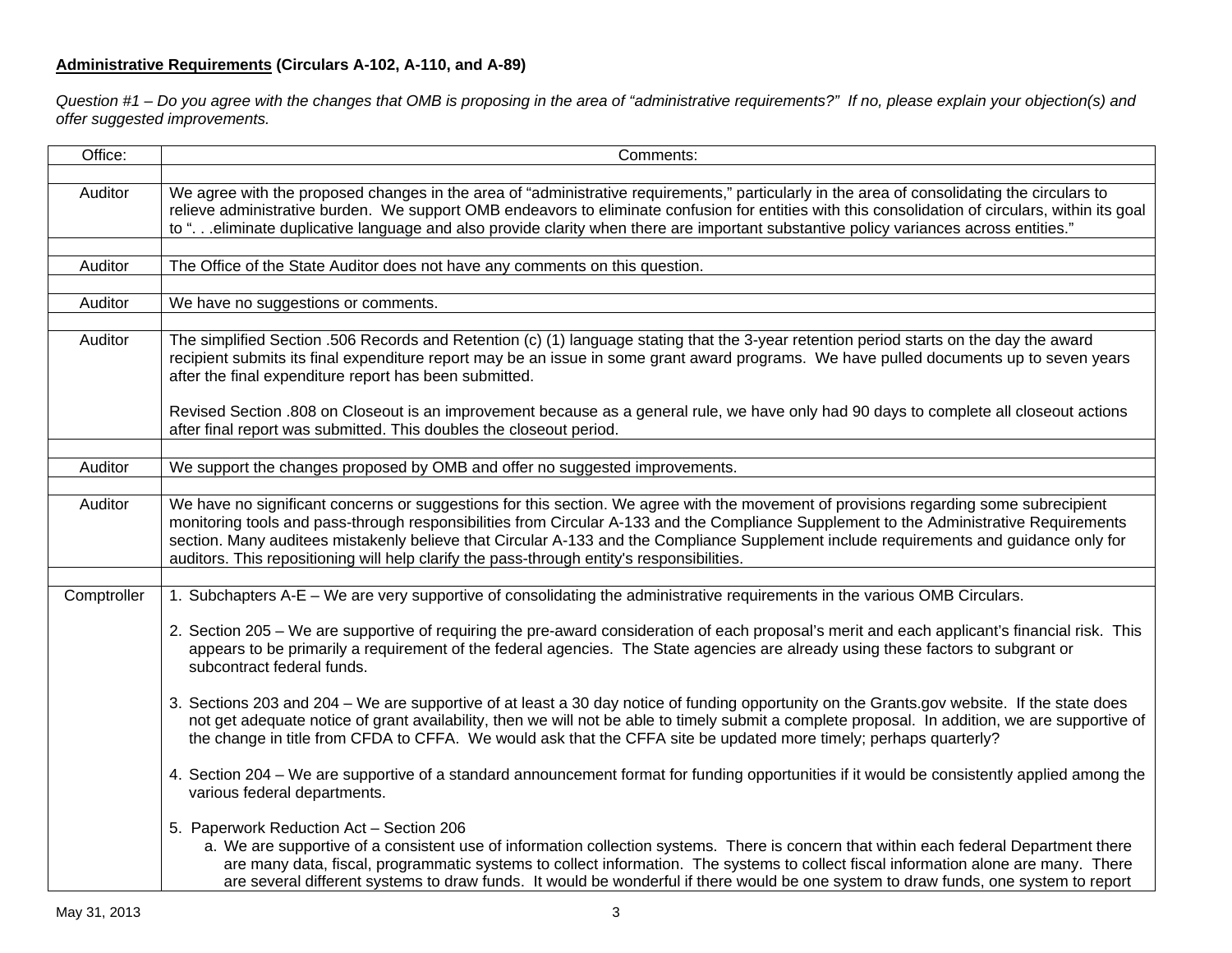|         | fiscal data and one system to report other data elements that are required by various federal agencies. The concern about so many<br>systems is whether it is useful (is anybody looking?) to the federal government or is it useful to the constituents.<br>b. Consistent requirements for contracting would be useful.<br>c. The current system for submitting the FFATA information is not a user friendly system. It appears that not enough resources (people<br>or money) have been made available to keep this system working efficiently. Who at the federal government is using this system?                                                                                                                                                                                                                                                                                                                                                                                                                                                                                                                                                                                                                                                                               |
|---------|-------------------------------------------------------------------------------------------------------------------------------------------------------------------------------------------------------------------------------------------------------------------------------------------------------------------------------------------------------------------------------------------------------------------------------------------------------------------------------------------------------------------------------------------------------------------------------------------------------------------------------------------------------------------------------------------------------------------------------------------------------------------------------------------------------------------------------------------------------------------------------------------------------------------------------------------------------------------------------------------------------------------------------------------------------------------------------------------------------------------------------------------------------------------------------------------------------------------------------------------------------------------------------------|
|         | 6. Additional Suggestions<br>a. Subchapter C and D Section 401 – We are supportive of the inclusion of terms and conditions for federal awards that are either in one<br>place (general terms) or are included with the grant award (specific terms). One concern with the general terms is that they be<br>consistent with all federal agencies and are located in one place. Where would this place be? Should this OMB proposal state that<br>the agencies shall be consistent in locating the guidance in one place and that the general guidance shall be consistent? If you leave<br>this document as is, you will not have consistency across agencies.                                                                                                                                                                                                                                                                                                                                                                                                                                                                                                                                                                                                                      |
|         | b. Section 501 – We are supportive of monitoring guidance, maybe consistent monitoring guidance in the new Circular? It would be<br>wonderful if State's could receive consistent monitoring guidance (not mandated) from the federal government. We agree that a<br>subaward may include an indirect cost component but objects to having a set rate. A maximum rate of 10% of total modified direct<br>costs could be set but pass through entities should be allowed to set the indirect cost rate for their agreements by policy or<br>negotiation. It is important to note any increase in administrative costs will reduce the amount available to carry out the objectives of<br>the grant. If current language is adopted, Section 501(c)(1)(D) should also include the following: or the pass through agency's<br>negotiated rate (with negotiation between parties), or the federal statutory rate limitation. Another concern with this area is the<br>requirement to notify subawardees of the actual dollars when multiple grants are used. This would be a major undertaking to come<br>up with a state system to do that. Currently, regulations do not require notification of the amount by grant. The information is<br>available if requested by the subawardee. |
|         | c. Section 502 – We are supportive of the language updates in Circular A-11.                                                                                                                                                                                                                                                                                                                                                                                                                                                                                                                                                                                                                                                                                                                                                                                                                                                                                                                                                                                                                                                                                                                                                                                                        |
|         | d. Section 503 – We are supportive of the changes in language for property standards as long as it states that states will follow their<br>state law if more restrictive.                                                                                                                                                                                                                                                                                                                                                                                                                                                                                                                                                                                                                                                                                                                                                                                                                                                                                                                                                                                                                                                                                                           |
|         | e. Section 504 – We are supportive of the language changes for procurement standards.                                                                                                                                                                                                                                                                                                                                                                                                                                                                                                                                                                                                                                                                                                                                                                                                                                                                                                                                                                                                                                                                                                                                                                                               |
|         | Section 506 – We are supportive of the changes to the language for record retention and access as long as there is additional<br>f.<br>clarification for those grants that go for multi-year periods. What is the definition of a budget period or project period? Is there a<br>difference? Some projects last for ten years, which could be problematic in retaining all information for three years past the ten year<br>period. What does the term "renewed" mean in the first paragraph of 506(a)(1)? What happens when the federal agency is not timely<br>and closes our grants after the three year period?                                                                                                                                                                                                                                                                                                                                                                                                                                                                                                                                                                                                                                                                 |
|         | F. Section 508 – We are supportive of the language updates for closeout action for federal awards.                                                                                                                                                                                                                                                                                                                                                                                                                                                                                                                                                                                                                                                                                                                                                                                                                                                                                                                                                                                                                                                                                                                                                                                  |
| Auditor | We generally agree with the proposed changes.                                                                                                                                                                                                                                                                                                                                                                                                                                                                                                                                                                                                                                                                                                                                                                                                                                                                                                                                                                                                                                                                                                                                                                                                                                       |
| Auditor | .203(a)(1) – The CFDA, or any OMB-designated replacement, is the single, authoritative, government-wide comprehensive source of Federal<br>financial assistance program information produced by the executive branch of the Federal Government.                                                                                                                                                                                                                                                                                                                                                                                                                                                                                                                                                                                                                                                                                                                                                                                                                                                                                                                                                                                                                                     |
|         | This section says we must rely on the Catalog of Federal Domestic Assistance (CFDA); however, OMB and the AICPA acknowledge (e.g.,<br>Government Audit Quality Center Alert #156) the CFDA is not always reliable and, in some cases, has significant errors. While General                                                                                                                                                                                                                                                                                                                                                                                                                                                                                                                                                                                                                                                                                                                                                                                                                                                                                                                                                                                                         |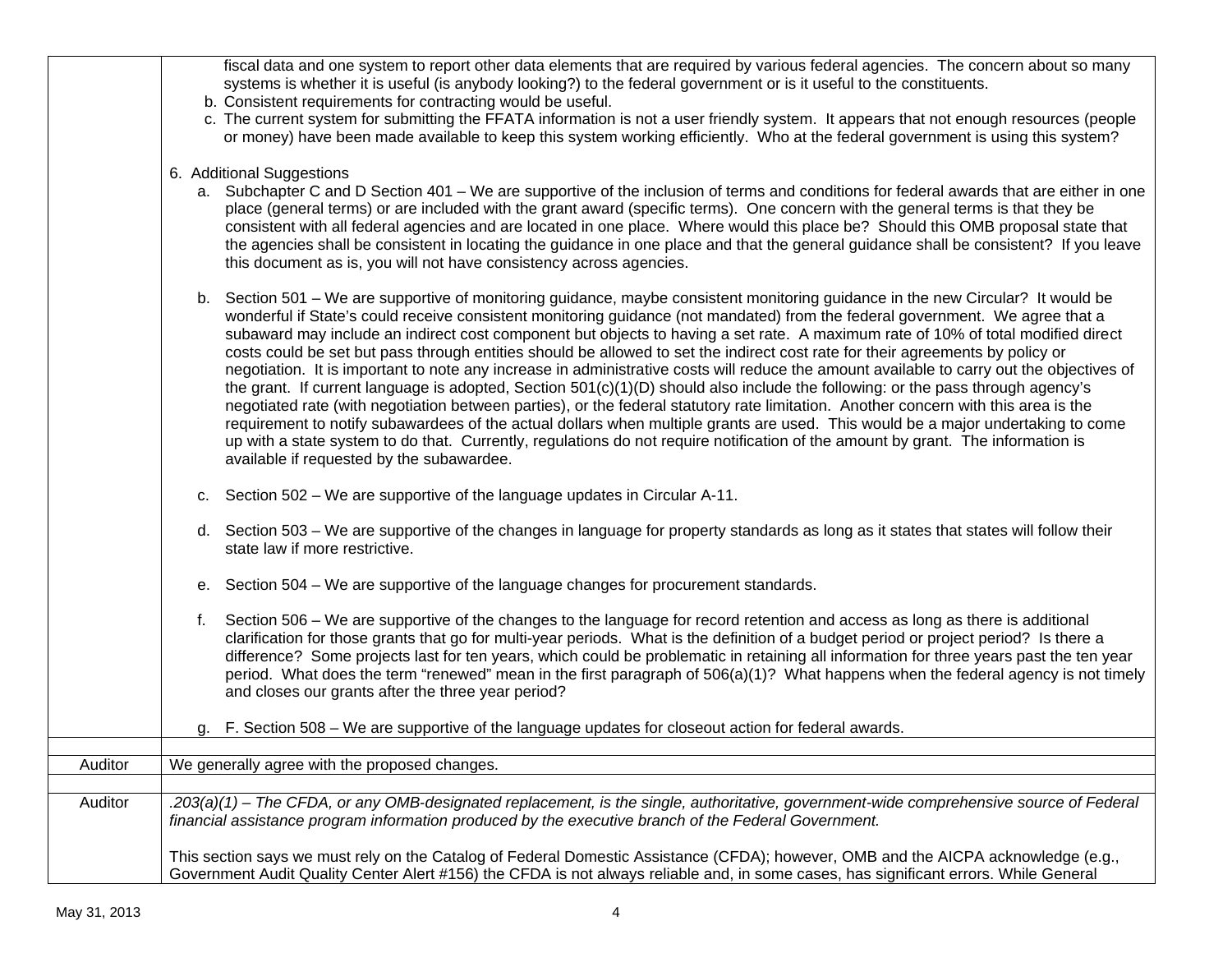|             | Service Administration is merging the CFDA into the new System for Award Management (SAM) website, it seems logical to assume the<br>same underlying discrepancies may be carried over into SAM. We suggest OMB modify this section.                                                                                                                                                                                                                                                                                                                                                                                                                                                                                                                                                                                                                                                                                                                                                    |  |  |  |  |
|-------------|-----------------------------------------------------------------------------------------------------------------------------------------------------------------------------------------------------------------------------------------------------------------------------------------------------------------------------------------------------------------------------------------------------------------------------------------------------------------------------------------------------------------------------------------------------------------------------------------------------------------------------------------------------------------------------------------------------------------------------------------------------------------------------------------------------------------------------------------------------------------------------------------------------------------------------------------------------------------------------------------|--|--|--|--|
|             |                                                                                                                                                                                                                                                                                                                                                                                                                                                                                                                                                                                                                                                                                                                                                                                                                                                                                                                                                                                         |  |  |  |  |
| Comptroller | We are in agreement with OMB's proposed changes with regard to administrative requirements (Circulars A-102, A-110, and A-89). We have<br>no further suggestions/comments relative to this topic.                                                                                                                                                                                                                                                                                                                                                                                                                                                                                                                                                                                                                                                                                                                                                                                       |  |  |  |  |
|             |                                                                                                                                                                                                                                                                                                                                                                                                                                                                                                                                                                                                                                                                                                                                                                                                                                                                                                                                                                                         |  |  |  |  |
| Auditor     | We generally agree with the requirements in these sections. However, we have some concerns and comments for your consideration:                                                                                                                                                                                                                                                                                                                                                                                                                                                                                                                                                                                                                                                                                                                                                                                                                                                         |  |  |  |  |
|             | 1. In Subchapter A.100(b)(1), we believe the requirements imposed on recipients should be known to the agency before the award is granted<br>in order for non-federal entity management to reassess whether to accept the financial assistance.<br>a. For Subchapter A.101(3)(c), we question why non-U.S. based entities receive less scrutiny than U.S. based entities?                                                                                                                                                                                                                                                                                                                                                                                                                                                                                                                                                                                                               |  |  |  |  |
|             | 2. In Subchapter B, there appears to be more guidance provided on the post-award requirements than for the pre-award requirements (e.g.,<br>monitoring and subrecipient monitoring in section .501). The costs spent in the post-award phase defeats the purpose of prevention<br>established in the pre-award phase of the award process. The whole point is that applicants should not receive one dime of federal<br>financial assistance if they have had significant deficiencies or material weaknesses in internal control over compliance leading to improper<br>payment, fraud, waste, or abuse. This is the point of preventing improper payments, fraud, waste, and abuse, not spending more money to<br>try and recover these costs after the fact.<br>a. For .201(b), all awards, regardless of status, should be required to adhere to pre-award requirements, not just competitive awards.                                                                               |  |  |  |  |
|             |                                                                                                                                                                                                                                                                                                                                                                                                                                                                                                                                                                                                                                                                                                                                                                                                                                                                                                                                                                                         |  |  |  |  |
| Auditor     | .501 (c) Subrecipient Monitoring and Management<br>(3) Inform the subrecipient of the CFFA title and number, Federal award name and number, Federal award year, whether the Federal award is<br>research and development (R&D) as defined in Appendix I – Definitions, Research and Development of this guidance, and the name of the<br>Federal awarding agency. The pass-through entity shall provide this information to each subrecipient at the time of Federal award and with<br>each annual continuation of the subaward. If a disbursement contains funds from multiple Federal awards or non-Federal funds, the pass-<br>through entity shall identify the dollar amount made available under each Federal award.                                                                                                                                                                                                                                                              |  |  |  |  |
|             | The underlined requirement above to identify the dollar amount made available under each Federal award does not contain a timing requirement,<br>which may limit a subrecipient's ability to comply with program requirements and obtain a quality audit. If the pass-through entity delays in<br>notifying a subrecipient of the source of the disbursement, the subrecipient cannot properly prepare their Schedule of Expenditures of Federal<br>Awards until they are notified by the pass-through entity of the funding they received. If it is OMB's intent to have pass-through entities notify<br>subrecipients of their funding source at the time of disbursement, OMB will need to consider if this is possible because of the use of journal<br>entries by pass-through entities. For example a state may disburse its General funds to a locality then after it makes its disbursement the state<br>does a journal entry to transfer its expense to a reimbursement grant. |  |  |  |  |
|             | While after the fact journal entries allows pass-through entities to spend their own funds before receiving federal funds, this flexibility creates<br>uncertainty for subrecipients on how they should record these funds at the time of receipt. To help eliminate the risk that timing differences<br>become so great between receiving the funds and being notified of the funding origin could have on the subrecipient Single Audit OMB may<br>want to add a timing requirement to .501(c). For example OMB may want to consider using something similar to the following: As timely as<br>possible, but no later than 30 days after a subrecipient's fiscal year-end, the pass-through entity shall notify the subrecipient of the dollar<br>amount the pass-through entity disbursed to the subrecipient under each Federal grant.                                                                                                                                              |  |  |  |  |
|             |                                                                                                                                                                                                                                                                                                                                                                                                                                                                                                                                                                                                                                                                                                                                                                                                                                                                                                                                                                                         |  |  |  |  |
| Auditor     | .304 Information Contained in the Federal Award<br>We suggest that the requirements in Section 304 be modified to also include the information that recipients must disclose to subrecipients in<br>accordance with Section 501(c)(3). This would ensure recipients are aware of this information and are able to provide it to subrecipients.                                                                                                                                                                                                                                                                                                                                                                                                                                                                                                                                                                                                                                          |  |  |  |  |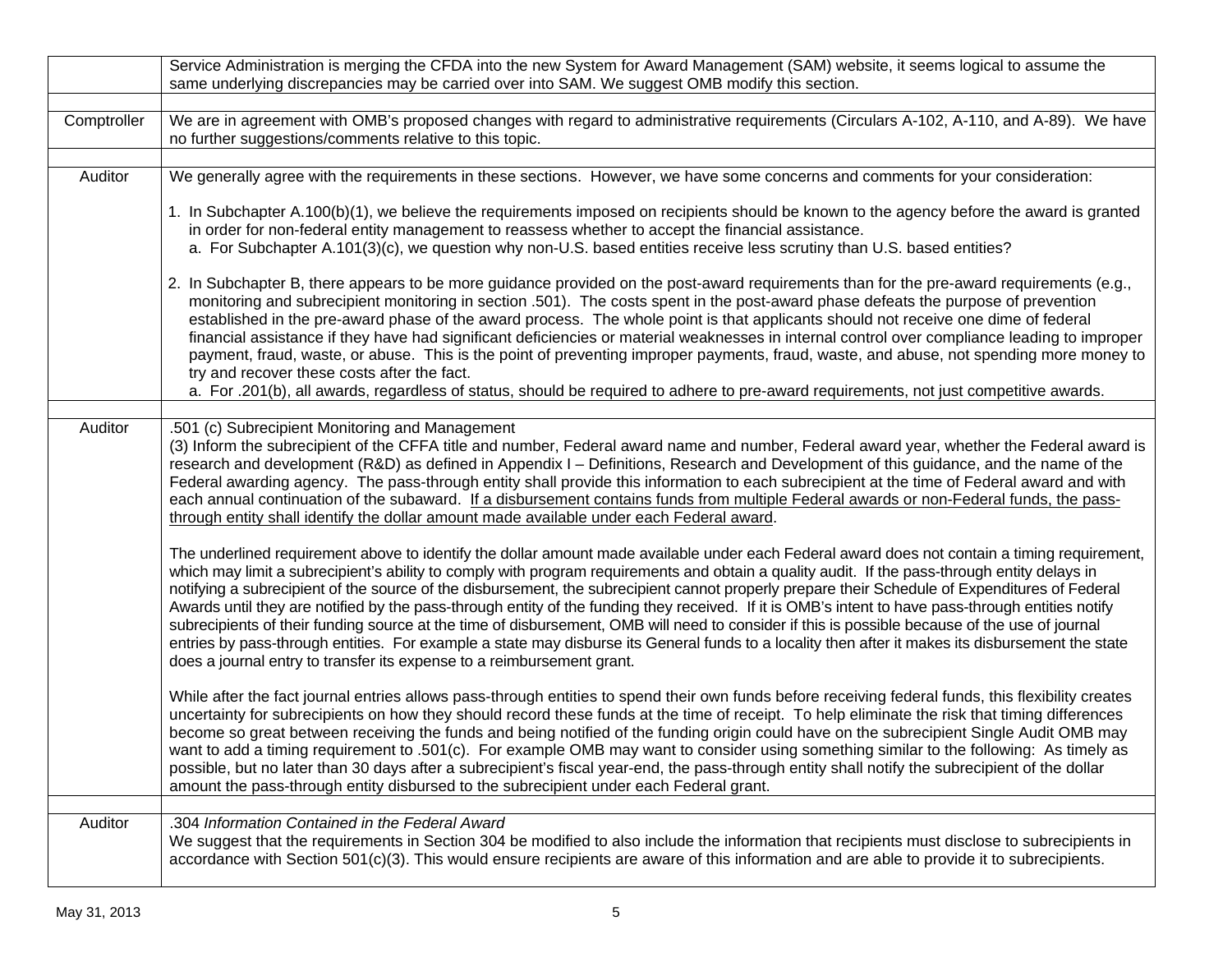| .501 Subrecipient Monitoring                                                                                                                                                                                                                                                                       |
|----------------------------------------------------------------------------------------------------------------------------------------------------------------------------------------------------------------------------------------------------------------------------------------------------|
| The proposal discusses a pass-through entity's responsibility for following up on audit findings reported for subrecipients, including issuing                                                                                                                                                     |
| management decisions and ensuring corrective actions are taken. Section 501 appears to imply that the pass-through entity review the audit                                                                                                                                                         |
| reports as available online through the federal clearinghouse. We suggest that Section 501 be modified to directly state that audit reports are<br>to be obtained either electronically from the federal clearinghouse or, if not available from the federal clearinghouse, in paper copy from the |
| subrecipient.                                                                                                                                                                                                                                                                                      |
|                                                                                                                                                                                                                                                                                                    |
| .501 Subrecipient Monitoring                                                                                                                                                                                                                                                                       |
| .714(d)                                                                                                                                                                                                                                                                                            |
| Section 714(d) discusses that corrective action should be taken immediately after the receipt of the audit report. First, it may be helpful to                                                                                                                                                     |
| clarify that receipt of the report occurs either when the report becomes available online through the federal clearinghouse or when a paper                                                                                                                                                        |
| copy is received from the subrecipient. Second, if not available at the time the proposal is finalized, it may be helpful to develop a system                                                                                                                                                      |
| enhancement that could notify pass-through entities when a subrecipient's audit report becomes available online.                                                                                                                                                                                   |
|                                                                                                                                                                                                                                                                                                    |
| .501(c)(1)(E) Access to Subrecipient Records and Personnel<br>Appendix III (8)                                                                                                                                                                                                                     |
| Section 708(d) authorizes the auditor's access to the recipient's records and personnel, but does not require the recipient provide similar                                                                                                                                                        |
| access to its subrecipients' personnel for the auditor. Section $501(c)(1)(E)$ requires the recipient to include, in its subawards, authorization                                                                                                                                                  |
| for the recipient and its auditors to access subrecipients' records and financial statements. For consistency with Section 708(d), consider                                                                                                                                                        |
| whether Section 501(c)(1)(E) should be modified to also include access to the subrecipients' personnel. Similarly, consider whether                                                                                                                                                                |
| Appendix III (8) should be modified to also include the auditor.                                                                                                                                                                                                                                   |
|                                                                                                                                                                                                                                                                                                    |

# **Cost Principles (Circulars A-21, A-87, and A-122)**

*Question #2 – Do you agree with the changes that OMB is proposing in the area of "cost principles?" If no, please explain your objection(s) and offer suggested improvements.* 

| Office:     | Comments:                                                                                                                                                                                                                                                                                                                                                                                                                                                                                                          |  |  |  |  |
|-------------|--------------------------------------------------------------------------------------------------------------------------------------------------------------------------------------------------------------------------------------------------------------------------------------------------------------------------------------------------------------------------------------------------------------------------------------------------------------------------------------------------------------------|--|--|--|--|
|             |                                                                                                                                                                                                                                                                                                                                                                                                                                                                                                                    |  |  |  |  |
| Auditor     | We agree with the changes proposed for "cost principles," and appreciate the previous opportunity to comment on proposed changes. We do<br>agree, as a state audit organization, that the time and effort reporting assists us in confirming appropriate use of funds, particularly in the<br>smaller, local governments. We appreciate OMB's efforts to streamline the guidance in this area and to also clarify how entities may establish<br>internal controls that assist in validating time and effort costs. |  |  |  |  |
|             |                                                                                                                                                                                                                                                                                                                                                                                                                                                                                                                    |  |  |  |  |
| Comptroller | Interest on Capital Assets. (C-27, (2), (B), (iii)<br>Recommendation: Remove the qualifying language "For awards made after January 1, 2016," and just start with "Intangible assets, such<br>as"<br>This is intended to resolve issues with allowance of interest attributable to the capitalized project costs. Why delay a solution to<br>problems? We are available to discuss.                                                                                                                                |  |  |  |  |
| Auditor     | The Office of the State Auditor does not have any comments on this question.                                                                                                                                                                                                                                                                                                                                                                                                                                       |  |  |  |  |
|             |                                                                                                                                                                                                                                                                                                                                                                                                                                                                                                                    |  |  |  |  |
| Comptroller | For the most part we agree with proposed changes that OMB is proposing in the area of "cost principles". Although we have few comments<br>below for OMB's consideration when finalizing Grants Reform Proposal.                                                                                                                                                                                                                                                                                                    |  |  |  |  |
|             | Comment # 1: Sub Chapter F, Subtitle III, Section .616, Appendix VIII (e) states that any entity that has never received or does not currently                                                                                                                                                                                                                                                                                                                                                                     |  |  |  |  |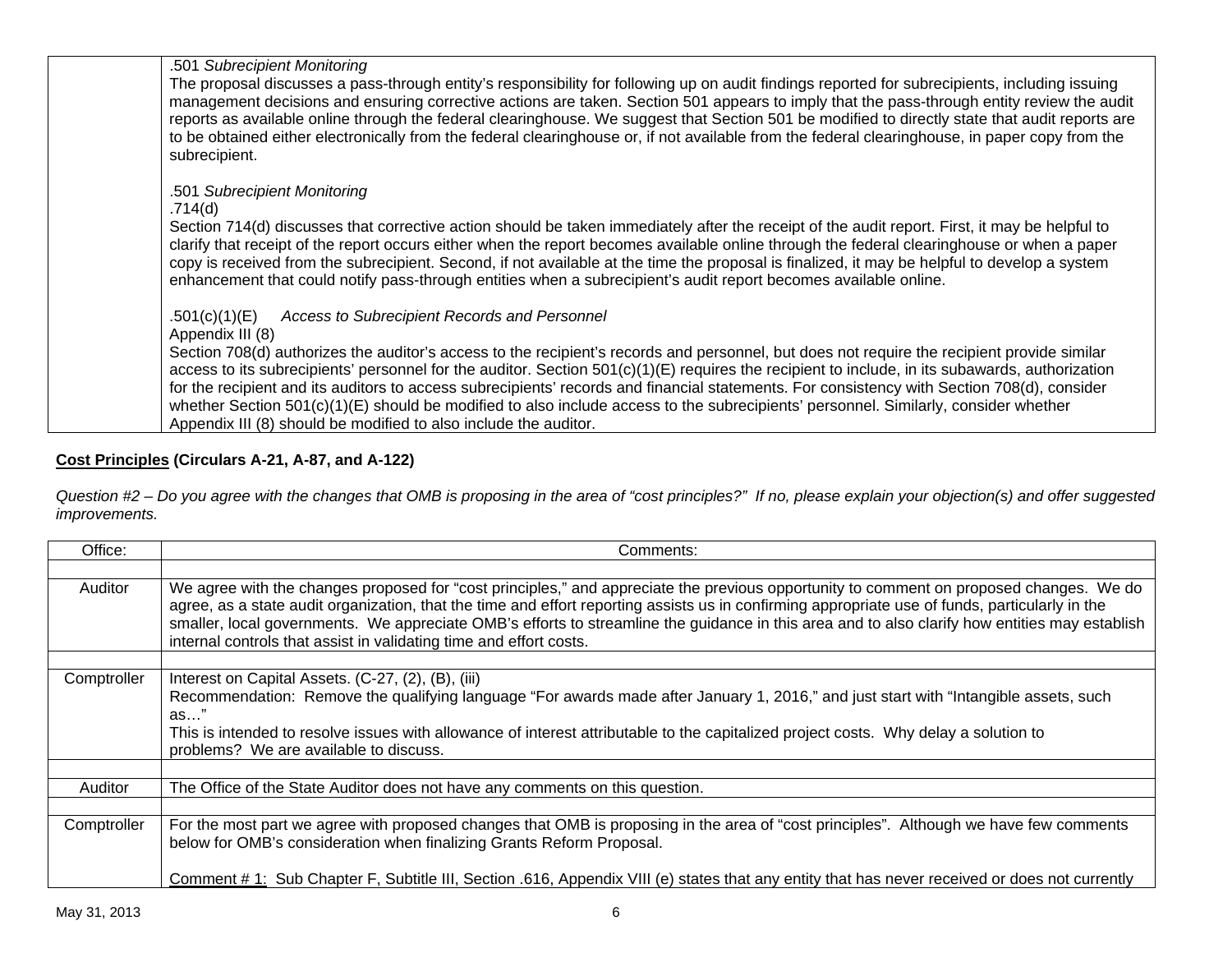|         | have a negotiated indirect cost rate is eligible for a de minimis indirect cost rate of 10% of modified total direct costs (MTDC), which may be<br>utilized for period of up to 4 years. Also in the second paragraph it says 'All entity may apply for one time extension of a current negotiated<br>indirect cost rates for a period of up to 4 years.'                                                                                                                                                                                                                                                                                                                                                                                                                                                                                                                                                                                                                                                                                                                                                                                                                          |
|---------|------------------------------------------------------------------------------------------------------------------------------------------------------------------------------------------------------------------------------------------------------------------------------------------------------------------------------------------------------------------------------------------------------------------------------------------------------------------------------------------------------------------------------------------------------------------------------------------------------------------------------------------------------------------------------------------------------------------------------------------------------------------------------------------------------------------------------------------------------------------------------------------------------------------------------------------------------------------------------------------------------------------------------------------------------------------------------------------------------------------------------------------------------------------------------------|
|         | If agencies have less than 10% of ICRP negotiated rates in place already, these agencies would not qualify under this proposed language. It<br>seems like agencies that have taken time and spent resources in order to have a formalized process of calculating rates and have a<br>negotiated rate in place would not be able to apply a flat 10%. Whereas, agencies that have chosen not to do anything will have the option to<br>apply a flat 10% for 4 years with another 4 years of extension. This seems to create inequity between state agencies.                                                                                                                                                                                                                                                                                                                                                                                                                                                                                                                                                                                                                        |
|         | Comment # 2: Sub Chapter F, Subtitle VI, Section 621, C-27 (B) (III) seems that allowability of interest for awards made after January 1,<br>2016interest attributable to the portion of project costs capitalized in accordance with GASB 51 is allowable. We appreciate that OMB<br>recognized that interest on financed intangibles should be allowable, but we are concerned about the award date (on or after January 1, 2016)<br>rather than a point in time cutoff. Applying the January 1, 2016 award date will be very difficult because it requires governments to determine<br>interest allowability on a grant by grant basis rather than for the government as a whole. This should be effective when regulation<br>becomes effective without having a far out date of January 1, 2016. If not, at minimum, federal or state fiscal year cutoff date<br>should be used for implementation, audit and reduce complexity for both state and federal agencies.                                                                                                                                                                                                           |
|         | Comment #3: Often cooperative agreement's directive varies and some cooperative agreements directly conflicts with the cost principles.<br>For Example, several states have voiced specific frustration regarding National Guard Bureau's (NGB) grants and cooperative agreement<br>(CA) at State's Military and Veterans Affair departments. NGB's cooperative agreement NGR 5-1, chapter 5 (b) (2) states that "the grantee<br>may not request reimbursement under cooperative agreement for any item included in its indirect cost rate or not direct billed. Although, this<br>CA allows for A-133 costs and allows for direct billed costs but does not allow for statewide indirect costs (SWCAP) which is approved by<br>HHS, Division of Cost Allocation, therefore creating conflicting situation between regulations. If cost principles are revised to be applicable<br>to all grants including cooperative agreements, it would eliminate complexity of allowability between federal regulations and/or<br>cooperative grants agreement. OMB should work with National Guard to revise language of allowability of the Central Service Cost<br><b>Allocation Plan.</b> |
|         | Comment $#4$ : It is unclear to us about similar language used at several places in this proposed regulation about earned, imputed or debt<br>interest. I have listed them all below:<br>Subtitle VI, Section 621, C-25 (4)(e) and Subchapter H, Appendix VI, (F)(4) and Subchapter H, Appendix VI, (G)(4). All sections have similar<br>language about interest stating that 'funds transferred into general fund, refund shall be made to federal gov't including earned or imputed<br>interest from the date of transfer and debt interest if applicable, chargeable in accordance with applicable Federal cognizant agency<br>regulations. If funds are transferred out, that would be excess fund balance, therefore, we would not anticipate any debt interest<br>associated with it. It would help to have some clarification or examples of such situation.                                                                                                                                                                                                                                                                                                                |
| Auditor | We have no suggestions or comments.                                                                                                                                                                                                                                                                                                                                                                                                                                                                                                                                                                                                                                                                                                                                                                                                                                                                                                                                                                                                                                                                                                                                                |
|         |                                                                                                                                                                                                                                                                                                                                                                                                                                                                                                                                                                                                                                                                                                                                                                                                                                                                                                                                                                                                                                                                                                                                                                                    |
| Auditor | The negotiated rate with the option to extend the negotiated rate for up to 4 years subject to approval of the indirect cost plan cognizant<br>agency is the way to implement the change.                                                                                                                                                                                                                                                                                                                                                                                                                                                                                                                                                                                                                                                                                                                                                                                                                                                                                                                                                                                          |
|         | <b>Selected Items of Cost</b><br>Including the costs of certain computing devices as allowable direct cost supplies is a much needed clarification, especially when developing<br>Federal award applications and utilization of resources at the end of the grant period.                                                                                                                                                                                                                                                                                                                                                                                                                                                                                                                                                                                                                                                                                                                                                                                                                                                                                                          |
|         | <b>Collections of Improper Payments</b><br>The fact that the amounts collected that exceed the expense of collection shall be treated in accordance with accepted cash management                                                                                                                                                                                                                                                                                                                                                                                                                                                                                                                                                                                                                                                                                                                                                                                                                                                                                                                                                                                                  |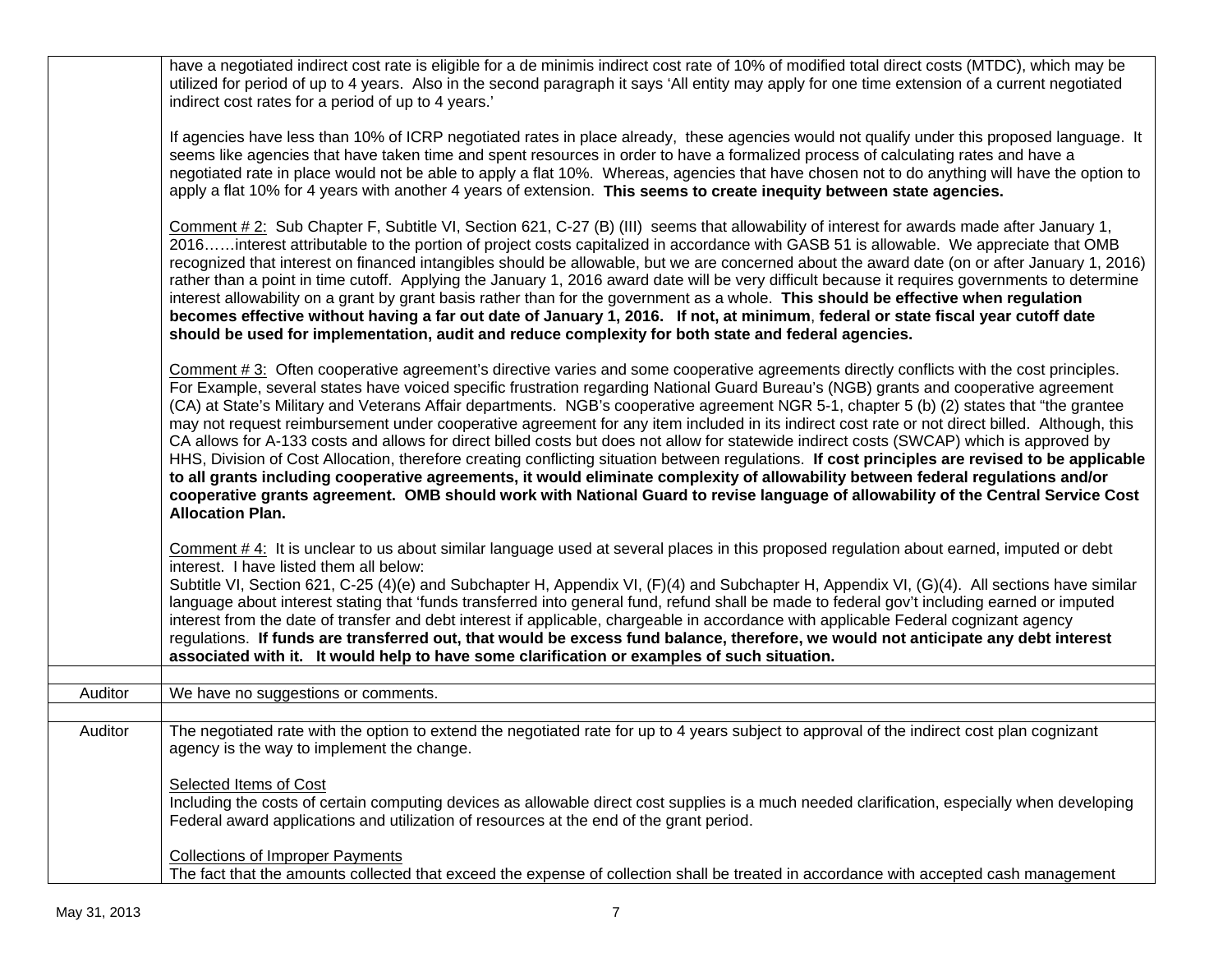|             | standards will be beneficial especially in recouping over benefits overpayments.                                                                                                                                                                                                                                                                                                                                                                                                                                                                                                                                                                                                                                                                                                                                                                                                                                                                                                                                                                                                                                                                                |  |  |  |  |  |
|-------------|-----------------------------------------------------------------------------------------------------------------------------------------------------------------------------------------------------------------------------------------------------------------------------------------------------------------------------------------------------------------------------------------------------------------------------------------------------------------------------------------------------------------------------------------------------------------------------------------------------------------------------------------------------------------------------------------------------------------------------------------------------------------------------------------------------------------------------------------------------------------------------------------------------------------------------------------------------------------------------------------------------------------------------------------------------------------------------------------------------------------------------------------------------------------|--|--|--|--|--|
|             | In 621 C-8 it is not really clear if all recovery of improper payments is maintained by the grantee or only the amount equal to the cost of<br>collection. We think this could be clarified.                                                                                                                                                                                                                                                                                                                                                                                                                                                                                                                                                                                                                                                                                                                                                                                                                                                                                                                                                                    |  |  |  |  |  |
|             | We support the changes proposed by OMB and offer no suggested improvements.                                                                                                                                                                                                                                                                                                                                                                                                                                                                                                                                                                                                                                                                                                                                                                                                                                                                                                                                                                                                                                                                                     |  |  |  |  |  |
| Auditor     |                                                                                                                                                                                                                                                                                                                                                                                                                                                                                                                                                                                                                                                                                                                                                                                                                                                                                                                                                                                                                                                                                                                                                                 |  |  |  |  |  |
| Auditor     | We have no significant concerns or suggestions for this section.                                                                                                                                                                                                                                                                                                                                                                                                                                                                                                                                                                                                                                                                                                                                                                                                                                                                                                                                                                                                                                                                                                |  |  |  |  |  |
|             |                                                                                                                                                                                                                                                                                                                                                                                                                                                                                                                                                                                                                                                                                                                                                                                                                                                                                                                                                                                                                                                                                                                                                                 |  |  |  |  |  |
| Comptroller | 1. Subchapter F and Appendices IV through IX–We are in favor of consolidation of cost principles into one document.                                                                                                                                                                                                                                                                                                                                                                                                                                                                                                                                                                                                                                                                                                                                                                                                                                                                                                                                                                                                                                             |  |  |  |  |  |
|             | 2. Section 616 – We are in general favor of the changes to the indirect cost area, but has concerns in the following areas:<br>a. Section E indicates that entities may apply for a "one-time" extension of a current negotiated indirect cost rate for a period of up to four<br>years. What does one-time mean? Does this mean one four year period and then back to the annual rates, or does it mean that an<br>entity can have many four year rates? How would the rate be calculated? There is no guidance on the mechanism for calculation of<br>the four year rate. Would the entity have to use a state's annual SWCAP or would the SWCAP need to be a four year rate?<br>b. The state was agreeable that other federal agencies need to honor the rate that is negotiated at the federal<br>c. The minimum flat rate of 10% for those entities that don't have a rate would be okay for the federal government to use for entities that<br>are applying for federal grants, but we do not want a mandated 10% rate for use in its subgrants or subcontracts. The state needs to<br>be able to set by policy or through negotiation the indirect rate. |  |  |  |  |  |
|             | 3. Section 621 – C-10 – We are supportive of the changed language for time and effort accounting.                                                                                                                                                                                                                                                                                                                                                                                                                                                                                                                                                                                                                                                                                                                                                                                                                                                                                                                                                                                                                                                               |  |  |  |  |  |
|             | 4. and 5. No comments.                                                                                                                                                                                                                                                                                                                                                                                                                                                                                                                                                                                                                                                                                                                                                                                                                                                                                                                                                                                                                                                                                                                                          |  |  |  |  |  |
|             | 6. Section 621 – C-31 – We are supportive of the change in language for computing devices less than \$5,000 being recorded as supplies.                                                                                                                                                                                                                                                                                                                                                                                                                                                                                                                                                                                                                                                                                                                                                                                                                                                                                                                                                                                                                         |  |  |  |  |  |
|             | 7. Section 621 – C-31 – We are supportive of the language that indicates that upon the completion of the federal award, unused supplies and<br>inventory may be retained with no further obligation to the federal government.                                                                                                                                                                                                                                                                                                                                                                                                                                                                                                                                                                                                                                                                                                                                                                                                                                                                                                                                  |  |  |  |  |  |
|             | 8. No comments.                                                                                                                                                                                                                                                                                                                                                                                                                                                                                                                                                                                                                                                                                                                                                                                                                                                                                                                                                                                                                                                                                                                                                 |  |  |  |  |  |
|             | 9. Section $621 - C - 15$<br>a. We are supportive of the language for eliminating the restriction on indirect costs recovered for depreciation and use allowances. This<br>change will require adjustments with the state's SWCAP calculation.                                                                                                                                                                                                                                                                                                                                                                                                                                                                                                                                                                                                                                                                                                                                                                                                                                                                                                                  |  |  |  |  |  |
|             | 10. We support eliminating the requirements to conduct a lease-purchase analysis for interest costs and to provide notice before relocation of<br>a facility.                                                                                                                                                                                                                                                                                                                                                                                                                                                                                                                                                                                                                                                                                                                                                                                                                                                                                                                                                                                                   |  |  |  |  |  |
|             | 11. Section 621 – C-42 – We support eliminating the requirement that printed help-wanted advertising comply with particular specifications.                                                                                                                                                                                                                                                                                                                                                                                                                                                                                                                                                                                                                                                                                                                                                                                                                                                                                                                                                                                                                     |  |  |  |  |  |
|             | 12. Section 621 - C-12 - We are supportive of the language which allows for the budgeting for contingency funds for certain awards. With<br>regards to Information Technology costs, it is agreed that large single grants would include estimates for IT expenditures, and for smaller<br>grants, some type of estimates would be needed for IT costs.                                                                                                                                                                                                                                                                                                                                                                                                                                                                                                                                                                                                                                                                                                                                                                                                         |  |  |  |  |  |
|             | 13. and 14. No comments.                                                                                                                                                                                                                                                                                                                                                                                                                                                                                                                                                                                                                                                                                                                                                                                                                                                                                                                                                                                                                                                                                                                                        |  |  |  |  |  |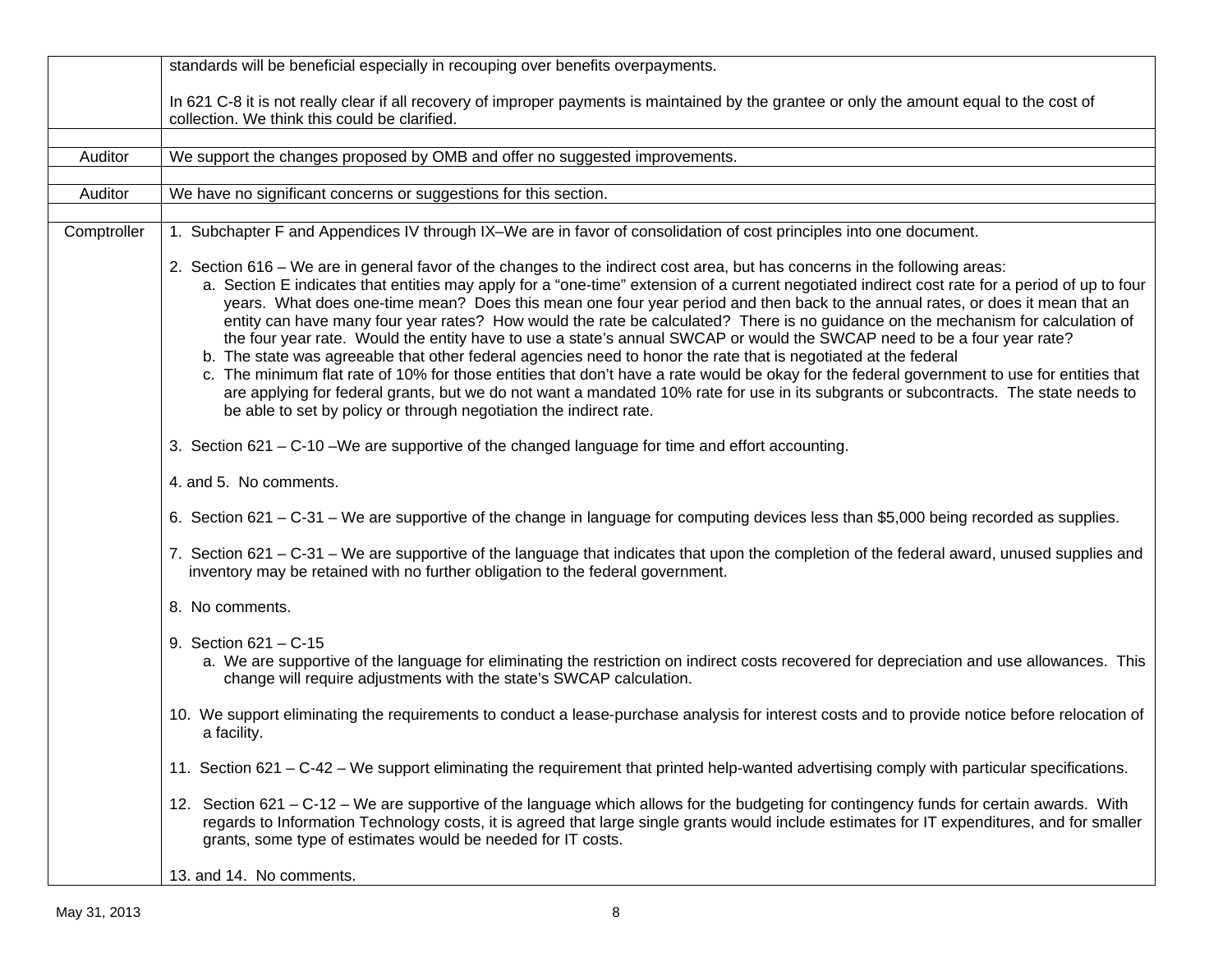|             | 15. Section 621 – C-8 – We are supportive of the language allowing costs for efforts to collect improper payment recoveries.                                                                                                                                                                                                                                                                                                                                                                                                                                                                                                                                                                                                                                                                                                                                                                                                                                                                                                                   |
|-------------|------------------------------------------------------------------------------------------------------------------------------------------------------------------------------------------------------------------------------------------------------------------------------------------------------------------------------------------------------------------------------------------------------------------------------------------------------------------------------------------------------------------------------------------------------------------------------------------------------------------------------------------------------------------------------------------------------------------------------------------------------------------------------------------------------------------------------------------------------------------------------------------------------------------------------------------------------------------------------------------------------------------------------------------------|
|             | 17. and 18. Appendix V<br>a. We are supportive of the language for providing non-profit organizations with an example of the Certificate of Indirect Costs.<br>b. We are supportive of OMB providing guidance on documentation for justification of indirect cost rates rather than specific examples.                                                                                                                                                                                                                                                                                                                                                                                                                                                                                                                                                                                                                                                                                                                                         |
|             | 19. Other Suggestions<br>a. Section 616 – We are supportive of the language for federal agency exceptions of using negotiated indirect cost rates.<br>b. Section 621 – C-18, Section 503 We are supportive of the Clarification of cost principles for IT into the various sections.<br>c. Section 621 – C-11, C-32, and C-53 – We support the addition in Section C-11, but has concerns about the other two sections. It has<br>doubts that State entities would include these areas in their State policies, because the cost and management of this would be too<br>great if handled consistently.<br>d. Section $621 - C-35 - W$ e are supportive of the policy expansion for participant support costs.<br>e. Section 621 – C-14 We are concerned about the ambiguous language for defense and prosecution of criminal and civil proceedings,<br>claims, appeals, and patent infringements. Are only the legal costs unallowable or are the other costs of state staff administration<br>dealing with the legal issues also unallowable? |
|             | <b>Other Cost Principles Comments</b>                                                                                                                                                                                                                                                                                                                                                                                                                                                                                                                                                                                                                                                                                                                                                                                                                                                                                                                                                                                                          |
|             | Section 621 – C-27(B), what is the significance of the effective date of January 1, 2016? Why is there a date for this area?                                                                                                                                                                                                                                                                                                                                                                                                                                                                                                                                                                                                                                                                                                                                                                                                                                                                                                                   |
| Auditor     | We generally agree with the proposed changes.                                                                                                                                                                                                                                                                                                                                                                                                                                                                                                                                                                                                                                                                                                                                                                                                                                                                                                                                                                                                  |
|             |                                                                                                                                                                                                                                                                                                                                                                                                                                                                                                                                                                                                                                                                                                                                                                                                                                                                                                                                                                                                                                                |
| Comptroller | In general, we are in agreement with OMB's proposed changes with regard to cost principles (Circulars A-21, A-87, and A-122). However, we<br>offer the following suggestions/comments relative to this topic:                                                                                                                                                                                                                                                                                                                                                                                                                                                                                                                                                                                                                                                                                                                                                                                                                                  |
|             | .621 Selected Items of Cost- C-10 Compensation - Personal Services (Time and Effort Reporting)<br>OMB is proposing to allow the use of estimates to charge personal service costs (to include the salaries and wages of non-professional<br>employees) to programs as long as adjustments for actual activity are made if charges are determined to not reasonably reflect activity. We<br>do believe that this change lessens the administrative burden of the grantee. However, from the auditor's perspective, we believe that OMB's<br>guidance on revising these budget estimates/distribution percentages is vague. We believe that OMB should require an annual reconciliation<br>to actual costs and that adjustment be made for material differences.                                                                                                                                                                                                                                                                                 |
| Auditor     | We agree and commend OMB for combining all of the cost principles guidance into one uniform document.                                                                                                                                                                                                                                                                                                                                                                                                                                                                                                                                                                                                                                                                                                                                                                                                                                                                                                                                          |
|             |                                                                                                                                                                                                                                                                                                                                                                                                                                                                                                                                                                                                                                                                                                                                                                                                                                                                                                                                                                                                                                                |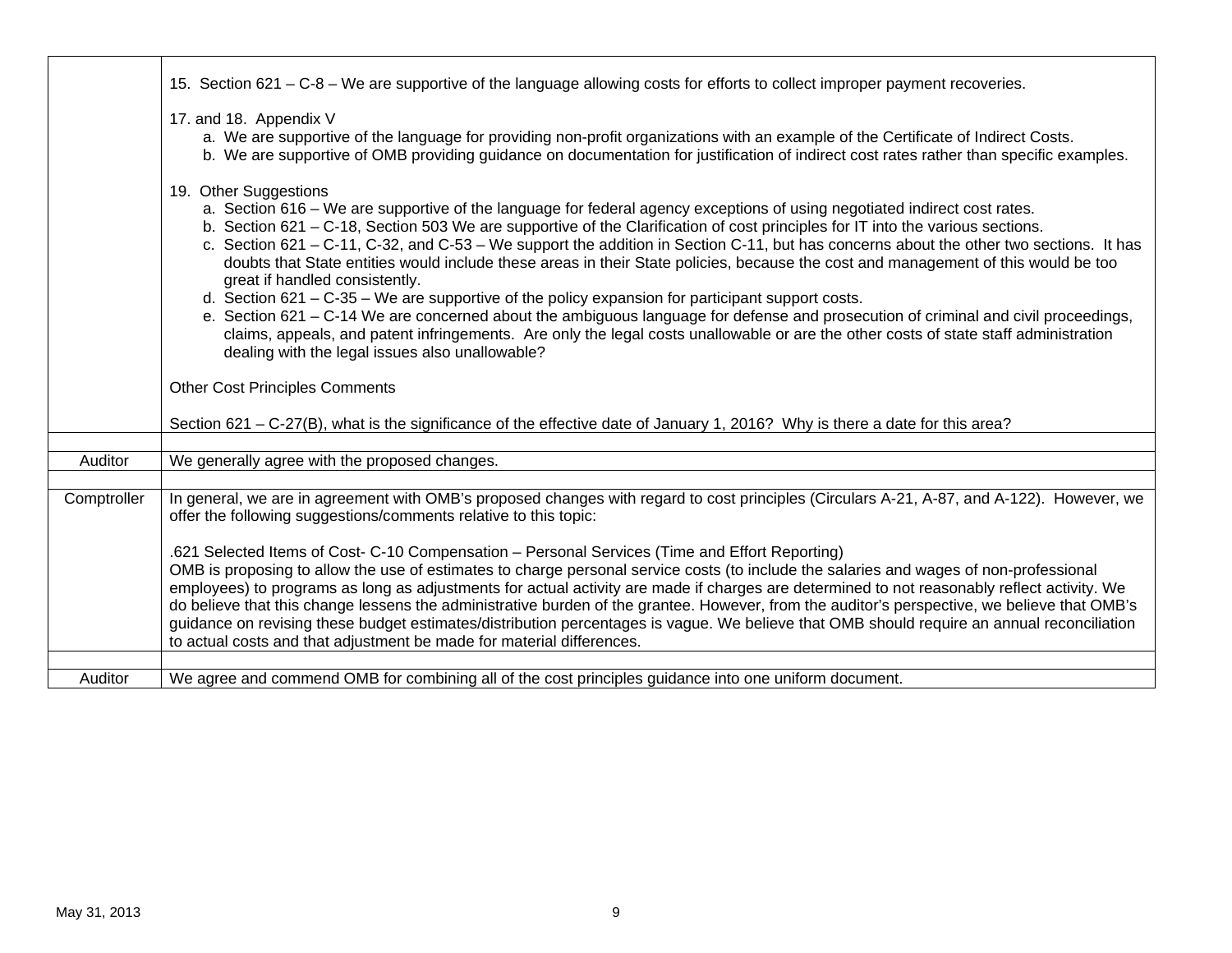# **Audit Requirements (Circulars A-133 and A-50)**

*Question #3 – Do you agree with the changes that OMB is proposing in the area of "audit requirements?" If no, please explain your objection(s) and offer suggested improvements.* 

| Office: | Comments:                                                                                                                                                                                                                                                                                                                                                                                                                                                                                                                                                                                                                                                                                                                                                                                                                                                                                                                                                                                                                  |  |  |  |  |  |
|---------|----------------------------------------------------------------------------------------------------------------------------------------------------------------------------------------------------------------------------------------------------------------------------------------------------------------------------------------------------------------------------------------------------------------------------------------------------------------------------------------------------------------------------------------------------------------------------------------------------------------------------------------------------------------------------------------------------------------------------------------------------------------------------------------------------------------------------------------------------------------------------------------------------------------------------------------------------------------------------------------------------------------------------|--|--|--|--|--|
| Auditor | In general, we agree with the changes that OMB proposes in its "audit requirements." We still recommend that the threshold be raised to at                                                                                                                                                                                                                                                                                                                                                                                                                                                                                                                                                                                                                                                                                                                                                                                                                                                                                 |  |  |  |  |  |
|         | least \$1,000,000 or, at the very least, be indexed for inflation each year or every 2 years. As part of the audit community, we believe that<br>performing audits of 99.7% of federal expenditures creates an onerous burden for the state audit organizations responsible for conducting<br>these federal audits. With the realistic possibility that these proposed changes will not be implemented until 2015, we have concern that any<br>true realization of elimination of burden is compromised by the delay and should be addressed, at a minimum, in adjusting the threshold<br>accordingly.                                                                                                                                                                                                                                                                                                                                                                                                                     |  |  |  |  |  |
|         | We are very supportive of the changes in the Major Program Determination as well as the increase in the minimum threshold for reporting<br>questioned costs.                                                                                                                                                                                                                                                                                                                                                                                                                                                                                                                                                                                                                                                                                                                                                                                                                                                               |  |  |  |  |  |
|         | We strongly support the elimination of some of the compliance requirements in the compliance supplement. The ability to focus on the key<br>compliance requirements which, when violated, most likely result in improper payments, waste, fraud, or abuse, will provide a reduction in<br>burden across programs while still providing valuable, explicit information relative to the programs. We do request that OMB provide explicit<br>guidance for the "Special Tests and Provision" compliance requirement to ensure that this requirement is not susceptible to targeting<br>cumbersome but less useful information and testing.                                                                                                                                                                                                                                                                                                                                                                                    |  |  |  |  |  |
|         | We also strongly emphasize the need for OMB to continue its current nine month timeframe for submission of federal audits. While state audit<br>organizations understand the need for timely information, it is not practical nor an obtainable goal to expect such organizations to complete<br>these audits within a three or six month timeframe. Most local governments, e.g., school districts, state agencies, etc., are not required by<br>state laws to close their accounting ledgers until two or three months after year-end close. It would be next to impossible for the financial and<br>single audits to be completed within even the six month timeframe proposed. Before OMB recommends this change in legislation, we ask that<br>it consider the onerous burden this decision would place on state audit organizations and their limited resources.                                                                                                                                                     |  |  |  |  |  |
|         | Overall, we appreciate OMB's proposed approach to focus Single Audit resources where the risks to financial integrity are greatest thus<br>eliminating some of the less important, redundant work performed under current guidance.                                                                                                                                                                                                                                                                                                                                                                                                                                                                                                                                                                                                                                                                                                                                                                                        |  |  |  |  |  |
| Auditor | Subsection 1. Concentrating audit resolution and oversight resources on higher dollar, higher risk awards                                                                                                                                                                                                                                                                                                                                                                                                                                                                                                                                                                                                                                                                                                                                                                                                                                                                                                                  |  |  |  |  |  |
|         | We strongly believe that OMB should take this opportunity to further relieve administrative burdens so that agencies can better utilize a higher<br>percentage of grant monies for their intended beneficial purposes. It takes massive efforts to put new single audit reforms in place, and<br>reforms happen on average only every 12 years. Therefore, it is imperative that OMB take full opportunity to make effective changes now.                                                                                                                                                                                                                                                                                                                                                                                                                                                                                                                                                                                  |  |  |  |  |  |
|         | Regarding the change in (A) Audit threshold, we strongly encourage that it be raised to at least \$1 million rather than the \$750,000 being<br>recommended. Raising the threshold another \$250,000 would relieve administrative costs and burdens for at least another 4,000 entities and<br>still result in coverage of at least 99 percent of the federal dollars that are currently covered. We understand that a \$1 million threshold would<br>mean that some smaller governments would no longer be subject to full single audits; however, we also understand that most smaller<br>governments receive most federal grant monies through pass-through entities. Therefore, subrecipient monitoring requirements would mean<br>that those federal dollars would still be reviewed for compliance. Indeed, the subrecipient monitoring requirements included in the post<br>Federal award requirements, section .501, require and give options for pass-through entities to perform monitoring procedures that many |  |  |  |  |  |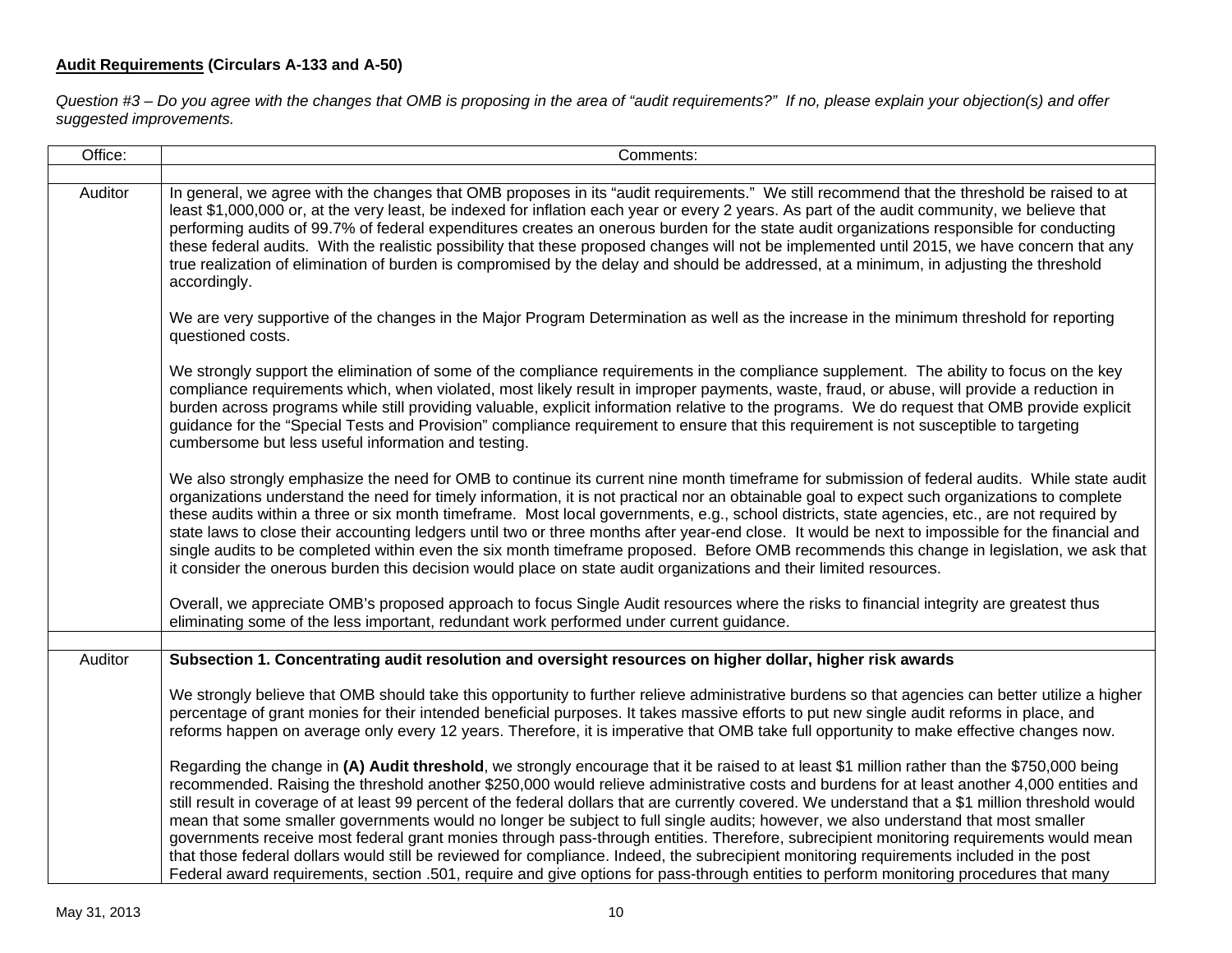would argue can be more efficient and effective than the single audit process. We believe that raising the threshold to at least \$1 million would be the best scenario. It would still provide the Single Audit oversight tool for the entities that really need it while allowing more streamlining and, in turn, the best use of federal dollars that are spent through grants.

We greatly appreciate the changes recommended in (B) Major program determination and believe that these changes will help auditors better focus on areas of highest risk and further relieve administrative burdens. However, in regard to raising the likely questioned cost threshold in (C) Questioned Costs from \$10,000 to \$25,000, we firmly believe that this hasn't gone far enough. Just to keep up with inflation, we believe this threshold should be raised to at least \$50,000 for those entities that expend \$1 to \$3 million and to at least \$100,000 for those entities that expend more than \$3 million. Another alternative would be to scale this threshold based on a percentage of a program's expenditures, especially for smaller programs where \$25,000 to \$50,000 might seem too much. We believe that raising the threshold to only \$25,000 will not help to eliminate smaller findings that would reduce the investment of follow-up resources.

In addition to these comments, we would like to communicate that there is some confusing guidance in the Proposed Uniform Guidance Subchapter G. Under .717 Audit Findings (b), it states that "Audit findings shall be presented in sufficient detail and clarity, and should be accompanied by sufficient supporting documentation for the auditee to prepare a corrective action plan and take corrective action…" In addition, .718 Audit Documentation (a) states that "The auditor shall prepare and provide documentation and reports that are sufficiently detailed to enable someone having no previous connection to the audit to understand…" In both of these sections, it is not clear whether OMB intends for auditors to actually include supporting documentation within Single Audit Reporting Packages. Including a government's documentation within a public report would NOT be practicable or appropriate, and we are certain this was not the true intent of these statements. In addition, supporting documentation would not be necessary to provide sufficient detail. Therefore, we believe these sections should be modified to make it clear that auditors must review and have sufficient supporting documentation available in audit documentation so that auditees can make management decisions and take adequate corrective actions.

#### **Subsection 2. Streamlining the types of compliance requirements in the Circular A-133 Compliance Supplement**

We applaud OMB's decision to reduce the types of compliance requirements to the six key compliance requirements which, if violated, are most likely to result in improper payments, waste, fraud, or abuse. While we appreciate the guidelines to help prevent agencies from adding additional trivial compliance requirements, we remain concerned that there will be sufficient transparent oversight when federal agencies want to add compliance requirements. The requirement that agencies must make a strong case is subjective. Therefore, it is imperative that OMB develop transparent criteria that include high quantitative and qualitative thresholds that it will use to allow additional requirements. In addition, we believe that in order for an agency to add additional requirements, those requirements must, at a minimum, be included in the law. Lastly, it is burdensome for auditors to be responsible for searching every source in addition to the compliance supplement, such as an agency's manuals and the Codes of Federal Regulations, to ensure that all higher-risk compliance requirements are covered in a single audit. We believe that the compliance supplement should serve as a fail-safe resource for auditors to know the requirements that are important to consider and test when conducting single audits.

Comptroller | A concern that not enough flexibility is being given to Inspector Generals, negotiators, and others in resolving outstanding issues, particularly in promoting the concepts of CAROI. It is essential that we focus on solving problems with an emphasis on both cooperative audit resolution and oversight perspectives. A reference should empower applicable representatives to seek resolutions that result in solving issues and achieving mutual, long-term benefits to programs. Situations arise with circumstances that cannot be specifically anticipated when preparing the general grant requirements. These issues are best resolved by Federal and grantee representatives reviewing the specific facts and working together to bring about an acceptable resolution. One example may be a lawsuit involving a Federal program that requires coordination of the Federal grantor and the grantee to develop an appropriate plan of action moving forward. Another example, there may be a disallowed cost with a relatively low dollar amount and/or complex circumstances that would not warrant the calculation of interest from a cost-benefit perspective.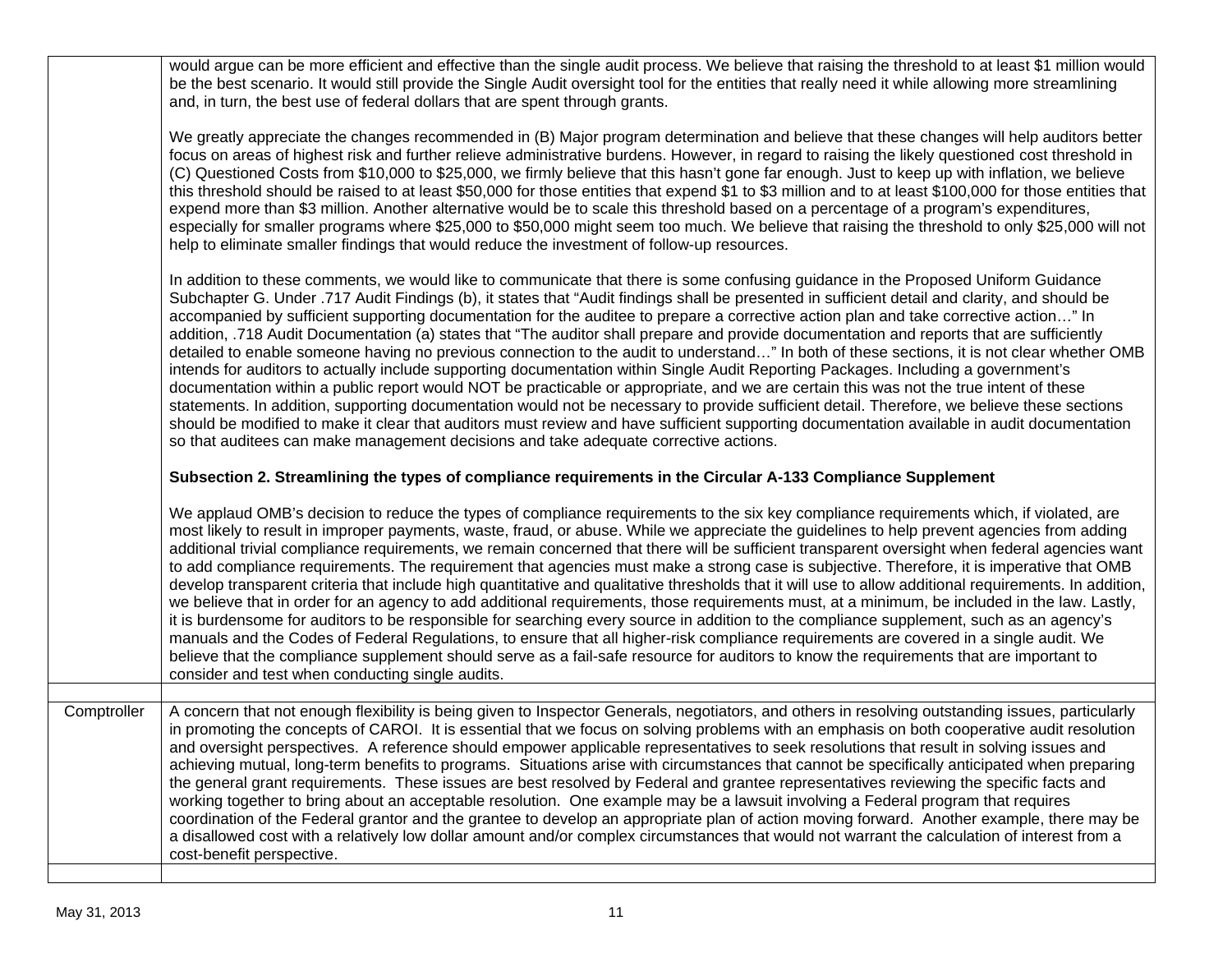| Auditor | The Office of the State Auditor agrees with the changes that OMB is proposing in the area of "audit requirements." We highly support and<br>encourage OMB's limitation of federal agencies requesting to add back removed requirements.                                                                                                                                                                                                                                                                                                                                                                                                                                                                                                                                                                                                                                                                                                                                                                                                                                                                                                                                                                                                                                                                                                                                                                                                                                                                                                                          |
|---------|------------------------------------------------------------------------------------------------------------------------------------------------------------------------------------------------------------------------------------------------------------------------------------------------------------------------------------------------------------------------------------------------------------------------------------------------------------------------------------------------------------------------------------------------------------------------------------------------------------------------------------------------------------------------------------------------------------------------------------------------------------------------------------------------------------------------------------------------------------------------------------------------------------------------------------------------------------------------------------------------------------------------------------------------------------------------------------------------------------------------------------------------------------------------------------------------------------------------------------------------------------------------------------------------------------------------------------------------------------------------------------------------------------------------------------------------------------------------------------------------------------------------------------------------------------------|
|         |                                                                                                                                                                                                                                                                                                                                                                                                                                                                                                                                                                                                                                                                                                                                                                                                                                                                                                                                                                                                                                                                                                                                                                                                                                                                                                                                                                                                                                                                                                                                                                  |
| Auditor | The language in .708(b) indicates that the auditee shall "procure or otherwise arrange for the audits required by this guidance in accordance<br>with .709 Auditor Selection." Section .709 describes the competitive selection of an auditor. The language in these sections could suggest, or<br>at the very least support an argument, that audits must be procured from a private sector auditor, rather than provided by, for example, the<br>state auditor. Should this interpretation be advanced as a requirement, there will exist a conflict between the new single audit guidance and<br>the statutes of many states which direct the state auditor to conduct audits of state governments and local governments. The language in<br>.708(b) should be revised to read: "Procure audits required by this guidance in accordance with section. 709 Auditor Selection, or otherwise<br>arrange for such audits, and ensure they are properly performed and submitted when due."                                                                                                                                                                                                                                                                                                                                                                                                                                                                                                                                                                         |
|         | In .708, the auditee's responsibility for identifying in its accounts Federal awards (amounts received, expended, CFFA number, award<br>number, etc.) has been deleted. Also, the described auditee's responsibilities no longer include internal control and compliance. We<br>recommend that the language be revised to include these responsibilities.                                                                                                                                                                                                                                                                                                                                                                                                                                                                                                                                                                                                                                                                                                                                                                                                                                                                                                                                                                                                                                                                                                                                                                                                        |
|         | The audit finding detail and clarity provisions of .717(b) could lead to an interpretation that the reporting of projected audit finding amounts is<br>required, unless the results cannot be projected. The language in that subsection indicates that "If the results cannot be projected, auditors<br>should limit their conclusions appropriately." We recommend that the word "cannot" be replaced with the words "are not."                                                                                                                                                                                                                                                                                                                                                                                                                                                                                                                                                                                                                                                                                                                                                                                                                                                                                                                                                                                                                                                                                                                                |
|         | Section .719(e)(2) provides that the auditor is not required to audit more high-risk Type B programs than at least one fourth the number of low-<br>risk Type A programs. It is unclear how the auditor would apply this provision should there be, for example, five low-risk A programs (1/4 of<br>the five programs would be 1.25 programs). Would the auditor be expected to audit 1 or 2 programs? We recommend that language be<br>included to address this likely scenario.                                                                                                                                                                                                                                                                                                                                                                                                                                                                                                                                                                                                                                                                                                                                                                                                                                                                                                                                                                                                                                                                               |
|         | Section .717(a)(2) changes the determination of whether noncompliance/internal control deficiencies is material from being in relation to a<br>compliance requirement or audit objective, to solely in relation to a compliance requirement. It is unclear as to how the auditor would make<br>this determination for the Special Tests and Provisions compliance requirement, which may have multiple, disparate objectives with different<br>control structures that are not readily comparable. For example, the Medicaid Program has several audit objectives under special tests and<br>provisions, including determining whether providers are licensed to participate in the program, whether the State ensures hospitals and other<br>facilities meet health and safety standards, and whether the State has performed required ADP risk analyses and system security reviews on<br>the Medicaid system. If a risk analysis was not performed and not all providers were licensed, how would you compare the findings to<br>determine materiality to Special Tests and Provisions taken as a whole? Or, if the auditor tested two samples, one for provider eligibility<br>(which shows a 30/60 error rate) and one for health and safety (which shows a 1/60 error rate), how would the auditor determine whether<br>material noncompliance exists with respect to Special Tests and Provisions? The addition of language explaining how to uniformly apply this<br>section to the Special Tests and Provisions compliance requirement will be helpful. |
|         | We appreciate the reduction in the number of compliance requirements and recommend that a mechanism or process be put into place to<br>preserve this efficiency by limiting any increases in the number of items covered under the Special Tests and Provisions compliance<br>requirement.                                                                                                                                                                                                                                                                                                                                                                                                                                                                                                                                                                                                                                                                                                                                                                                                                                                                                                                                                                                                                                                                                                                                                                                                                                                                       |
|         |                                                                                                                                                                                                                                                                                                                                                                                                                                                                                                                                                                                                                                                                                                                                                                                                                                                                                                                                                                                                                                                                                                                                                                                                                                                                                                                                                                                                                                                                                                                                                                  |
| Auditor | We have reviewed the proposed changes to the audit requirements (OMB Circular A-133), and believe they offer needed relief in some areas,<br>however, we do not believe they fully achieve the objectives of a "21st Century government", which is touted to be more efficient, transparent,<br>and creative. We are particularly supportive of the following proposals that offer some benefits for large recipients such as State<br>governments:                                                                                                                                                                                                                                                                                                                                                                                                                                                                                                                                                                                                                                                                                                                                                                                                                                                                                                                                                                                                                                                                                                              |
|         | Proposed Change:                                                                                                                                                                                                                                                                                                                                                                                                                                                                                                                                                                                                                                                                                                                                                                                                                                                                                                                                                                                                                                                                                                                                                                                                                                                                                                                                                                                                                                                                                                                                                 |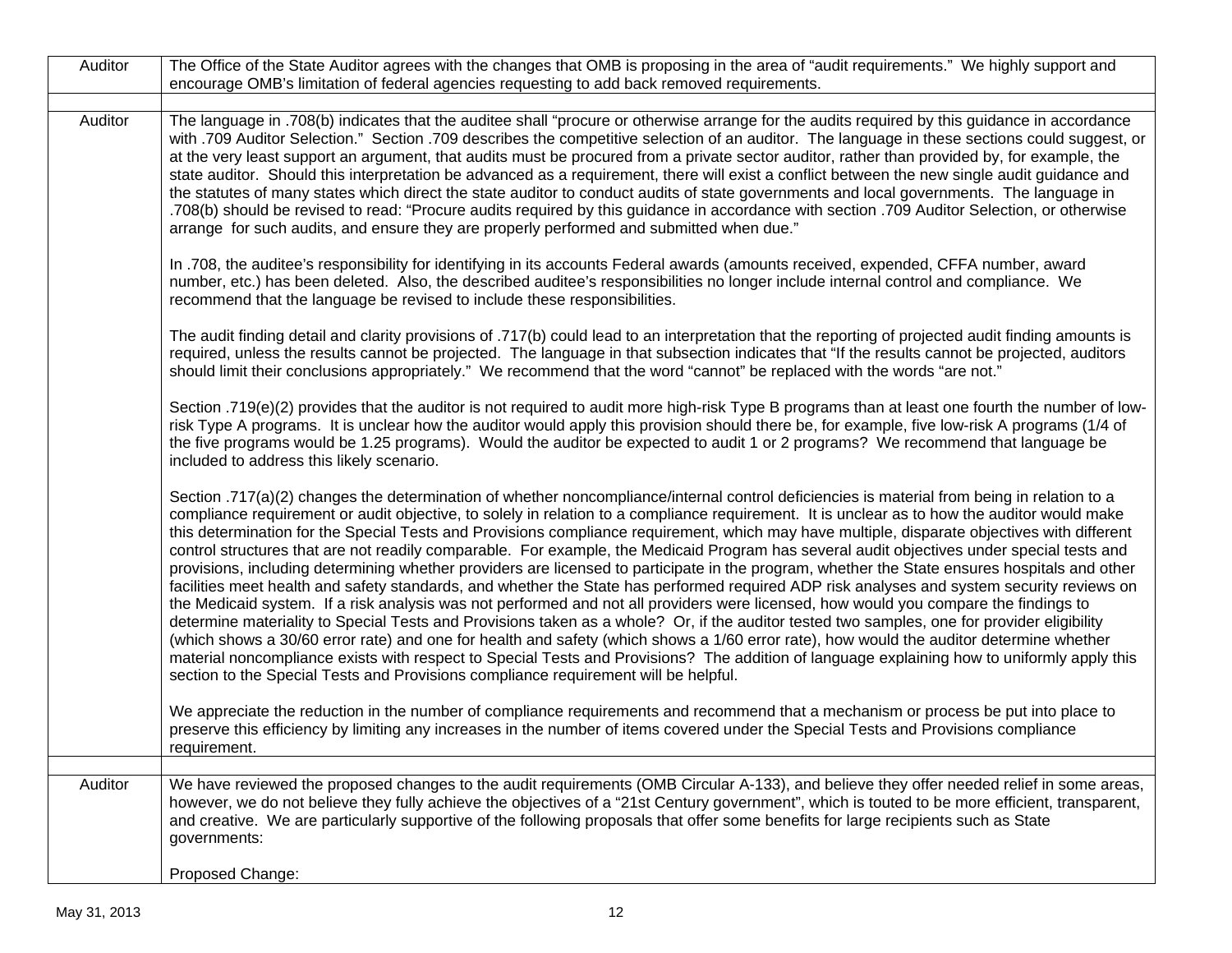The proposal refocuses the criteria for a Type A program to qualify as high-risk. Revised criteria would result in a Type A program being designated as high-risk only when in the most recent period the program failed to receive an unqualified opinion; had a material weakness in internal controls; or had questioned costs exceeding five percent of the program's expenditures. The requirement that a Type A program be audited as major at least once every three years, regardless of whether it is high or low risk, remains the same.

We are supportive of this proposal, which would provide a significant savings in audit hours. In the current year, we noted 10 Type A programs that were considered high risk as a result of a prior year internal control deficiency that was identified as a significant deficiency (not a material weakness), with no other risk factors present that would cause the program to be considered high risk. While follow up testing would be performed to determine if the significant deficiency was resolved, the number of audit hours would be significantly reduced by not requiring us to fully audit the programs in the subsequent year.

Proposed Change:

- Reduce the number of high-risk Type B programs that must be tested as major programs from at least one-half to at least one-fourth of the number of the low-risk Type A programs.
- Allow the auditor to stop the Type B program risk assessment process after this number of high-risk Type B programs is identified.

We are supportive of these proposals, which could help reduce the number of Type B programs that are required to be audited each year and the number of risk assessments required to be performed.

Proposed Change:

Further, the proposed guidance simplifies the calculation to determine relatively small Type B programs for which the auditor is not required to perform a risk assessment from the current stepped approach to a flat 25 percent of Type A/B threshold. The change allows more Type B programs to be classified as relatively small.

We support establishing a threshold for performing risk assessments on Type B programs which, if applied in the current year, would have eliminated the need to perform risk assessments on eight (8) Type B programs.

Suggestions for Consideration:

By the Office of Management and Budget's own admission in the Federal Register, the increase in the Single Audit threshold requirement from \$500,000 to \$750,000 still results in "coverage over more than 99 percent of the funds that are currently covered". We believe it is reasonable to establish this threshold at \$1,000,000 or greater.

In addition to the changes already being proposed, we offer the following suggested change which we consider to be creative as well as an increase in efficiency.

Major Program Determination:

Section .520 (Major Program Determination) of OMB Circular A-133 provides a four step, risk based approach for determining major programs. Based on our analysis of the four step process, we believe great efficiencies could be gained by making a simple adjustment in Step 1.

Step 1 instructs the auditor to identify the "larger" Federal programs, which are referred to as "Type A Programs." When identifying Type A programs, Step 1 provides 3 tiers to base the calculation, depending upon the "total awards expended" during the year. The State, as do many States, fall into the third tier. A close examination of the State's FY 2011 Type A calculation (Step 1) indicates that it also produces a large number of "small" dollar programs in comparison to the total Type A program expenditures.

For the FY 2011 Single Audit of the State, 35 Type A programs were identified using the current guidance in Section .520. Type A programs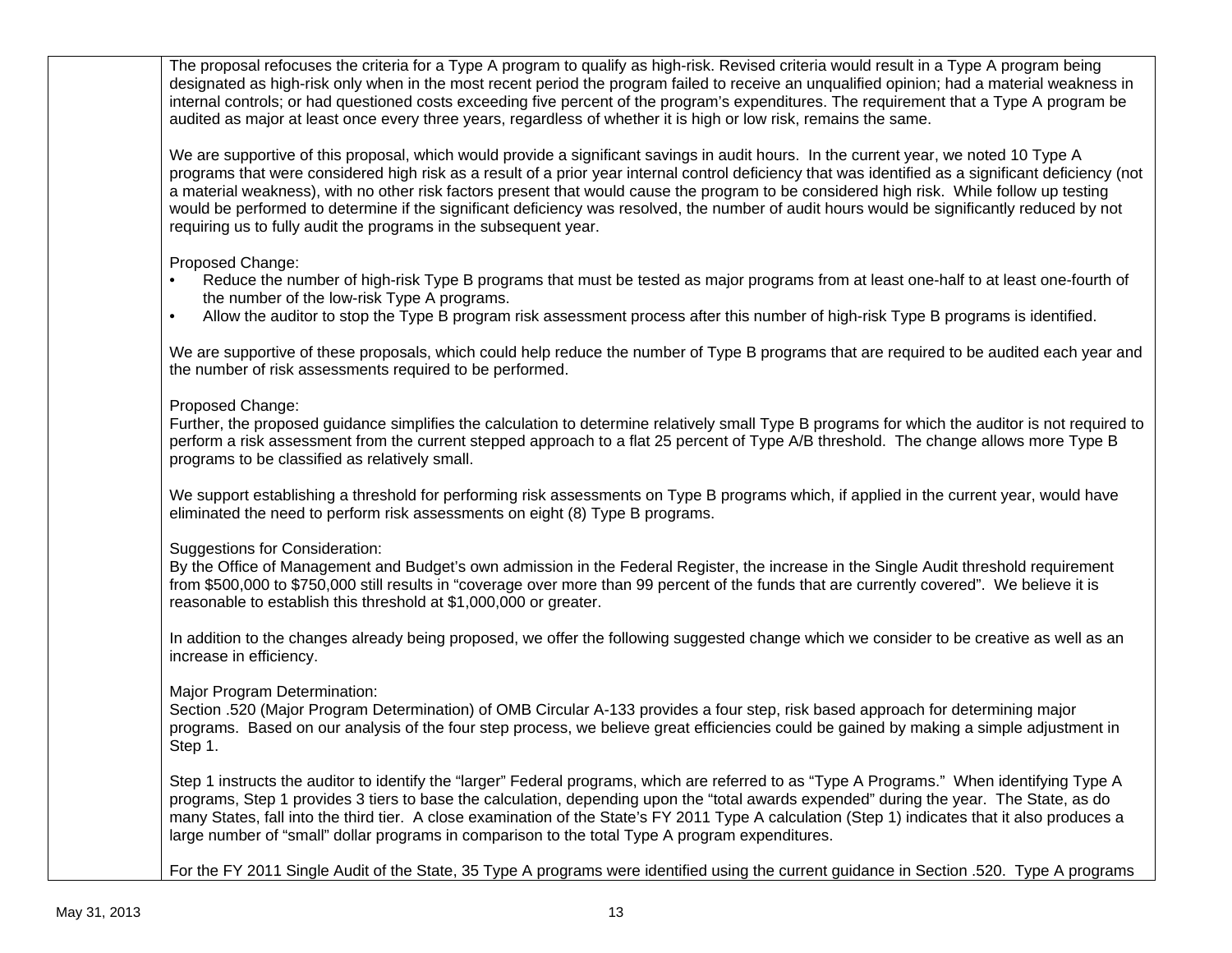were calculated to be any Federal program expending \$33,645,969 or more. Type A programs comprised 95% of total Federal expenditures, producing a wide range of programs, from as low as \$34 million up to \$5.8 billion, with the average Type A program equaling \$609 million.

In keeping with the spirit of identifying the "larger" Federal programs as is the objective in Step 1, we considered the effects of changes to the percentage "multiplier" prescribed in each of the three tiers. For example, tier 3 indicates that a Type A program is the larger of \$30 million or 15 hundredths of one percent (.0015). As previously mentioned, this resulted in 35 Type A programs being identified. As an alternative, we considered the impact on the number of Type A programs identified if we used the tier 2 "multiplier" of three-tenths of one percent (.003). Type A programs, under this proposal, calculated to be any Federal program expending \$67,291,937 or more. Consequently, a more reasonable number of Type A programs seem to be identified as a result of using the tier 2 multiplier instead of the tier 3 multiplier.

The alternative methodology identified 24 Type A programs as opposed to 35 when using the current guidance. Even though 11 less programs were identified as Type A, the percentage to total Federal expenditures remained a very high 93%. We propose that OMB give strong consideration to deleting tier 3 in order to produce results more in line with its stated objective.

We propose that section .520 of OMB Circular A-133 be modified as follows:

"(b) Step 1. (1) The auditor shall identify the larger Federal programs, which shall be labeled Type A programs. Type A programs are defined as Federal programs with Federal awards expended during the audit period exceeding the larger of:

- (i) \$300,000 or three percent (.03) of total Federal awards expended in the case of an auditee for which the total Federal awards expended equal or exceed \$300,000 but are less than or equal to \$100 million.
- (ii) \$3 million or three-tenths of one percent(.003) of total Federal awards expended in the case of an auditee for which the total Federal awards expended equal or exceeded \$100 million but are less than or equal to \$100 million.
- (iii) \$30 million or 15 hundredths of one percent (.0015) of total Federal awards expended in the case of an auditee for which the total Federal awards expended exceeded \$10 billion."

When following Steps 2 through 4 of Section .520, the reduction of Type A programs from 35 to 24 will result in fewer major programs with a significant savings in audit hours/cost. It should also be noted that the 11 programs dropped as Type A programs would now become the largest Type B programs and would become likely candidates to be selected for audit, on occasion, in Step 3.

If this proposal were to be adopted, it also appears that the Single Audit Act Amendments of 1996 would also need to be amended.

The Exhibit below summarizes this proposal.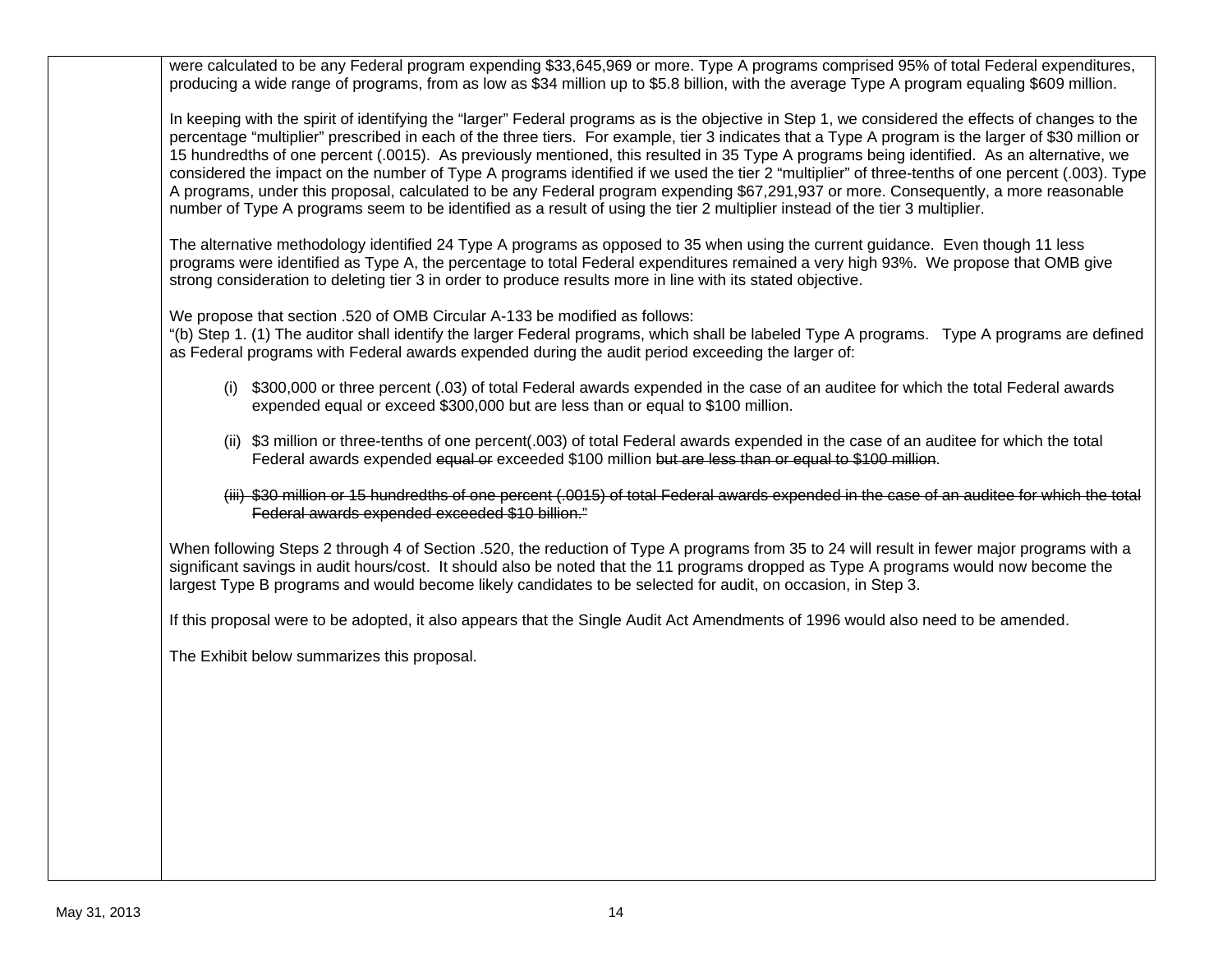## **EXHIBIT**

#### **Current Methodology (Step 1)**

|                                    | FY 2011 Federal<br>Exp. | No. Type A<br><b>Programs</b><br>(35) | $%$ of<br><b>Total</b><br><b>Federal</b><br>Exp. |                  |
|------------------------------------|-------------------------|---------------------------------------|--------------------------------------------------|------------------|
| <b>Type A Threshold</b><br>(.0015) |                         |                                       |                                                  | \$33,645,969     |
| <b>Type A Programs</b>             |                         |                                       |                                                  |                  |
| \$33 to \$50 Million               | \$314,570,722           | 8                                     | 1%                                               |                  |
| \$50 - \$100 Million               | \$636,468,971           | 9                                     | 3%                                               |                  |
| \$100 Million                      | \$20,383,803,575        | 18                                    | 91%                                              |                  |
| <b>Type B Programs</b>             | \$1,095,802,565         |                                       | 5%                                               |                  |
| <b>Total Federal Exp.</b>          |                         |                                       |                                                  | \$22,430,645,833 |

#### **Proposed Methodology (Step 1)**

|                                   | FY 2011 Federal<br>Exp. | No. Type A<br><b>Programs</b><br>(24) | $%$ of<br><b>Total</b><br><b>Federal</b><br>Exp. |                  |
|-----------------------------------|-------------------------|---------------------------------------|--------------------------------------------------|------------------|
| <b>Type A Threshold</b><br>(.003) |                         |                                       |                                                  | \$67,291,937     |
| <b>Type A Programs</b>            |                         |                                       |                                                  |                  |
| \$33 to \$50 Million              | \$0                     | 0                                     | 0%                                               |                  |
| \$50 - \$100 Million              | \$473,648,964           | 6                                     | 2%                                               |                  |
| \$100 Million                     | \$20,383,803,575        | 18                                    | 91%                                              |                  |
| <b>Type B Programs</b>            | \$1,573,193,294         |                                       | 7%                                               |                  |
| <b>Total Federal Exp.</b>         |                         |                                       |                                                  | \$22,430,645,833 |

#### Auditor Audit Threshold: We are supportive of increasing the single audit threshold from \$500,000 to \$750,000. At the State level this would not have a major impact on the programs to be audited. However, it could impact the sub-recipient monitoring process since audits received from subrecipients are used as a monitoring tool.

<u>Major Program Determination:</u> The proposal includes changes to all four steps of the risk-based approach. With regard to step 1, we are supportive of increasing the minimum threshold for a program to be Type A from \$300,000 to \$500,000. We understand this does not change the alternative three percent of total federal awards expended.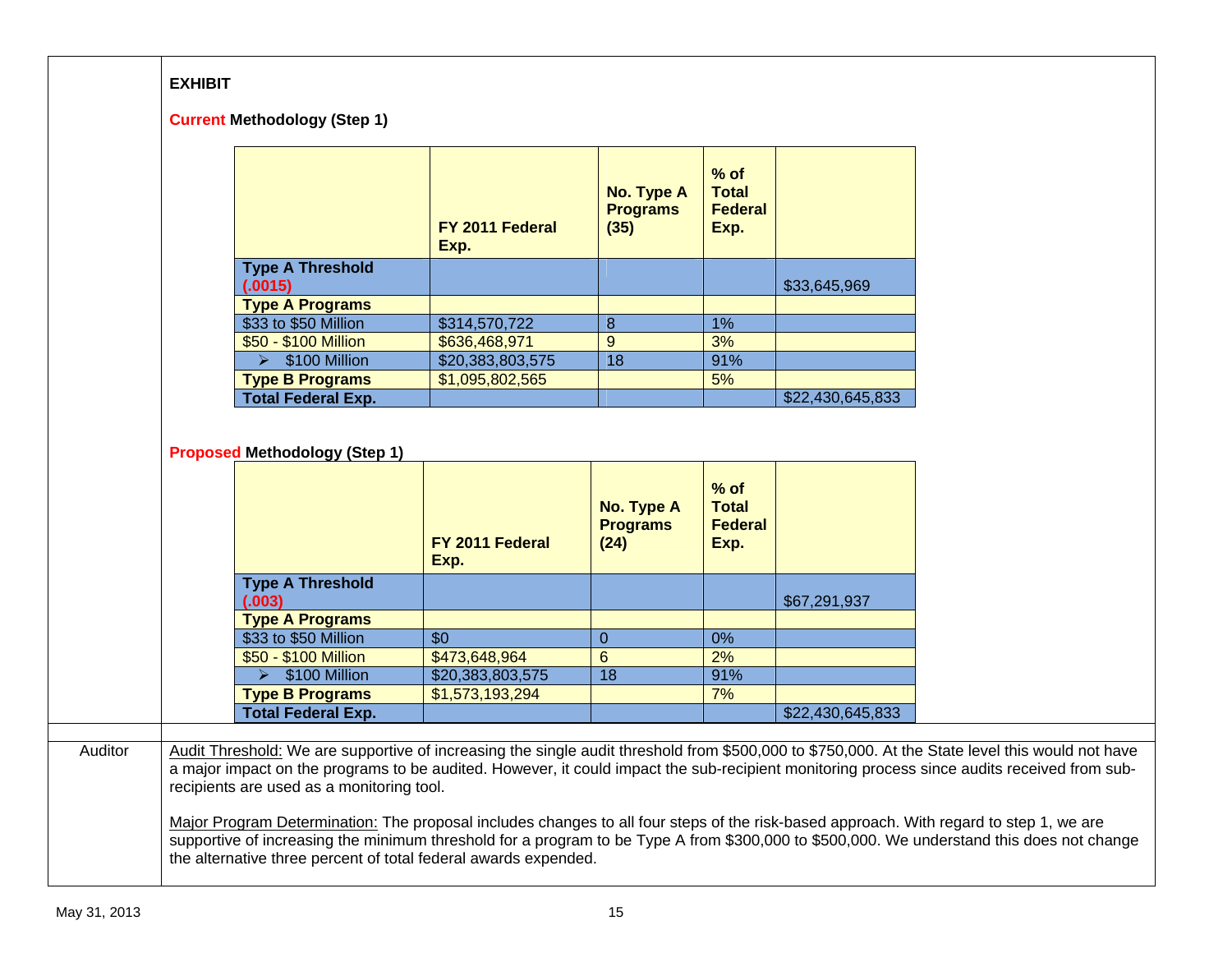|         | Type A Risk Assessment Criteria: We are supportive of refocusing the criteria for a Type A program to qualify as high risk. This would result in<br>a Type A program being designated as high risk only when: a) in the most recent period the program failed to receive an unqualified opinion;<br>b) had a material weakness in internal controls; c) or had questioned costs exceeding five percent of the program's expenditures. These<br>changes focus the audit effort on programs deemed to have a higher risk. We understand that a Type A program still must be audited as<br>major at least once every three years, regardless of whether it is high risk or low risk program.                                                                                                                                                                                                                                                                                                                                                                                                                                                                                                                                                     |
|---------|-----------------------------------------------------------------------------------------------------------------------------------------------------------------------------------------------------------------------------------------------------------------------------------------------------------------------------------------------------------------------------------------------------------------------------------------------------------------------------------------------------------------------------------------------------------------------------------------------------------------------------------------------------------------------------------------------------------------------------------------------------------------------------------------------------------------------------------------------------------------------------------------------------------------------------------------------------------------------------------------------------------------------------------------------------------------------------------------------------------------------------------------------------------------------------------------------------------------------------------------------|
|         | Type B Risk Assessment Criteria: We are supportive of the changes to the Type B risk assessment criteria. This should eliminate the<br>confusion under the two option approach which is the current practice.                                                                                                                                                                                                                                                                                                                                                                                                                                                                                                                                                                                                                                                                                                                                                                                                                                                                                                                                                                                                                                 |
|         | Questioned Costs: We are supportive of increasing the threshold for reporting findings based on known or likely questioned costs. However,<br>perhaps a sliding scale based on total program expenditures might be a better approach.                                                                                                                                                                                                                                                                                                                                                                                                                                                                                                                                                                                                                                                                                                                                                                                                                                                                                                                                                                                                         |
|         | Streamlining Types of Compliance Requirements: This is an area where OMB proposes to limit the types of compliance requirements in the<br>compliance supplement to a group of key compliance requirements which, if violated, are most likely to result in improper payments, waste,<br>fraud, or abuse. The seven compliance requirements that would be eliminated or altered include: 1) Davis Bacon, 2) Equipment and Real<br>Property Management, 3) Matching Level of Effort and Earmarking, 4) Period of Availability of Federal Funds, 5) Procurement and<br>Suspension and Debarment, 6) Program Income, and 7) Real Property Acquisition. We understand this change would be implemented<br>through the first compliance supplement to be issued after the proposed change becomes final.                                                                                                                                                                                                                                                                                                                                                                                                                                            |
|         | We support this concept. It is our understanding that the intent is to "provide OMB annual updates to the compliance supplement and work<br>with OMB to ensure that the compliance supplement focuses the auditor to test the compliance requirements most likely to cause improper<br>payments, fraud, waste, abuse or general audit findings for which the federal agency will take sanctions. (p.149, .713(b) (6))                                                                                                                                                                                                                                                                                                                                                                                                                                                                                                                                                                                                                                                                                                                                                                                                                         |
|         | Strengthening Audit Follow-up: We are generally supportive of OMB's proposal to work with the Single Audit Clearinghouse to address<br>privacy concerns so that single audit reports may be made publicly available. However, in paragraph .714(a), we recommend removal of<br>"including a request for auditor assurance related to the documentation, as a way of mitigating disallowed costs." We feel auditors should not<br>be involved in the management decision process.                                                                                                                                                                                                                                                                                                                                                                                                                                                                                                                                                                                                                                                                                                                                                              |
|         | Across-Agency Coordination: We are generally supportive of the revised language. This proposed language makes it clear that the cognizant<br>or oversight agency is responsible for coordinating audits or review by other federal agencies that are made in addition to the single audit.<br>However, the proposed guidance does not appear to require or facilitate the establishment of standard follow-up procedures among federal<br>agencies. We believe standard procedures should be required for all federal agencies. In addition, it would be helpful to have a single<br>automated system of tracking finding resolutions.                                                                                                                                                                                                                                                                                                                                                                                                                                                                                                                                                                                                        |
|         | Other:<br>The audit resolution process has been and continues to be problematic. We have recently experienced confusing and conflicting information<br>in the audit resolution process. For example, we received an audit resolution letter dated April 5, 2013 which explicitly stated the federal<br>agency sustained the finding in our June 30, 2011 Single Audit. However, subsequent follow-up discussion between State agency personnel<br>and federal program personnel differed, leading to follow-up emails from federal program staff providing additional guidance that was<br>contradictory to the initial resolution letter. In addition to the initial resolution letter not being provided until ten months after the audit was<br>released, the additional guidance suggested the federal agency wanted additional work to be performed on the June 30, 2012 Single Audit.<br>This was problematic for three reasons. First, our audit field work for the FY 12 single audit had been completed. Second, the proposed work<br>was not in the current compliance supplement. Third, the auditors would not be reimbursed for this work. Conflicting and confusing guidance<br>is detrimental to the audit resolution process. |
| Auditor | A. We believe that raising the single audit threshold to \$750,000 and the minimum threshold for determining Type A programs to \$500,000 will                                                                                                                                                                                                                                                                                                                                                                                                                                                                                                                                                                                                                                                                                                                                                                                                                                                                                                                                                                                                                                                                                                |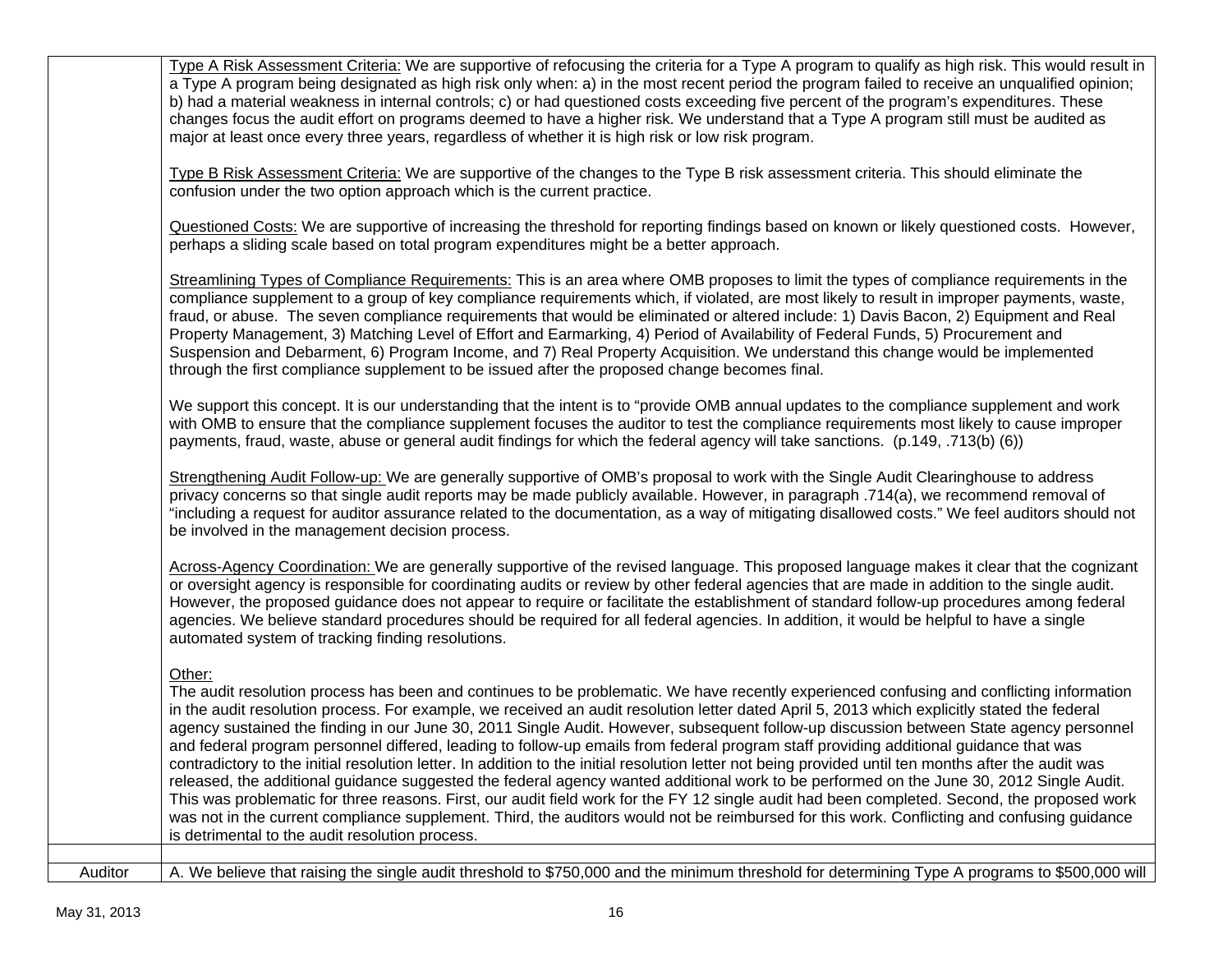|             | grant relief to some small subrecipients in the state, many of which are local governments and school districts. Although these provisions<br>may require pass-through entities to change their methods for subrecipient monitoring, the cost of such changes may be more than offset<br>by the savings to subrecipients in avoided audit costs. In addition, increased direct subrecipient monitoring procedures by pass-through<br>entities may be more effective than reliance on single audits of smaller subrecipients. The changes to these thresholds will have no<br>practical effect on the state auditor's performance of the single audit for the state (hereafter "the statewide single audit"). The Type A<br>program threshold for our state government already is, and will continue under the new proposal to be, \$30 million.                                                                                                                                                                                                                           |
|-------------|---------------------------------------------------------------------------------------------------------------------------------------------------------------------------------------------------------------------------------------------------------------------------------------------------------------------------------------------------------------------------------------------------------------------------------------------------------------------------------------------------------------------------------------------------------------------------------------------------------------------------------------------------------------------------------------------------------------------------------------------------------------------------------------------------------------------------------------------------------------------------------------------------------------------------------------------------------------------------------------------------------------------------------------------------------------------------|
|             | B. Section .711(b)(4) - We noted removal of wording that previously provided guidance to auditees on reasons that prior findings may be<br>listed as "no longer valid or not warranting further action" in the summary schedule of prior audit findings (SSPAF). We believe this lack of<br>guidance may be problematic for entities such as the state. The SSPAF for the statewide single audit is compiled from submissions from<br>each state agency having a prior finding required to be presented. Without such guidance, each agency will be left to its own discretion in<br>determining that a finding is no longer valid or does not warrant further action. This situation will undoubtedly lead to inconsistency among<br>the agencies in how they classify such findings and leave the auditor with few or no criteria for evaluating those judgments. Unless OMB is<br>comfortable with such inconsistency, we recommend the current "valid reasons" language from Circular A-133, or some modification<br>thereof, be inserted into the proposed guidance. |
|             | C. Section .714(d) - We believe that linking the 6-month timeframe for issuance of a management decision to the date the reporting package<br>is accepted by the clearinghouse is a good change. This provision sets a firm deadline for the expected date of resolution. The key to<br>success will be for federal agencies to actually comply with this requirement.                                                                                                                                                                                                                                                                                                                                                                                                                                                                                                                                                                                                                                                                                                    |
|             | D. Section .717(a) - We agree with the increase in the threshold for required reporting of questioned costs.                                                                                                                                                                                                                                                                                                                                                                                                                                                                                                                                                                                                                                                                                                                                                                                                                                                                                                                                                              |
|             | E. Section .719(c)(1) - We agree with the removal of findings of significant deficiencies in internal controls from the criteria that would require<br>a Type A program to be considered high-risk. This proposal will provide some relief to audit agencies, given that more findings have been<br>rising to the level of significant deficiencies based on audit guidance changes in recent years. For example, having this provision in place<br>for our upcoming fiscal year 2013 statewide single audit would allow us to eliminate two Type A programs as major programs, resulting in<br>reduced audit effort.                                                                                                                                                                                                                                                                                                                                                                                                                                                     |
|             | F. Section .719(d)(2) - We agree with the change in the threshold for determining small Type B programs for which a risk assessment is not<br>necessary. Had this threshold been in place for the fiscal year 2012 statewide single audit, the number of Type B programs subject to risk<br>assessment would have decreased from 43 to 30.                                                                                                                                                                                                                                                                                                                                                                                                                                                                                                                                                                                                                                                                                                                                |
|             | G. Section .719(f) - The change to the percentage-of-coverage rule will not impact the statewide single audit since the actual level of coverage<br>is normally already well above 50 percent (ranging from 61 to 91 percent in the last 5 years).                                                                                                                                                                                                                                                                                                                                                                                                                                                                                                                                                                                                                                                                                                                                                                                                                        |
|             | H. Revisions/reductions to the types of compliance requirements - We agree with the proposed reductions in the types of compliance<br>requirements, but echo concerns previously expressed by others that these changes will work only if federal agencies are not allowed to<br>freely add deleted requirements to special tests and provisions again.                                                                                                                                                                                                                                                                                                                                                                                                                                                                                                                                                                                                                                                                                                                   |
|             |                                                                                                                                                                                                                                                                                                                                                                                                                                                                                                                                                                                                                                                                                                                                                                                                                                                                                                                                                                                                                                                                           |
| Comptroller | 1. Section 701 – We are generally supportive of increasing the audit threshold from \$500,000 to \$750,000, but had concerns as to the federal<br>expectation with monitoring and risk assessment for those subgrantees and subcontracts which will no longer need an A-133 audit.                                                                                                                                                                                                                                                                                                                                                                                                                                                                                                                                                                                                                                                                                                                                                                                        |
|             | Section 719 – We are supportive of the changes to the calculation for major program determination.                                                                                                                                                                                                                                                                                                                                                                                                                                                                                                                                                                                                                                                                                                                                                                                                                                                                                                                                                                        |
|             | Section 719 – We are supportive to the changes to Type B programs and the reduction of the number of high-risk programs.                                                                                                                                                                                                                                                                                                                                                                                                                                                                                                                                                                                                                                                                                                                                                                                                                                                                                                                                                  |
|             |                                                                                                                                                                                                                                                                                                                                                                                                                                                                                                                                                                                                                                                                                                                                                                                                                                                                                                                                                                                                                                                                           |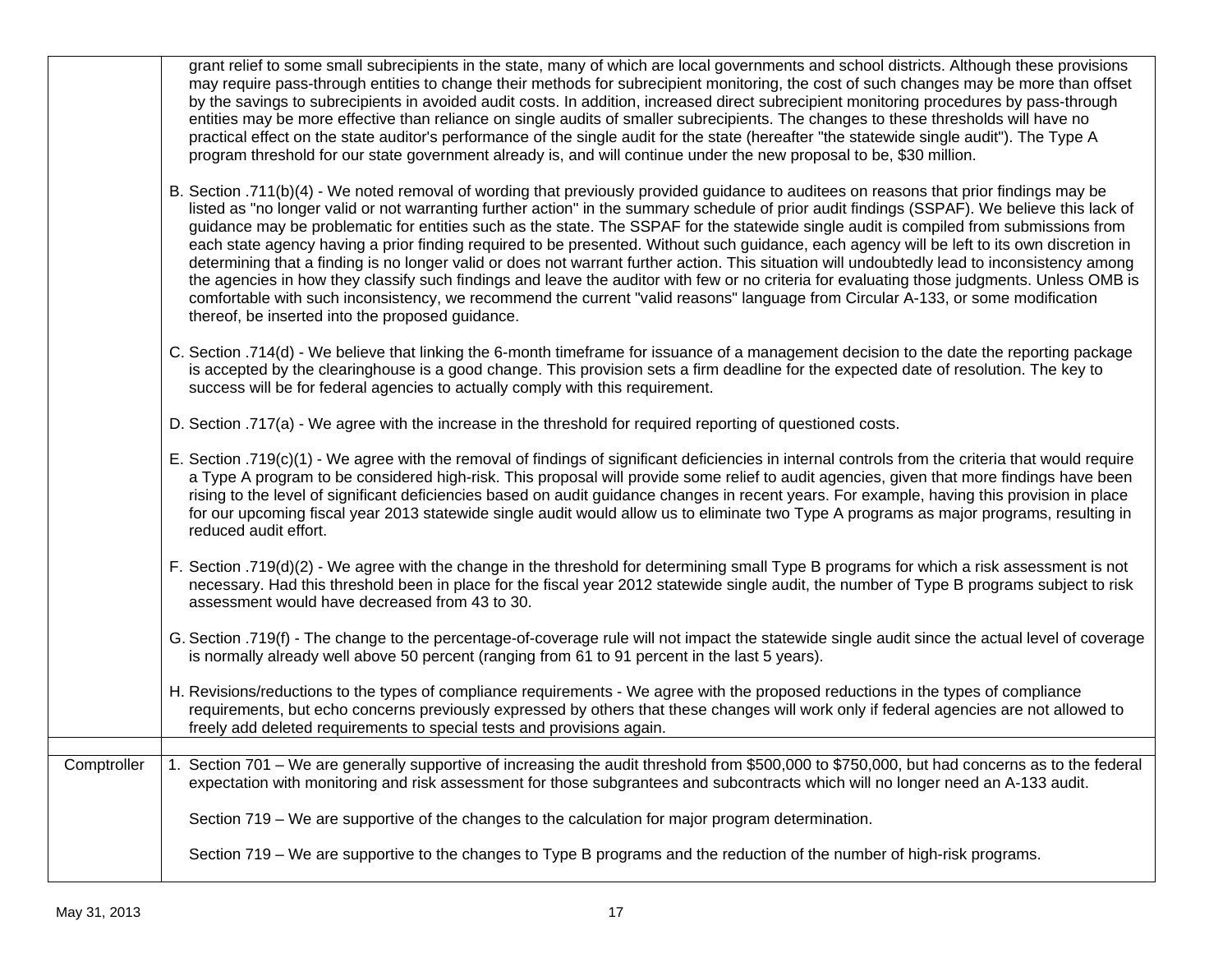|         | Section 717 – We are supportive of the increase of questioned cost base from \$10,000 to \$25,000.                                                                                                                                                                                                                                                                                                                                                                                                                                                                                                                                                                                                                                                                                                                                                                                                                                                                                                                                                                                                                                                                                                                                                                                                                                                                         |
|---------|----------------------------------------------------------------------------------------------------------------------------------------------------------------------------------------------------------------------------------------------------------------------------------------------------------------------------------------------------------------------------------------------------------------------------------------------------------------------------------------------------------------------------------------------------------------------------------------------------------------------------------------------------------------------------------------------------------------------------------------------------------------------------------------------------------------------------------------------------------------------------------------------------------------------------------------------------------------------------------------------------------------------------------------------------------------------------------------------------------------------------------------------------------------------------------------------------------------------------------------------------------------------------------------------------------------------------------------------------------------------------|
|         | 2. Section 713 – We are generally supportive of streamlining the compliance supplement to include only six areas: Allowed and Unallowed<br>activities, Period of availability, Matching, Cash Management, Eligibility, and Reporting, with the Federal agency including their grant<br>specific requirements. A couple of concerns are noted below:                                                                                                                                                                                                                                                                                                                                                                                                                                                                                                                                                                                                                                                                                                                                                                                                                                                                                                                                                                                                                        |
|         | a. If the compliance requirements are taken out of the A-133 Single Audit requirements, are they also taken out of any monitoring<br>expectation?                                                                                                                                                                                                                                                                                                                                                                                                                                                                                                                                                                                                                                                                                                                                                                                                                                                                                                                                                                                                                                                                                                                                                                                                                          |
|         | b. There is a possibility for inconsistency among federal agencies with respect to which compliance areas they select to review. This<br>could cause confusion with the Independent Auditors and with any monitoring requirements.                                                                                                                                                                                                                                                                                                                                                                                                                                                                                                                                                                                                                                                                                                                                                                                                                                                                                                                                                                                                                                                                                                                                         |
|         | c. There is concern with respect to the timeliness of compliance supplement issuance and for timeliness of notification of the areas that a<br>federal agency decides to add back in.                                                                                                                                                                                                                                                                                                                                                                                                                                                                                                                                                                                                                                                                                                                                                                                                                                                                                                                                                                                                                                                                                                                                                                                      |
|         | 3. Section 713 – We are supportive of strengthening the guidance on audit follow-up.                                                                                                                                                                                                                                                                                                                                                                                                                                                                                                                                                                                                                                                                                                                                                                                                                                                                                                                                                                                                                                                                                                                                                                                                                                                                                       |
|         | 4. and 5. Section 713 – We are supportive of reducing burden on pass-through entities by ensuring across-agency coordination, but had<br>concerns on the follow through by the federal agencies. Currently, it is hard to get a federal agency to issue a determination letter, let<br>alone coordinating with another federal agency. There was also concern that a federal agency would be familiar with the specific issues of<br>another federal agency's grant.                                                                                                                                                                                                                                                                                                                                                                                                                                                                                                                                                                                                                                                                                                                                                                                                                                                                                                       |
|         | 6. Additional Ideas – One of the ideas included reducing the time for audit submission from the current nine months down to three months or<br>six months. We believe that there would be no way that auditors could do their audit competently and be able to submit a final audit within<br>three months. There would be a need for increased staffing which would drive up the audit costs to State agencies and sub-awardees. In<br>addition, there would be a need for changes to state statutes for certain entities if this change were to go into place.                                                                                                                                                                                                                                                                                                                                                                                                                                                                                                                                                                                                                                                                                                                                                                                                           |
|         | 7. Specific guidance should be provided on the preparation of the Schedule of Expenditures of Federal Awards (SEFA). It would be nice to<br>see detail of what is expected to be included in each of the areas.                                                                                                                                                                                                                                                                                                                                                                                                                                                                                                                                                                                                                                                                                                                                                                                                                                                                                                                                                                                                                                                                                                                                                            |
| Auditor | We generally agree with the proposed guidance.                                                                                                                                                                                                                                                                                                                                                                                                                                                                                                                                                                                                                                                                                                                                                                                                                                                                                                                                                                                                                                                                                                                                                                                                                                                                                                                             |
|         | However, we would like clarification since the guidance is being changed related to the statement in Subtitle V—Auditors 715 (b) Financial<br>Statements, which states, "The auditor shall determine whether the financial statements of the auditee are presented fairly in all material<br>respects in conformity with generally accepted accounting principles. The auditor shall determine whether the schedule of expenditures of<br>federal awards is presented fairly " We recognize that this statement is not being changed from the previous guidance and that paragraph<br>7.19 under Basis of Accounting in the February 1, 2012 Government Auditing Standards and Circular A-133 AICPA Audit Guide says,<br>"Circular A-133 does not specifically prescribe the basis of accounting to be used by the auditee to prepare the schedule of federal awards."<br>The State has several local county governments that are required to have an A-133 audit and that have chosen to prepare their financial<br>statements including the schedule of federal awards on the cash basis of accounting. Since the cash basis of accounting is a comprehensive<br>basis of accounting other than GAAP known as OCBOA, maybe this sentence in the proposed language could address that a basis of<br>accounting other than GAAP (special purpose framework) is acceptable. |
|         |                                                                                                                                                                                                                                                                                                                                                                                                                                                                                                                                                                                                                                                                                                                                                                                                                                                                                                                                                                                                                                                                                                                                                                                                                                                                                                                                                                            |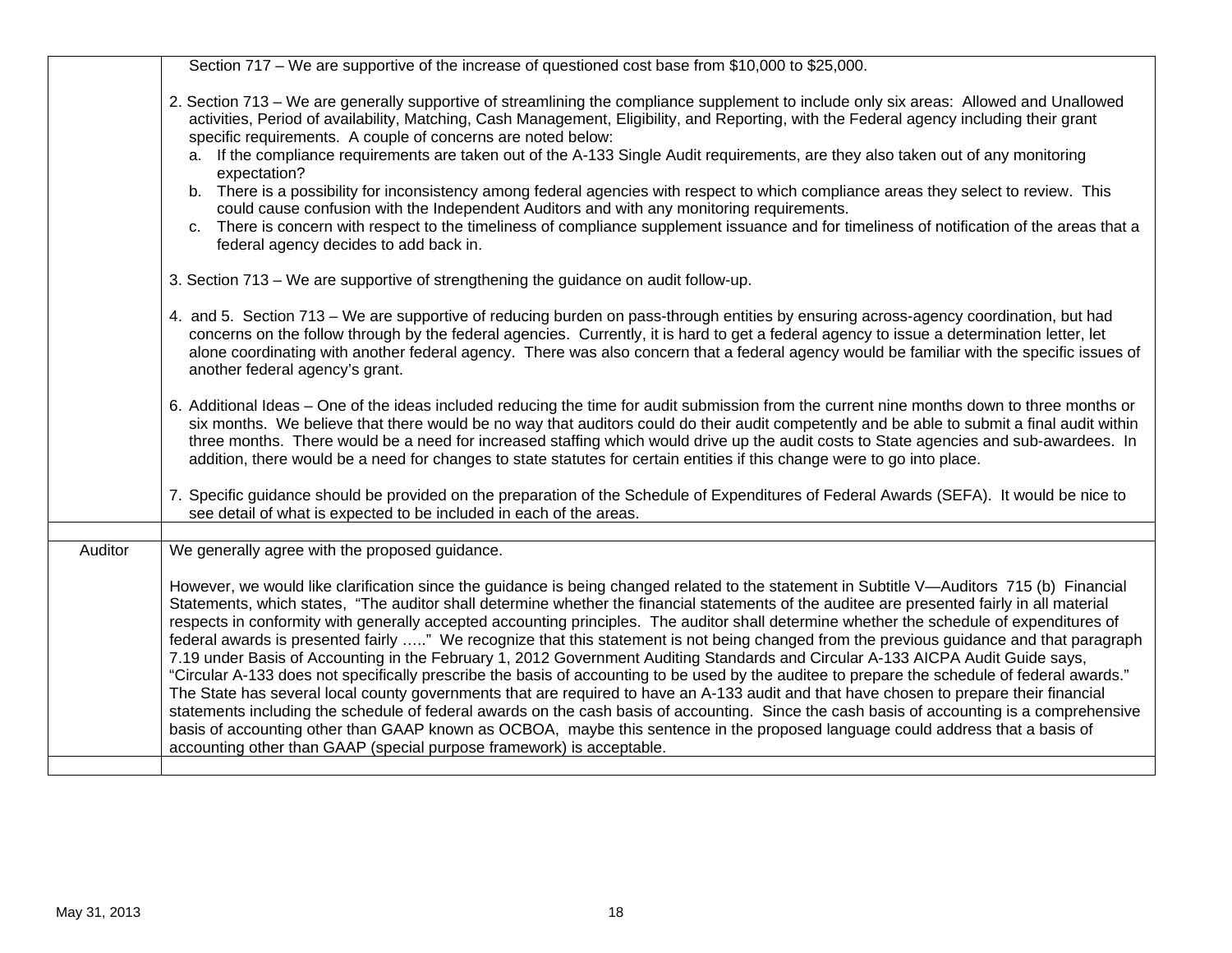| Auditor | In section $.717(b)$ :                                                                                                                                                                                                                                                                                                                                                                                                                                                                                                                                                                                                                                                         |
|---------|--------------------------------------------------------------------------------------------------------------------------------------------------------------------------------------------------------------------------------------------------------------------------------------------------------------------------------------------------------------------------------------------------------------------------------------------------------------------------------------------------------------------------------------------------------------------------------------------------------------------------------------------------------------------------------|
|         | • Consider combining items (5) and (10) for reporting purposes. As currently written, these requirements are similar.<br>Consider the impact of the additional reporting proposed in (6). Questioned costs resulting from cross-cutting issues can be difficult to<br>quantify on a CFFA by CFFA basis. In some cases, the requirement to further identify costs by the underlying award numbers will be easy<br>to address. In other cases, such as when costs are allocated to various awards through a cost allocation plan, the additional reporting will<br>be labor intensive.                                                                                           |
|         | Reconsider the information required by item (8). The term 'audit documentation' has a specific meaning within the context of audit<br>standards. Summarizing the sampling parameters and results, such as confidence level, error rate, population and sample size, and<br>number of exceptions, within the finding is a reasonable reporting requirement. Requiring the inclusion of audit documentation, which is far<br>more extensive, in a Single Audit report is not.                                                                                                                                                                                                    |
|         | Items (8), (9), and (12) appear to be new. Will guidance be provided how these should be reported? (i.e., current condition, cause, effect,<br>criteria, and context are clearly identified.) Will the new reporting requirements be reported in one of these areas or will new sections be<br>preferred?                                                                                                                                                                                                                                                                                                                                                                      |
|         | In section .718:                                                                                                                                                                                                                                                                                                                                                                                                                                                                                                                                                                                                                                                               |
|         | The audit documentation requirements in .718 are substantially different than those required by AU-C 230.08 and Government Auditing<br>Standards, paragraph 4.15. The audit standards require the documentation to be sufficient for an experienced auditor with no previous<br>connection to the audit to understand. The proposed guidance requires it be sufficient for someone having no previous connection to the<br>audit. While we recognize the importance of providing sufficient documentation, written appropriately for the regulatory entity, this change<br>creates a far more stringent documentation requirement in the context of performing a Single Audit. |
|         |                                                                                                                                                                                                                                                                                                                                                                                                                                                                                                                                                                                                                                                                                |
| Auditor | The terminology "unqualified opinion" occurs in several places throughout the Proposal:<br>.716(d)(1)(A) & (E); .717(a)(5); .719(c)(1)(B); and .721(b) & (e)(2).                                                                                                                                                                                                                                                                                                                                                                                                                                                                                                               |
|         | For consistency with the AICPA's U.S. Clarity Standards, OMB should consider replacing this language with "unmodified opinion."<br>.707(c) & .712 (a) – Auditees and auditors shall ensure that their respective parts of the reporting package do not include personally<br><i>identifiable information.</i><br>.712(b)(1) – The auditee shall submit required data elements described inData Collection FormA senior level representative of the                                                                                                                                                                                                                             |
|         | auditeeshall sign a statement to be included as part of the data collection certifying thatthe reporting package does not<br>include personally identifiable information<br>.712(b)(2) – Using the information included in the reporting packagethe auditor shall complete the applicable data elements. The                                                                                                                                                                                                                                                                                                                                                                   |
|         | auditor shall sign a statement to be included as part of the data collection form that indicates                                                                                                                                                                                                                                                                                                                                                                                                                                                                                                                                                                               |
|         | If .707(c) and .712(a) require both the auditee and auditor to ensure their respective parts of the reporting package do not include<br>personally identifiable information, why does .712(b) only require the auditee to sign a statement certifying such?<br>If Personally Identifiable Information (PII) is found in a comment in the Schedule of Findings and Questioned Costs, who is<br>responsible if a fine is assessed? The auditee must sign the certification; however, they have no control over what the auditor<br>writes in the comments.                                                                                                                       |
|         | .710(b)(5) – At a minimum, the schedule shall: (5) Identify in the schedule the total amount provided to subrecipients from each<br>federal program.                                                                                                                                                                                                                                                                                                                                                                                                                                                                                                                           |
|         | We suggest the presentation of this should be clarified. Should this be a separate line or a separate column on the Schedule of<br>Expenditures of Federal Awards (SEFA)? How does this affect the Data Collection Form (DCF)?                                                                                                                                                                                                                                                                                                                                                                                                                                                 |
|         | .711(c) – the auditee shall prepare in a document separate from the auditor's findingsa corrective action plan to address<br>each audit finding included in the current year auditor's reports.                                                                                                                                                                                                                                                                                                                                                                                                                                                                                |
|         | The members of the Single Audit Roundtable (SART) discussed this language. Based on feedback from OMB and other Federal                                                                                                                                                                                                                                                                                                                                                                                                                                                                                                                                                        |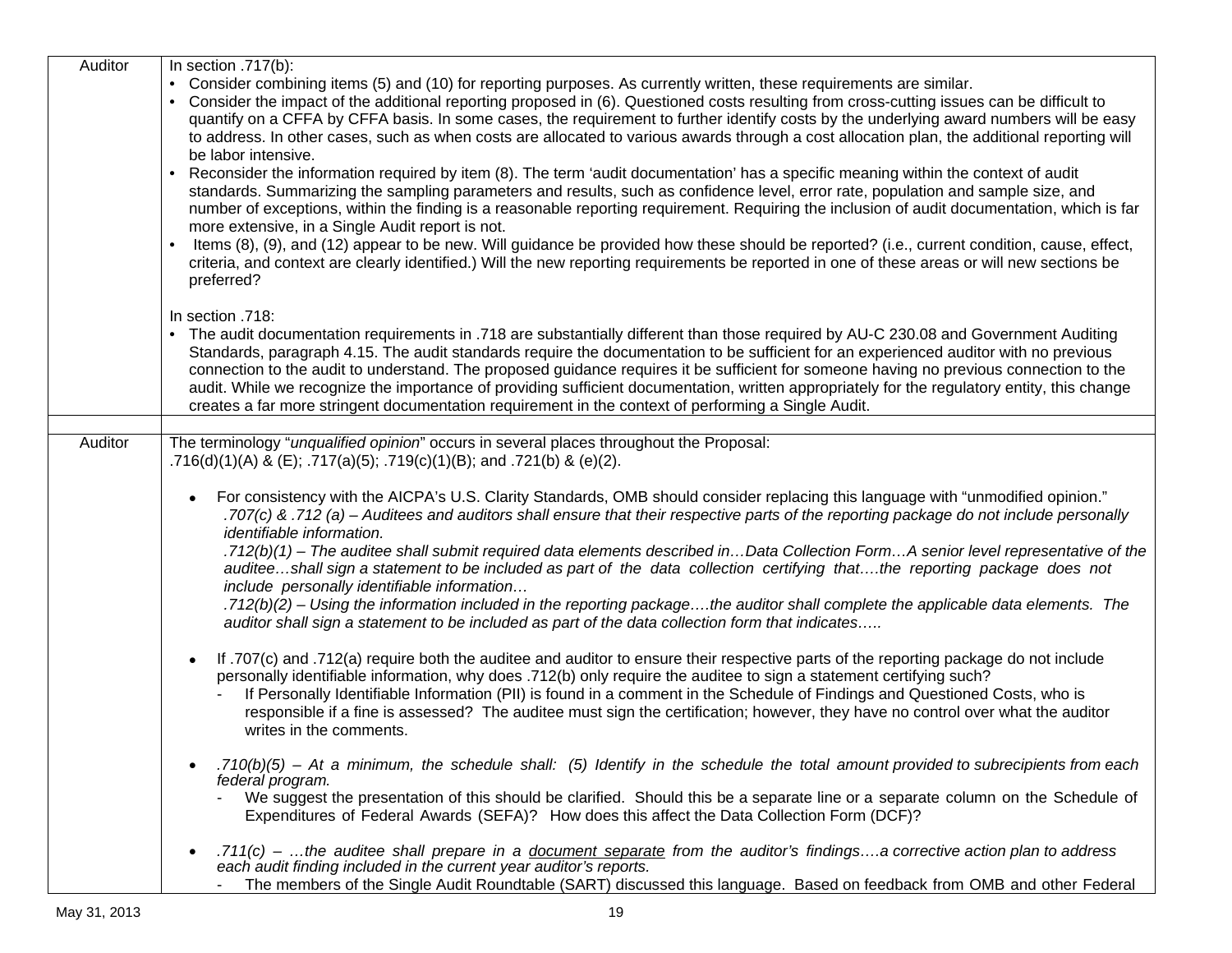|             | Agency representatives in attendance, the intent of this requirement is for entities to omit the "Schedule of Finding &<br>Questioned Costs" header from the Corrective Action Plan (CAP) and bind it together with the auditor's report for<br>submission to the Federal Audit Clearinghouse. However, OMB's use of the word "document" implies entities cannot bind the<br>CAP together with the auditor's report but rather, must prepare the CAP as a separate document for submission. We suggest<br>OMB modify this language for clarity.                                                                                                                                                                                                                                                                                                                                                                                                                                                                                                                                                                                 |
|-------------|---------------------------------------------------------------------------------------------------------------------------------------------------------------------------------------------------------------------------------------------------------------------------------------------------------------------------------------------------------------------------------------------------------------------------------------------------------------------------------------------------------------------------------------------------------------------------------------------------------------------------------------------------------------------------------------------------------------------------------------------------------------------------------------------------------------------------------------------------------------------------------------------------------------------------------------------------------------------------------------------------------------------------------------------------------------------------------------------------------------------------------|
|             | .717(b)(6) – The following specific information shall be included, as applicable, in audit findings:identification of<br>questioned costs and how they were computed.<br>We feel OMB should provide clarification on the extent of detail is required for amounts comprising a total questioned cost.<br>For example, does OMB prefer a table or schedule listing individual check numbers and dollar amounts comprising the total<br>questioned cost amount or is some lesser level of detail acceptable? For large questioned costs, particularly among<br>States and larger local governments, itemized detail in the audit findings could be cumbersome.                                                                                                                                                                                                                                                                                                                                                                                                                                                                    |
|             | .719(b)(1)(A) -Type A programs are defined as Federal programs with Federal awards expended during the audit period exceeding<br>the larger of: (A) \$500,000 or 3% of total Federal awards in the case of an auditee for which total Federal awards expended equal or<br>exceed \$1 million but are less than or equal to \$100,000,000.<br>Based on discussion at the SART, the \$1 million should actually correspond to the single audit threshold, which will now be<br>\$750,000. As a suggestion, while the language does state "the larger of", we feel it would make more sense to change the \$1<br>million to \$17 million (or a number where 3% time the threshold equals more than \$500,000).                                                                                                                                                                                                                                                                                                                                                                                                                     |
|             | .719(c)(1) - The auditor shall identify Type A programs which are low-riskin the most recent audit period, the program shall have<br>not had: Internal control deficiencies which were identified as material weaknesses; Other than an unqualified opinion; Known or<br>likely questioned costs that exceed five percent of the total Federal awards expended for the program.<br>.719(e)(1) – At a minimum, the auditor shall audit all of the following as major programs: All Type A programs, except the auditor may<br>exclude any Type A programs identified as low-risk.<br>In the event a major program in year one has an audit finding, opinion modification or questioned cost in only one<br>compliance requirement category, under the present A-133 guidance, the auditor must re-audit the entire program in year<br>two. We recommend limiting the audit of this program in year two to only the compliance requirement category that resulted in<br>the finding, opinion modification, or questioned cost (assuming there are no other risk factors present that would cause the<br>program to be high risk). |
|             | T21 – (e) None of the Federal programs had audit findings from any of the following in either of the preceding two two audit periods<br>in which they were classified as Type A programs<br>- Typo - the word "two" is written twice.                                                                                                                                                                                                                                                                                                                                                                                                                                                                                                                                                                                                                                                                                                                                                                                                                                                                                           |
|             | .501(b)(3) – In determining whether an agreement between a pass-through entity and another entity casts the latter as a<br>subrecipient or a contractor, the substance of the relationship is more important than the form of the agreement.<br>- We believe OMB should provide additional guidance to auditors and Federal agencies to help ensure consistency in<br>determining the substance vs. form relationship for the subrecipient/vendor determination. Federal programs are becoming<br>more complex and the risk of Federal Agencies disagreeing with an auditor's professional judgment in this area is increasing.                                                                                                                                                                                                                                                                                                                                                                                                                                                                                                 |
|             |                                                                                                                                                                                                                                                                                                                                                                                                                                                                                                                                                                                                                                                                                                                                                                                                                                                                                                                                                                                                                                                                                                                                 |
| Comptroller | In general, we are in agreement with OMB's proposed changes with regard to audit requirements (Circulars A-133 and A-50). However, we<br>offer the following suggestions/comments relative to this topic:                                                                                                                                                                                                                                                                                                                                                                                                                                                                                                                                                                                                                                                                                                                                                                                                                                                                                                                       |
|             | <b>Audit Threshold</b><br>We commend OMB for proposing to raise the Single Audit threshold from \$500,000 to \$750,000. However, based on statistical information                                                                                                                                                                                                                                                                                                                                                                                                                                                                                                                                                                                                                                                                                                                                                                                                                                                                                                                                                               |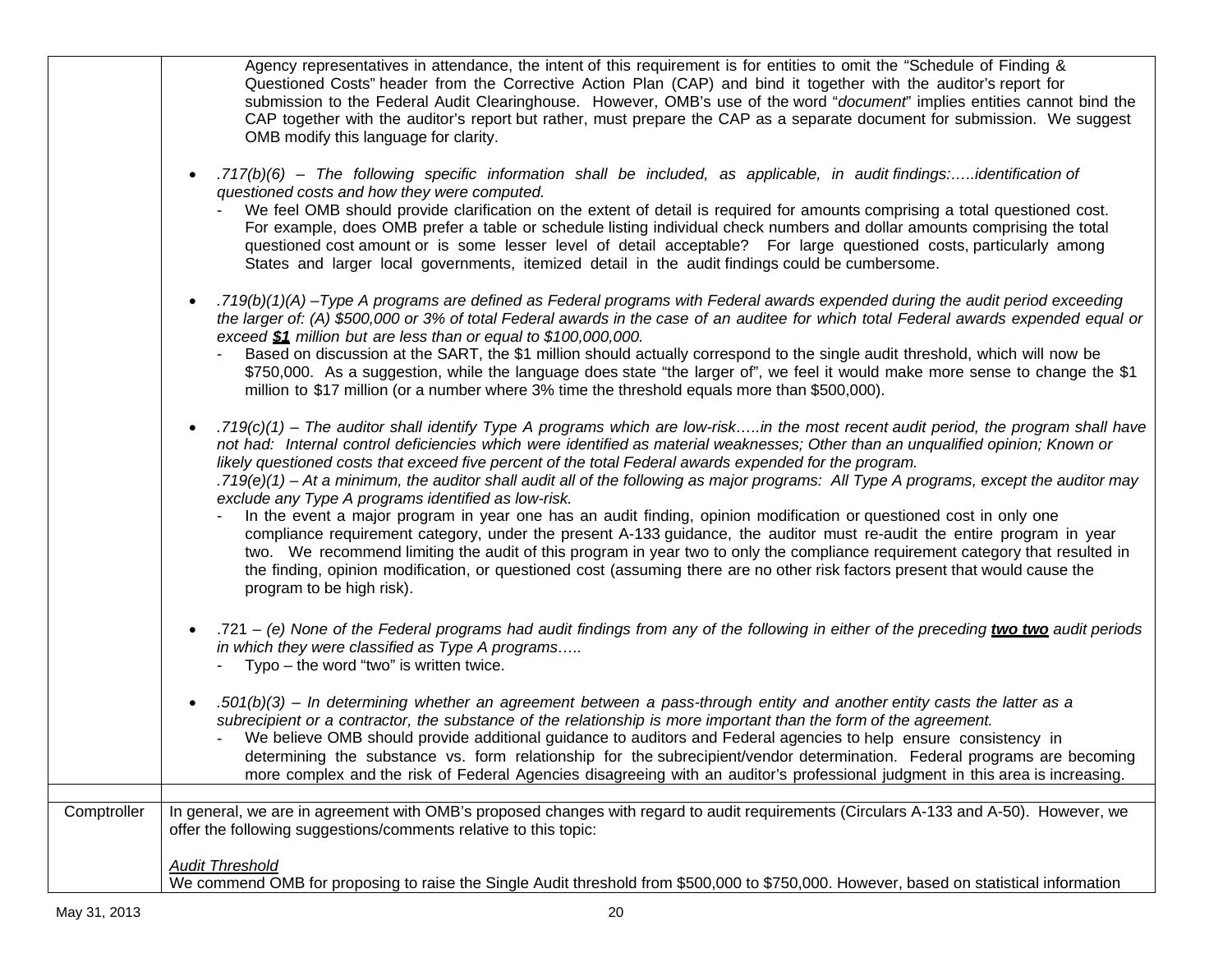|         | provided by NASACT, on March 27, 2013, if the audit threshold was increased to \$1 million, 9,300 entity sub recipient audit reports on a<br>national level would be eliminated but coverage (i.e., federal dollars audited) would remain at 99%. Because of this, we stand by our<br>comments related to OMB's ANPG in which we stated that the audit threshold should be increased from its current level of \$500,000 to \$1<br>million.                                                                                                                                                                                                                                                                                                                                                                                                                                                                                                                                                                                                                                          |
|---------|--------------------------------------------------------------------------------------------------------------------------------------------------------------------------------------------------------------------------------------------------------------------------------------------------------------------------------------------------------------------------------------------------------------------------------------------------------------------------------------------------------------------------------------------------------------------------------------------------------------------------------------------------------------------------------------------------------------------------------------------------------------------------------------------------------------------------------------------------------------------------------------------------------------------------------------------------------------------------------------------------------------------------------------------------------------------------------------|
|         | <b>Major Program Determination</b><br>We commend OMB for proposing to raise the major program threshold from \$300,000 to \$500,000. However, we believe that the threshold for<br>Single Audit should agree with the threshold for major programs. This discrepancy has often caused confusion with smaller subgrantees.                                                                                                                                                                                                                                                                                                                                                                                                                                                                                                                                                                                                                                                                                                                                                            |
|         | <b>Streamlining Types of Compliance Requirements</b><br>We commend OMB for reducing the number of Compliance Requirements and we concur with those remaining requirements. However, we<br>are concerned that federal agencies will add back many of the previously required compliance criteria through Special Tests and Provisions.<br>We recognize that OMB has controls in place to limit a federal agency's ability to do this. We recommend that OMB also cap the number of<br>previously required compliance criteria that can be included in a program's Special Test and Provisions requirements.                                                                                                                                                                                                                                                                                                                                                                                                                                                                           |
|         | <b>Strengthening Audit Follow-up</b><br>We commend OMB's proposal to work with the Single Audit Clearinghouse to address privacy concerns so that single audit reports may be<br>made publicly available.                                                                                                                                                                                                                                                                                                                                                                                                                                                                                                                                                                                                                                                                                                                                                                                                                                                                            |
| Auditor | 1. We have some serious concerns about the thresholds proposed. The \$750K threshold in section .701 is still way too low. If the foundation<br>for a Single Audit truly is a risk-based approach, eliminating only 1% of all federal expenditures from the scope of a Single Audit does not<br>achieve this objective. The threshold should be high enough to eliminate 5% of all federal expenditures from the scope. This still will<br>subject 95% of all federal expenditures to a Single Audit. If the objective is to truly reduce the costs and burden, the existing proposal will<br>not accomplish this.                                                                                                                                                                                                                                                                                                                                                                                                                                                                   |
|         | 2. In .703(a), we believe this whole section really defeats the purpose of a Single Audit by limiting the burden on non-federal agencies of<br>multiple types of audits at the same time (or same fiscal year). We learned this the hard way with ARRA whereby federal agency IGs<br>offices performed the same type work we were performing for the Single Audit. If the federal agencies do not have to comply with the<br>Single Audit's intent, the objective of reducing costs burdens again will not be achieved.                                                                                                                                                                                                                                                                                                                                                                                                                                                                                                                                                              |
|         | 3. In .707(a), are these procedures really "suggested" procedures or "required," since federal agencies usually write this up in peer reviews<br>for auditors not providing justification for not performing the procedures.<br>a. For (3)(A), There are no financial statements for the federal program. The financial statements are for the non-federal entity's reporting<br>entity (i.e., financial position and results of operations). The federal program is just an expense/expenditure and related revenue within<br>those financial statements. Fix in 4(a) below and throughout this section.<br>For (3)(B), is the intent of performing test of internal controls that these are test of operating effectiveness of internal controls? If so,<br>b.<br>clarify this.<br>c. For (4)(A), change "accounting policies" to "applicable financial reporting framework." Also, throughout this section, change references<br>to GAAP to "applicable financial reporting framework" to be consistent with the AICPA's new nomenclature in the Clarity Standards of<br>SAS 122. |
|         | 4. In .708(c), clarify that the follow up and corrective actions for audit findings should be performed in a timely manner.                                                                                                                                                                                                                                                                                                                                                                                                                                                                                                                                                                                                                                                                                                                                                                                                                                                                                                                                                          |
|         | 5. In .713(c)(6), we suggest clarifying the requirement "to test the direct and material compliance requirements" We are also very<br>concerned that federal agencies will include eliminated compliance requirements back into the special tests and provisions. This should<br>only be allowed if explicitly required in statute. Otherwise, limiting the compliance requirements to the proposal will achieve the objectives                                                                                                                                                                                                                                                                                                                                                                                                                                                                                                                                                                                                                                                      |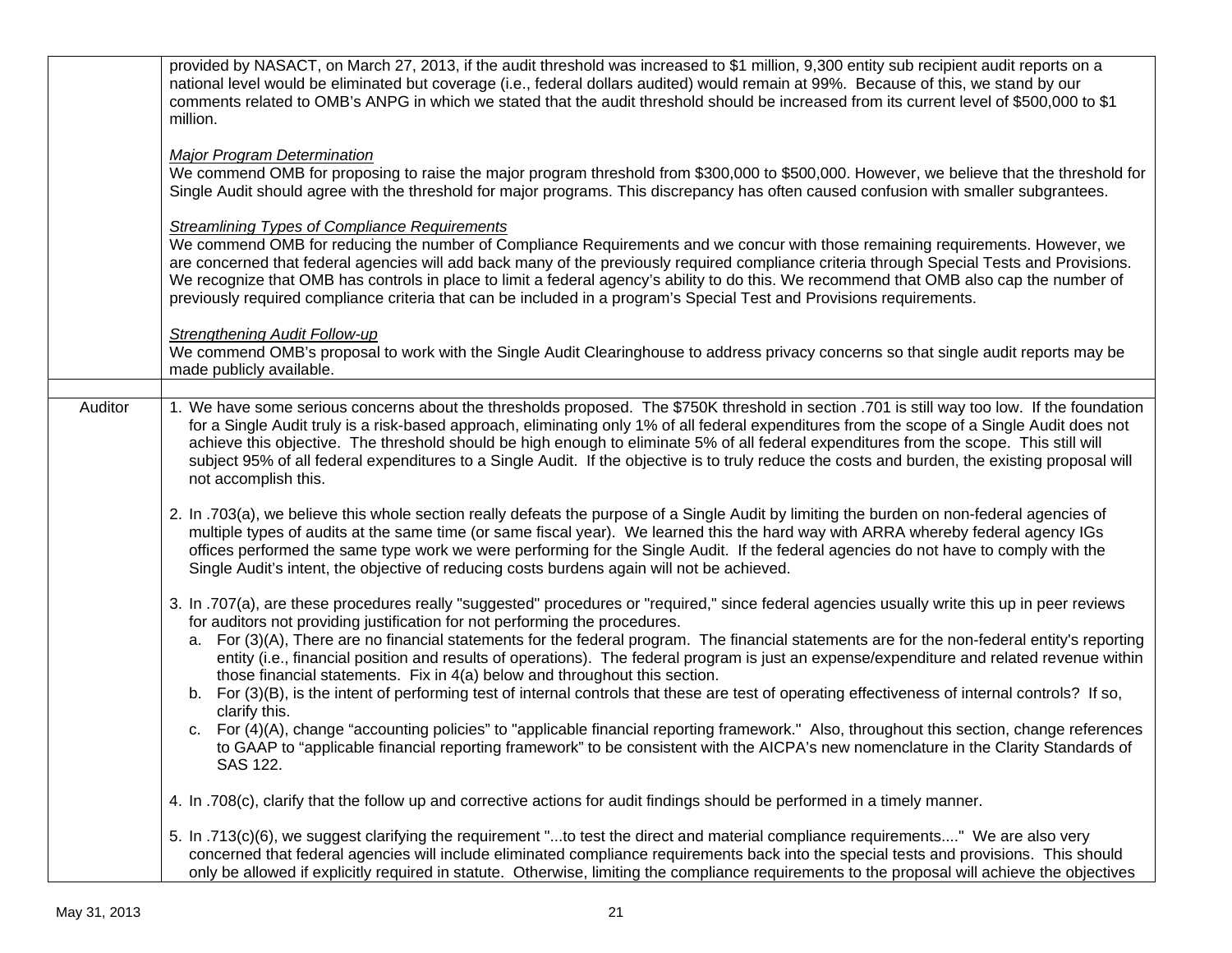|         | of reducing costs and burdens.                                                                                                                                                                                                                                                                                                                                                                                                                                                                                                                                                                                                                                                                                                                                                                                                                                                                                                                                                                                                                                                                                    |
|---------|-------------------------------------------------------------------------------------------------------------------------------------------------------------------------------------------------------------------------------------------------------------------------------------------------------------------------------------------------------------------------------------------------------------------------------------------------------------------------------------------------------------------------------------------------------------------------------------------------------------------------------------------------------------------------------------------------------------------------------------------------------------------------------------------------------------------------------------------------------------------------------------------------------------------------------------------------------------------------------------------------------------------------------------------------------------------------------------------------------------------|
|         | 6. In .713(7)(A), we suggest adding ", fraud, waste, and abuse" after improper payments.                                                                                                                                                                                                                                                                                                                                                                                                                                                                                                                                                                                                                                                                                                                                                                                                                                                                                                                                                                                                                          |
|         | 7. In .715(d)(3) (in regard to "Where there have been changes to the compliance requirements and the changes are not reflected in the<br>compliance supplement, the auditor shall determine the current compliance requirements and modify the audit procedures accordingly."), it<br>should be the federal agencies' responsibility to ensure the Compliance Supplement includes all direct and material compliance<br>requirements subject to audit, not the responsibility of the auditor to "dig" for relevant compliance requirements.<br>a. For .715(d)(4) and throughout the section, change "sufficient evidence" to "sufficient appropriate audit evidence" to be consistent with<br>AICPA Clarity Standards.                                                                                                                                                                                                                                                                                                                                                                                            |
|         | 8. In .717(a)(3), we continue to believe this threshold is too low. It should be raised to no less than \$100K, especially when known questioned<br>costs are projected to the population. We could have an instance where a \$5 known questioned cost was projected to a material<br>population resulting in reporting the \$5. This is unacceptable, especially if there is a remote chance that the federal agency will take<br>appropriate action to correct the deficiencies.                                                                                                                                                                                                                                                                                                                                                                                                                                                                                                                                                                                                                                |
| Auditor | .710 Financial Statements                                                                                                                                                                                                                                                                                                                                                                                                                                                                                                                                                                                                                                                                                                                                                                                                                                                                                                                                                                                                                                                                                         |
|         | (b) Schedule of expenditures of Federal awards () at a minimum, the schedule shall:                                                                                                                                                                                                                                                                                                                                                                                                                                                                                                                                                                                                                                                                                                                                                                                                                                                                                                                                                                                                                               |
|         | (5) Identify in the schedule the total amount provided to subrecipients from each Federal program.                                                                                                                                                                                                                                                                                                                                                                                                                                                                                                                                                                                                                                                                                                                                                                                                                                                                                                                                                                                                                |
|         | OMB does not currently require that the Schedule of Expenditures of Federal Awards (SEFA) provide information by subrecipient. If the<br>federal government truly wants this information, it should collect it through a method other than the SEFA. Perhaps the federal government<br>should collect this information in a manner similar to how it collected Section 1512 data under the American Recovery and Reinvestment Act<br>(ARRA). Increasing the data on the face of the SEFA could cause the SEFA presentation to become unclear and difficult to display in a useful<br>format. It will also cause a significant increase in the data subject to audit within the SEFA during the Single Audit.                                                                                                                                                                                                                                                                                                                                                                                                      |
|         | As OMB makes adjustments to the SEFA through its grant reform process, OMB should work to harmonize the presentation requirements<br>within OMB A-133 with those for the Federal Audit Clearinghouse (FAC). Currently there are differences between A-133 and FAC for SEFA<br>elements. The FAC does not have a requirement to list the pass-through entity name, but A-133 does have this requirement along with the<br>requirement to include any identifying numbers assigned by the pass-through entity. By not including pass-through entity information in the<br>FAC SEFA it limits pass-through entities' ability to use the FAC in their grants management. Additionally, the FAC has no requirement to<br>indicate clusters outside of R&D however, under A-133 the SEFA is required to identify cluster of programs separately. While it may not<br>appear burdensome, converting thousands of lines between two differently formatted SEFAs increases administrative costs and the risk of<br>errors. OMB should design the required SEFA for the FAC so that it satisfies the requirements of A-133. |
|         | .711 Audit Findings Follow-up<br>(b)(2) When audit findings were not corrected or were only partially corrected, the summary schedule shall describe the reasons for the finding's<br>recurrence and planned corrective action, and any partial corrective action taken.                                                                                                                                                                                                                                                                                                                                                                                                                                                                                                                                                                                                                                                                                                                                                                                                                                          |
|         | The language above requires a description of "the reasons for recurrence" within the summary schedule of prior findings by the auditee. In<br>addition, Section .715 Scope Of Audit (e) states that the auditor shall perform procedures to assess the reasonableness of the summary<br>schedule of prior audit findings. It is difficult for the auditor to express an opinion as to the reasonableness of "why" something occurred,<br>particularly if the auditor's view differs from that of the auditee. We recommend removing the requirement for the auditor to assess the<br>reasonableness of the auditee's justification as to why a finding is repeating.                                                                                                                                                                                                                                                                                                                                                                                                                                              |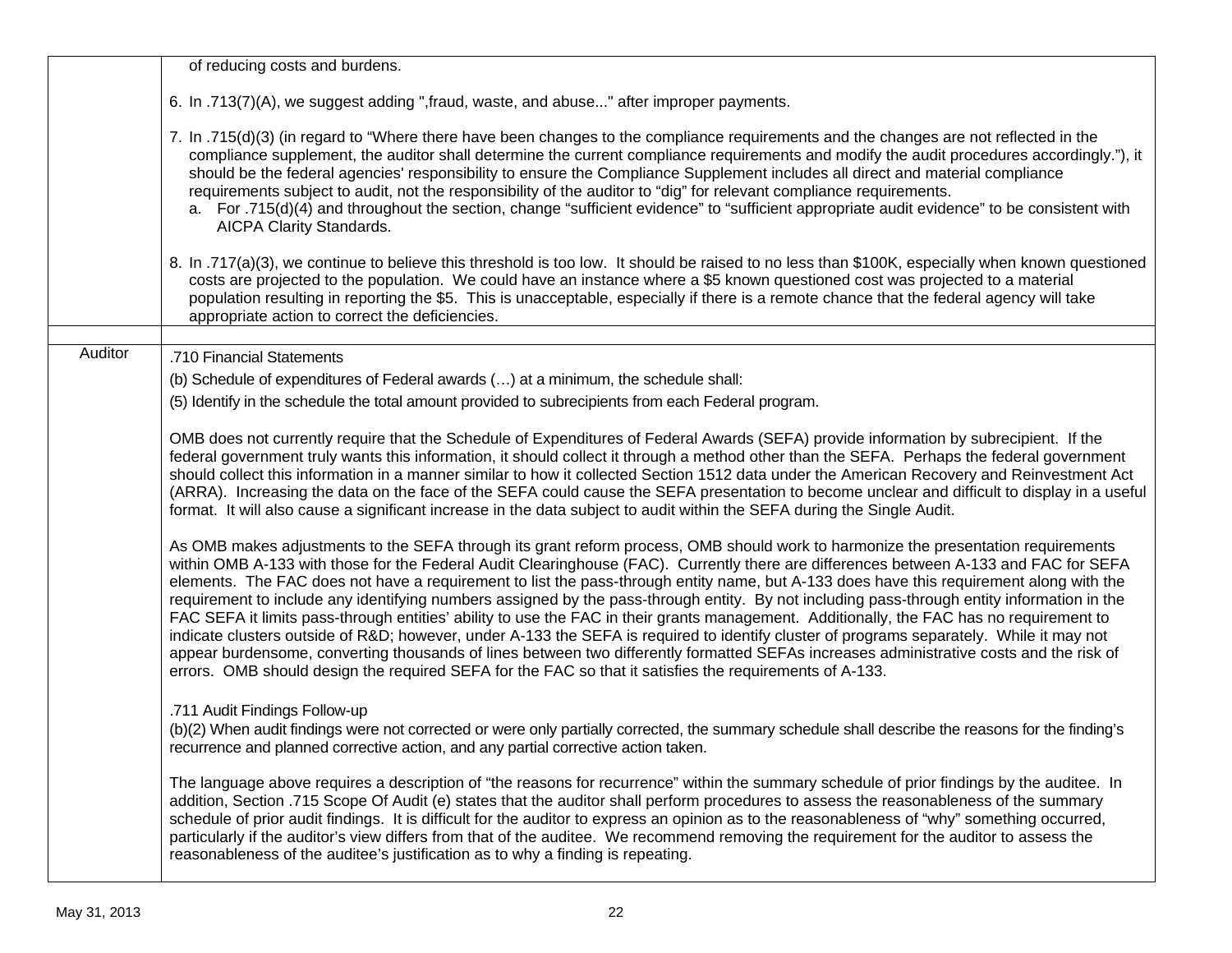Additionally, .711 Audit Findings Follow-up requires the auditee to include their planned corrective action within their summary schedule of prior year audit findings, which the auditor is required to review for reasonableness. Corrective action plans are management's response to the audit. Currently, an auditee's corrective action plans are not subject to audit under A-133. Corrective action plans are management's future strategy for how they will address their issues. Audit standards prevent auditors from providing assurance on the adequacy of prospective information. We recommend OMB require auditees to include their corrective action plans for unresolved prior year findings within a document separate from the auditor's findings as proposed in .711 Audit Findings Follow-up (c) to clearly show that management's response was not audited and that no opinion is expressed on it. .711 Audit Findings Follow-up (c) Corrective action plan. At the completion of the audit, the auditee shall prepare in a document separate from the auditor's findings described in section .717 Audit Findings a corrective action plan to address each audit finding included in the current year auditor's reports. If OMB intends to require the auditee to prepare a corrective action plan in a document separate from the auditor's findings, then clarification is needed on the use and purpose of that document. Previous guidance required the preparation of corrective action plans, but there was no mention of a "separate document". Section *.*717 requires the auditor to include the view of the auditee's responsible officials with the findings in the audit report, which was usually fulfilled by including the corrective action plan. This change in language implies that the auditor must still include the views of responsible officials with the finding, but that the corrective action plan will be located in a separate document outside of the Single Audit document. OMB should clarify the placement of this separate document. .714 Management Decision (d) Time requirements. The entity responsible for making the management decision shall do so within six months of acceptance of the audit report by the Federal clearinghouse designated by OMB. The auditee shall initiate corrective action immediately after receipt of the audit report and proceed with corrective action as rapidly as possible. OMB should consider that the language "after receipt of the audit report" allows for a significant delay in the initiation of corrective action by the auditee. Corrective action could take place immediately when the auditee becomes aware of an issue, not after significant time has passed and the audit report has been issued. Consider removing "after receipt of the audit report" to prevent auditees from using it as an excuse for not correcting an issue when it comes to their attention during the course of the audit. .717 Audit Findings (a) Audit findings reported. The auditor shall report the following as audit findings in a schedule of findings and questioned costs: (1) Significant deficiencies and material weaknesses in internal control over major programs and significant instances of abuse relating to major programs. The above underlined verbiage requires auditors to report significant instances of abuse; this infers that it is an auditor's responsibility to test for significant instances of abuse. Per the audit standards auditors are required to only test for those items that are material. However, auditors are required to report significant abuse that comes to their attention. To be consistent with the auditing standards OMB should consider adding "that comes to the auditor's attention" after the word abuse. .717 Audit Findings (a) Audit findings reported. The auditor shall report the following as audit findings in a schedule of findings and questioned costs: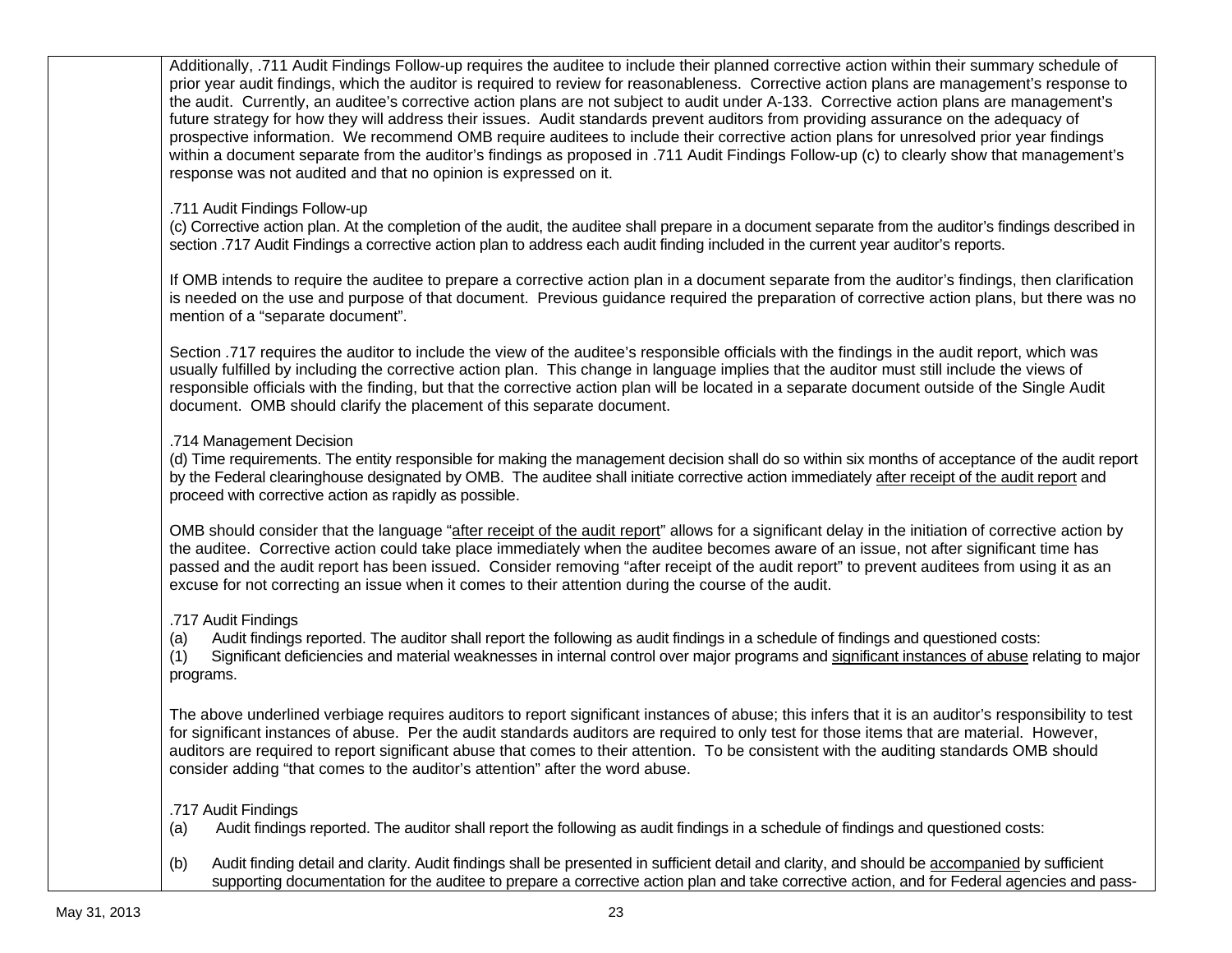through entities to arrive at a management decision.

The word "accompanied" is a change from the previous guidance but does not indicate where the accompanying documentation should be provided, or to whom, or when. As written, *Section .718 (b) Audit Documentation* within the proposed reform requires the auditor to retain sufficiently detailed audit documentation. The way that .717 (b) is currently written in proposal could be interpreted as a requirement for the auditor to include a copy of their audit evidence (workpapers) within the Single Audit report. Typically Federal agencies and pass-through entities only receive a copy of the Single Audit report as a byproduct of the audit. OMB should clarify if it intends for auditors to include their workpapers within the Single Audit report.

#### .717 Audit Findings

(b)(8) In cases where the auditor relies upon or utilizes statistical sampling techniques, the auditor must provide audit documentation to clearly show how the same was drawn, to support that the sample size utilized is appropriate and proportional to any findings or conclusions in the audit that are based on the sample, and to demonstrate that the sample was drawn in such a way that it can be expected to be representative of the population.

OMB should consider that the word "statistical" when applied to audit sampling refers to a specific type of sampling that is not always used by auditors. Auditors may also use randomized "non-statistical" sampling and project the results of that sampling to a population using auditor judgment. OMB should consider removing word "statistical" from its proposal

OMB should also provide clarification of the phrase "provide audit documentation" to indicate when auditors should provide their audit sampling documentation and who will be the recipient of this information. As currently written in the proposal it could be interpreted to mean that the auditor is to provide their documentation as part of the Single Audit or to the public at their request.

.718 Audit Documentation

(a) Sufficiency of audit documentation. The auditor shall prepare and provide documentation and reports that are sufficiently detailed to enable someone having no previous connection to the audit to understand:

OMB should consider eliminating the word "provide" in the above section. Even without the word "provide" in 718(a), collectively 718(a), (b), and (c) accomplish the same objective. Sections, .718 (a) requires the auditor to prepare sufficient audit documentation, .718 (b) requires the auditor to retain that documentation, and .718 (c) requires the auditor to make the documentation available to specific authorized parties. Including the word "provide" in section .718 (a) implies that the auditor is to distribute audit documentation in some additional form, beyond what sections (a), (b), and (c) collectively already address.

.719 Major Program Determination

(c)(1) The auditor shall identify Type A programs which are low-risk. In making this determination, the auditor shall consider the guidance in section .720 Criteria for Federal Program Risk. For a Type A program to be considered low-risk, it shall have been audited as a major program in at least one of the two most recent audit periods (in the most recent audit period in the case of a biennial audit), and, in the most recent audit period, the program shall have not had:

The above section requires the auditor to consider section .720 Criteria for Federal Program Risk when determining Type A programs. This requirement eliminates efficiencies created in sub-sections (c)(1)(A) through (D) that specifically outline the criteria for major program determination, and instead requires auditors to perform an annual multi-variable risk assessment of all potential Type A programs. OMB should consider evaluating if it is still necessary to include all of the risk factors in .720 Criteria for Federal Program Risk for determining Type A programs in order to better focus the Single Audit, and avoid unnecessary administrative requirements.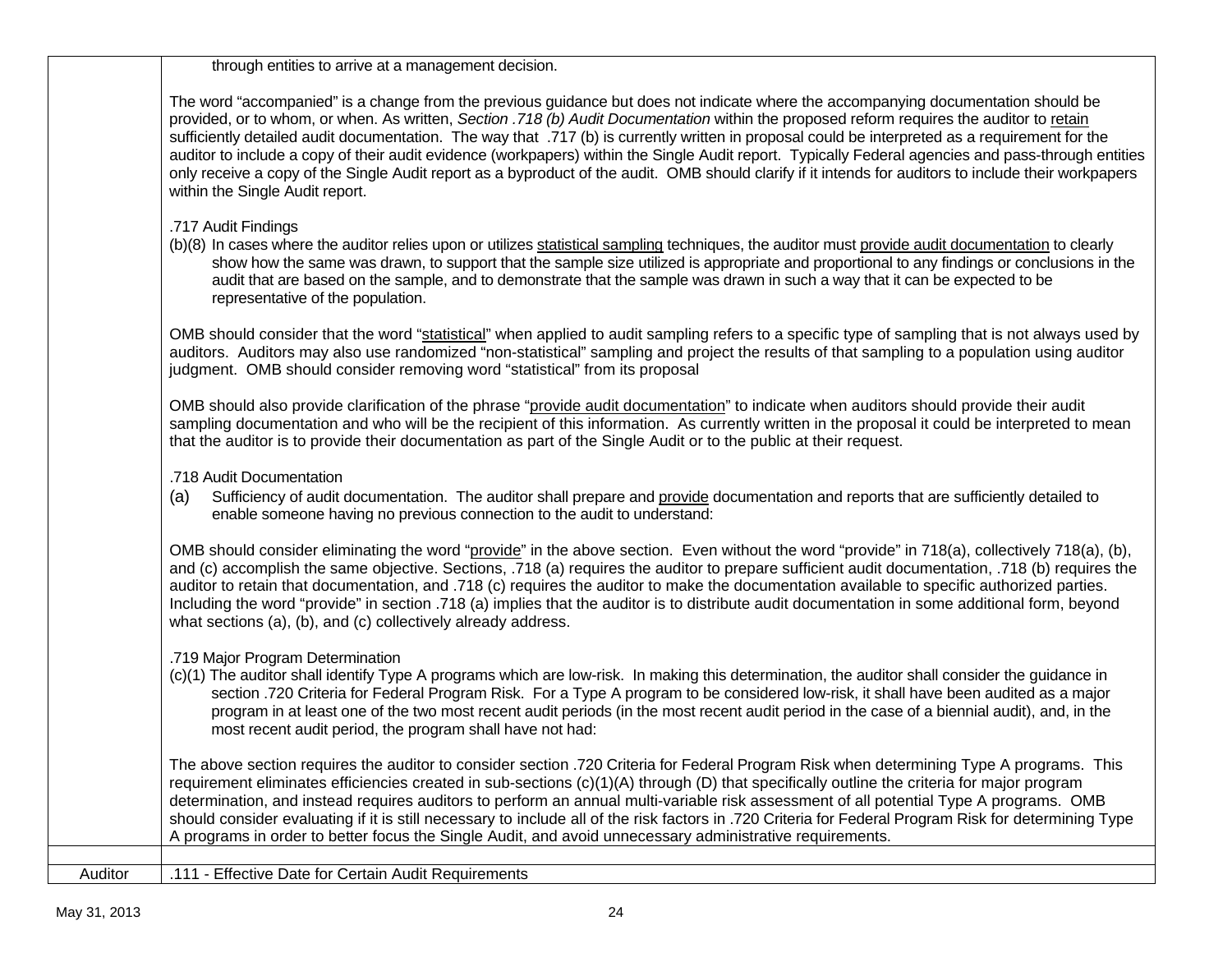We believe that a separate, earlier effective date should be added to Section 111 for the requirements in Section 719. Specifically, we suggest that the effective date for Section 719 should be upon issuance of the guidance. As summarized in 78 FR 7293 (February 1, 2013), "…changes to the major grant determination will result in more targeted audit coverage of programs with internal control weaknesses. They provide appropriate burden relief for non-Federal entities that materially comply as evidenced by an unqualified audit opinion, and no material weaknesses in internal controls…." The governmental audit community has been under increased stress in recent years because of the increased audit effort associated with federal stimulus funding. We believe that earlier "audit relief" through changes in major program determinations can be provided independent of any other changes included in the grant reform proposal.

## .707, .708, .711, .712, .715, .717

## *Schedule of Prior Audit Findings*

Schedule of Prior Audit Findings and the auditor has been required to review it. The auditor is specifically required to follow up on prior year audit findings, regardless of whether the finding relates to a major program for the current year. In the spirit of meeting OMB's intent of achieving program outcomes while ensuring the financial integrity of the dollars spent, we suggest that OMB require that the Summary Schedule of Prior Audit Findings be prepared by the auditor instead of the auditee. Such a change would be a more efficient and effective use of the resources required to complete a single audit because the auditor is already required to follow up on prior audit findings, review this Summary, and report as current findings those prior audit findings that have not been resolved from the auditor's perspective. If the auditee disagrees with the auditor's assessment to repeat a finding for the current year, the auditee's viewpoint could be included as part of the auditee's response, as likely already occurs.

#### *.*710(b)(6)

#### *Identification of Loans and Loans Guarantees in the Notes*

The proposal adds a requirement that the loans or loan guarantees outstanding at year end be identified in the notes to the Schedule of Expenditures of Federal Awards. If the required disclosure should provide the balances of these loans or loan guarantees at year end, we suggest the guidance be modified to state this specifically. As currently written, it could be interpreted that a description of the loans or loan guarantees without balance information may be sufficient to meet this requirement.

#### .713(a)(6)

#### *Responsibilities of Federal Agencies*

The proposal carries forward the concept that audits or reviews conducted by federal agencies should build upon rather than duplicate single audits performed. The proposal adds guidance to Section 703(a) to indicate that planning such an audit and performing such an audit would include consideration of the working papers, sampling, and testing performed by other auditors. It may be helpful to add similar information to Section 713(a)(6) where this concept is also discussed.

## .717(a)(3)

#### *Reportable Questioned Costs*

The proposal increases the threshold above which questioned costs must be reported as an audit finding from \$10,000 to \$25,000. We believe this threshold is still too low, particularly for the larger federal programs generally selected for audit as part of a single audit. We suggest that this threshold instead be based on a percentage of expenditures, such as a percentage of the entity's total federal expenditures, the Type A program threshold, or the expenditures for each grant/cluster.

## .717(b)

#### *Audit Finding Detail and Clarity*

The proposal adds a requirement in Section 717(b) that findings "… should be accompanied by sufficient supporting documentation for the auditee…." It is unclear to us what the intent of this change is and we are concerned that it could be interpreted to mean including separate documentation beyond the information provided within the finding detail provided as part of the reporting package. If that is the intent, we are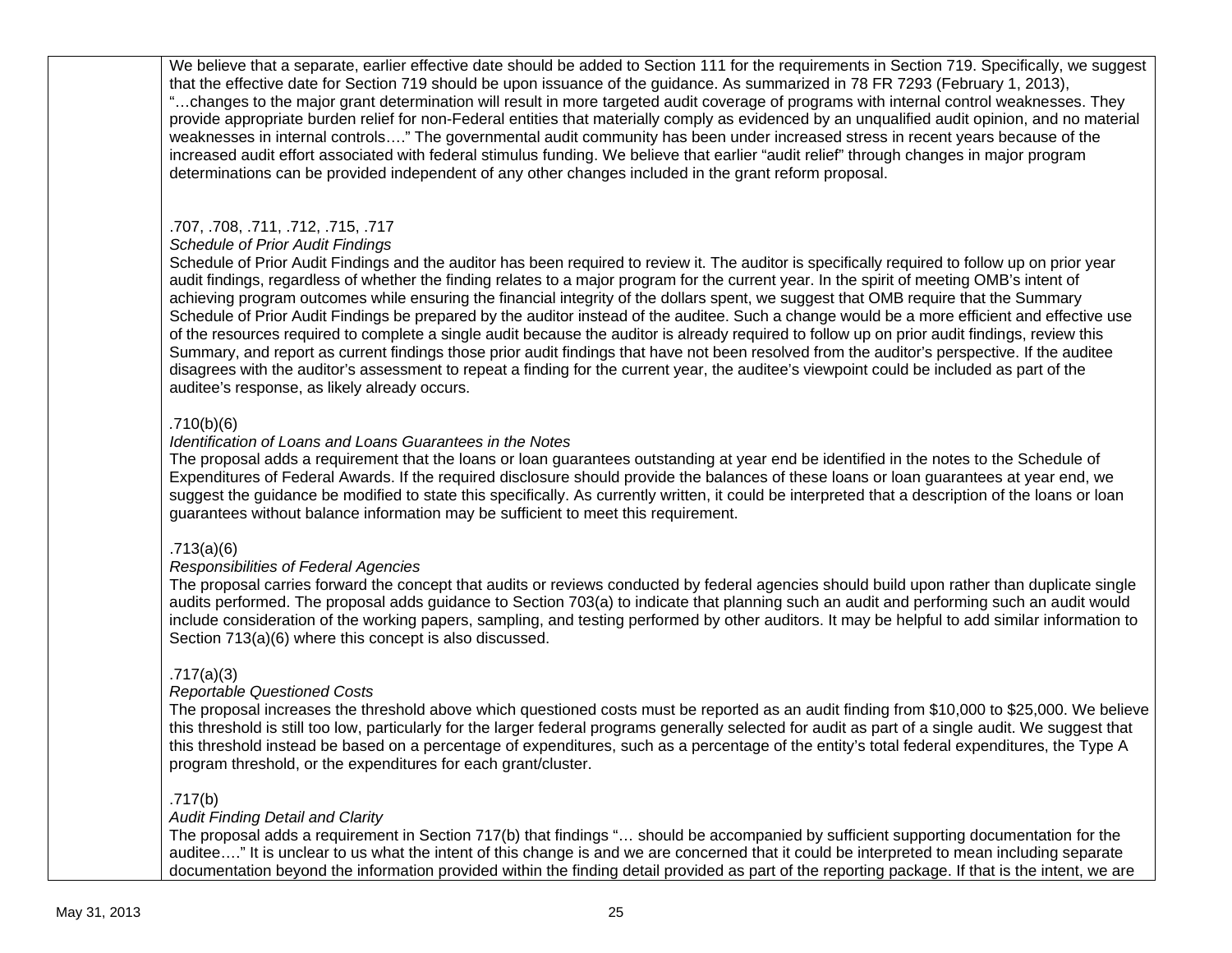concerned that this would require that portions of our working papers, which are considered to be confidential during the audit, be provided to the auditee prior to becoming public record at the completion of the audit. We suggest that the guidance be modified to instead read "… should include sufficient information for the auditee…"

## .717(b)(6)

#### *Audit Finding Detail and Clarity*

Section 717(b)(6) requires that, when known questioned costs are reported, the finding detail identify the questioned costs by applicable award number. We believe that this requirement may place an excessive burden on the auditor. For example, for cross-cutting findings, we believe it would be very challenging to determine the portion of costs questioned for each affected award number. We suggest the guidance be modified to identify questioned costs by award number only when practical. In addition, it may be helpful to provide additional guidance on how to best report the existence of questioned costs when a specific dollar amount cannot be determined.

#### .718(a)

*Appendix I* 

#### *Audit Documentation*

Section 718(a) clarifies that sufficient audit documentation relates to *someone* having no previous connection with the audit. We believe this terminology could be interpreted more broadly than intended and/or result in excessive audit documentation. Although similar requirements are included in auditing standards, specifically AU-C 230, those standards require that sufficient documentation relate to an *experienced auditor* and also define the term. For consistency with auditing standards, we suggest the guidance be modified to use the term and definition of "experienced auditor." Alternately, we suggest that the guidance be modified to relate sufficient documentation to an "experienced person" and also define an experienced person in Appendix I.

#### .719

We strongly believe that the effective date for section 719, Major Program Determination, should be upon issuance. As summarized in 78 FR 7293 (February 1, 2013), "... changes to the major grant determination will result in more targeted audit coverage of programs with internal control weaknesses. They provide appropriate burden relief for non-Federal entities that materially comply as evidenced by an unqualified audit opinion, and no material weaknesses in internal controls ... "The governmental audit community has been under increased stress in recent years because of the increased audit effort associated with federal stimulus funding. We believe that earlier "audit relief" through changes in major program determinations can be provided independent of any other changes included in the grant reform proposal. We strongly urge NASACT to seek an earlier effective date for section 719.

#### .719(b)(1)(A)

#### *Determination of Type A Programs*

Although Section 701(a) requires an audit be performed for auditees expending \$750,000 or more in federal awards during the year, Section 719(b) of the proposal does not include a discussion of how the type A program threshold should be determined if the auditee's expenditures are between \$750,000 and \$1.0 million. It appears that all programs for such an auditee would be considered type B programs under Section 719(b)(2). If that is not the intent, we suggest modifying Section 719(b)(1)(A) so that it applies to auditees having expenditures equal to or exceeding \$750,000 instead of \$1.0 million.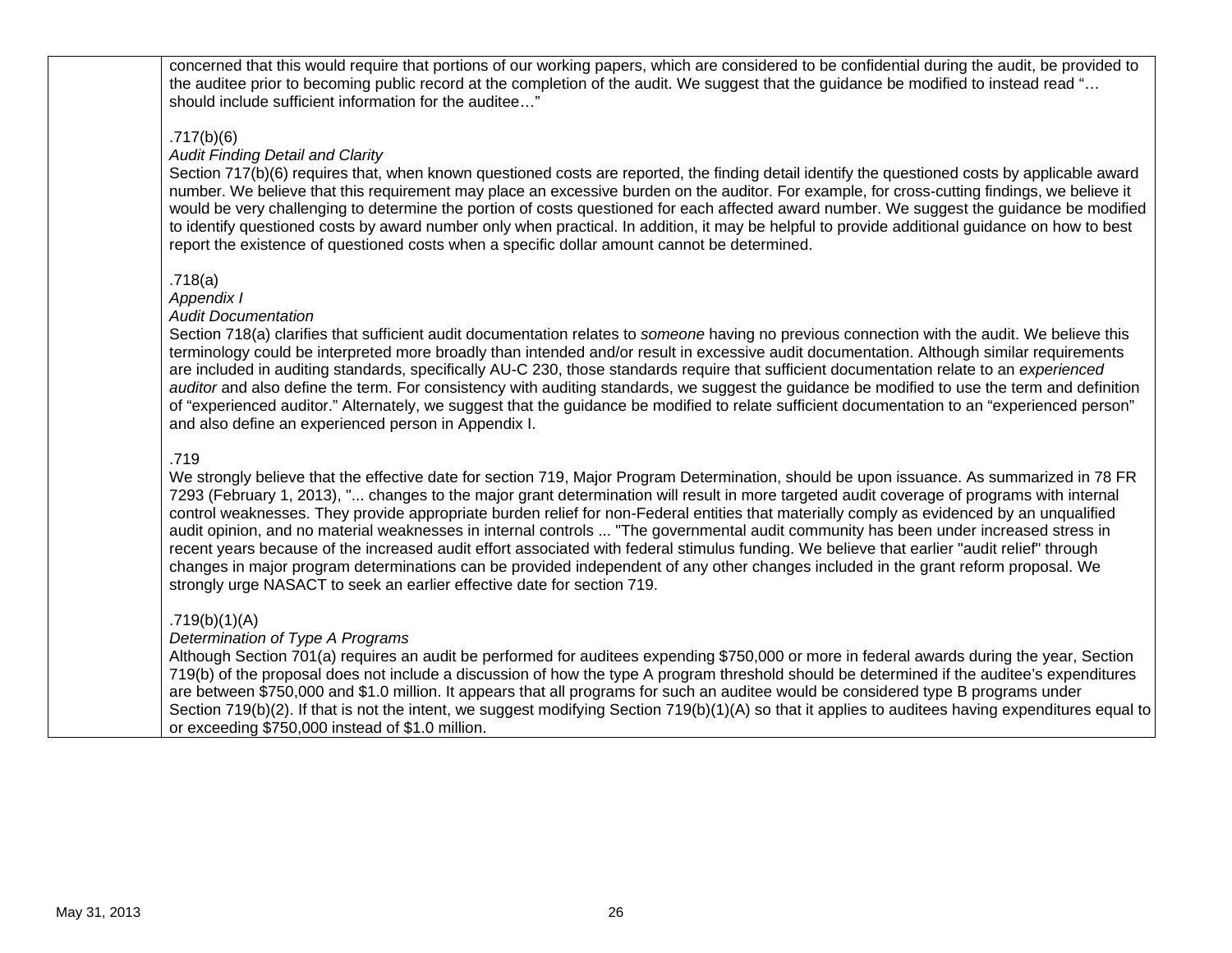# **Additional Suggestions Outside of the Proposed Guidance**

*Question #4 – Do you have any additional suggestions outside of the proposed uniform guidance that you would like to offer OMB?*

| Office:     | Comments:                                                                                                                                                                                                                                                 |
|-------------|-----------------------------------------------------------------------------------------------------------------------------------------------------------------------------------------------------------------------------------------------------------|
|             |                                                                                                                                                                                                                                                           |
| Auditor     | Shortening the submission of audit reports from the current requirement of 9 months to 6 months after the end of the fiscal year may be a<br>helpful inclusion in this reform process.                                                                    |
|             | In section .304 we would suggest an identifier or code that would enable states to better identify a grant in the various systems used to draw<br>federal funds. (ASP, PMS, G-5, etc.)                                                                    |
|             |                                                                                                                                                                                                                                                           |
| Comptroller | We believe that OMB has addressed many of the comments/suggestions that we offered in our response to the ANPG. Therefore, we do not<br>have any additional suggestions, nor do we have any suggestions for changes to guidance outside of this proposal. |

## **Terminology-Related Comments:**

| Office: | Comments:                                                                                                                                                                                                                                                                                                                                                                                                                                                                                                                                                                                     |
|---------|-----------------------------------------------------------------------------------------------------------------------------------------------------------------------------------------------------------------------------------------------------------------------------------------------------------------------------------------------------------------------------------------------------------------------------------------------------------------------------------------------------------------------------------------------------------------------------------------------|
|         |                                                                                                                                                                                                                                                                                                                                                                                                                                                                                                                                                                                               |
| Auditor | .104(a)<br>The proposal uses the term "E.O." in some instances and it is unclear if this term is intended to mean "Executive Order" or something else. It<br>would be helpful to define E.O. to provide clarity within the guidance. The first use of the term E.O. occurs in Section 104(a).                                                                                                                                                                                                                                                                                                 |
|         | .203(c) $\sqrt{$ .502(d) $\sqrt{$ .504(i)<br>Some sections of the proposal use the term "agency" in a manner that appears to be a reference to the federal agency. For example, "agency"<br>as used in Sections 203(b) and 502(d) appear to be referencing "federal agency." In other places, such as the guidance that follows Section<br>504(i), it appears agency may be intended to reference the recipient and/or subrecipient. To provide additional clarity, we suggest that<br>references to "agency" be modified, where appropriate, to specify the intended reference more clearly. |
|         | .502(i)(3) $I.504(e)(2)(F)$<br>The proposal uses the phrase "prime recipient" in Section 502(i)(3) and the term "prime contractor" in Section 504(e)(2)(F). These are the only<br>instances of the term "prime" in the proposal and they are not defined in the appendix. We suggest removing those two references to avoid<br>confusion within the guidance.                                                                                                                                                                                                                                 |
|         | .504(i)<br>Appendix II<br>In certain sections of the proposal, the terms "you" and "your" are used. It may be helpful to consider if alternate terminology, such as referring<br>to the recipient and/or subrecipient, would improve consistency and clarity.                                                                                                                                                                                                                                                                                                                                 |
|         | .505(e)(1)<br>Appendix I<br><b>Disallowed Costs</b><br>Loan<br>At times, the proposal uses the term "government" without any additional descriptor to indicate the government being referenced, such as<br>state, federal, etc. It would further clarify the guidance to provide that additional descriptor where not already provided.                                                                                                                                                                                                                                                       |
|         |                                                                                                                                                                                                                                                                                                                                                                                                                                                                                                                                                                                               |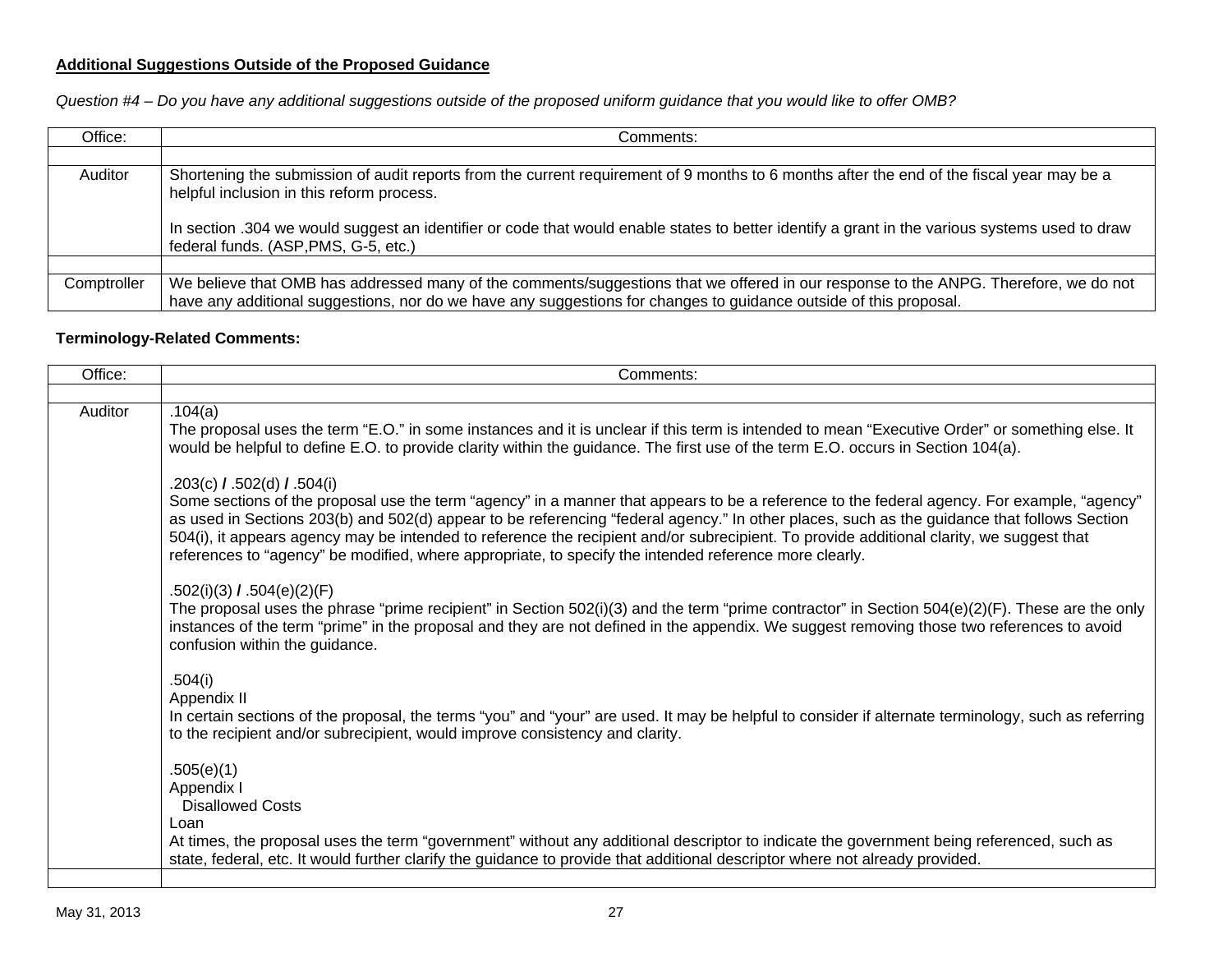| .621<br>At times within Section 621, it appears the terms "entity," "recipient," and "institution" are used interchangeably. Particularly for requirements<br>intended to apply to any non-federal entity and not institutions of higher education exclusively, we suggest this section be modified to use<br>consistent terminology for the intended meaning. |
|----------------------------------------------------------------------------------------------------------------------------------------------------------------------------------------------------------------------------------------------------------------------------------------------------------------------------------------------------------------|
| $.621(C-44)(4)$                                                                                                                                                                                                                                                                                                                                                |
| Section 621 (C-44)(4) references Financial Accounting Standards Board Statement 13. We suggest the more appropriate reference would be<br>to Government Accountings Standards Board Statement 62.                                                                                                                                                              |
| .707, .715, .716, .717, .719, .721                                                                                                                                                                                                                                                                                                                             |
| The types of opinions, when referenced, should reflect the revised terminology used in the clarified auditing standards issues by the American<br>Institute of Certified Public Accountants (AICPA) (e.g., unmodified instead of unqualified, etc.).                                                                                                           |
| .710<br>Appendix I<br>Federal Program<br><b>Student Financial Aid (SFA)</b>                                                                                                                                                                                                                                                                                    |
| The proposal maintains the use of the term "student financial aid" whereas the compliance supplement has moved to the term "student<br>financial assistance." It would be helpful for the desired term to be used consistently in both documents.                                                                                                              |

# **Clarifying Editorial Comments:**

| Office: | Comments:                                                                                                                                                                                                                                                                                                                                                                 |
|---------|---------------------------------------------------------------------------------------------------------------------------------------------------------------------------------------------------------------------------------------------------------------------------------------------------------------------------------------------------------------------------|
|         |                                                                                                                                                                                                                                                                                                                                                                           |
| Auditor | .501(e)<br>It appears the words "to follow" in the second sentence should be deleted.                                                                                                                                                                                                                                                                                     |
|         | .501(h)(5)<br>In the first sentence, it appears there may be missing or extraneous words, particularly in the portion of the sentence that reads " Federal<br>share of the project the simplified acquisition threshold"                                                                                                                                                  |
|         | .504<br>It appears the formatting of the guidance that follows Section 504(i) could be improved to provide additional clarity. For instance, it is not<br>clear whether this guidance is part of Section 504(i) and, thus, does not apply to states. As another example, there appears to be a<br>subsection VI, but no subsections I, II, III, IV, or V that precede it. |
|         | .505(a)<br>The second sentence in Section 505(a) is confusing, particularly the portion of the sentence that reads " policies, recipients that inform<br>the evidence" It would be helpful to clarify this sentence.                                                                                                                                                      |
|         | .507(a)(2)<br>It appears the word "responsibly" should be "responsible."                                                                                                                                                                                                                                                                                                  |
|         | .612                                                                                                                                                                                                                                                                                                                                                                      |